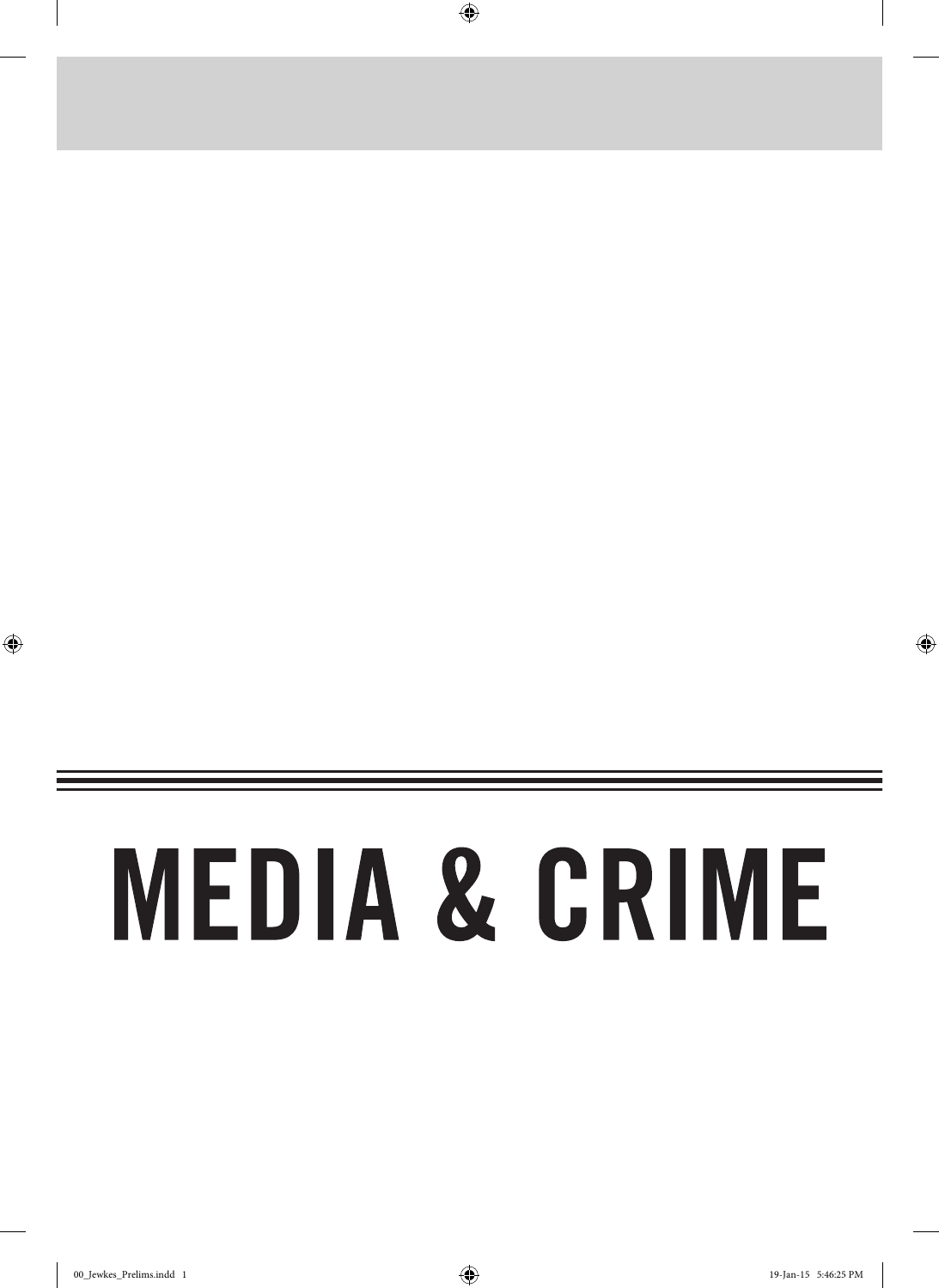$\bigoplus$ 

# The Construction of Crime News

| <b>CHAPTER CONTENTS</b>                                                                                |    |
|--------------------------------------------------------------------------------------------------------|----|
| News values for a new millennium                                                                       | 49 |
| Threshold                                                                                              | 49 |
| Predictability                                                                                         | 50 |
| Simplification                                                                                         | 51 |
| Individualism                                                                                          | 53 |
| <b>Risk</b>                                                                                            | 55 |
| Sex                                                                                                    | 56 |
| Celebrity or high-status persons                                                                       | 57 |
| Proximity                                                                                              | 60 |
| Violence or conflict                                                                                   | 63 |
| Visual spectacle and graphic imagery                                                                   | 64 |
| Children                                                                                               | 66 |
| Conservative ideology and political diversion                                                          | 68 |
| Two examples of newsworthy stories par excellence                                                      | 70 |
| 1. The disappearance of Madeleine McCann                                                               | 70 |
| 2. Anders Behring Breivik and the spree killing of 77 people                                           |    |
| in Norway                                                                                              | 71 |
| News production and consumption in a digital global<br>marketplace: the rise of the citizen journalist | 73 |
| News values and crime news production: some concluding                                                 |    |
| thoughts                                                                                               | 76 |
| Summary                                                                                                | 78 |
| <b>Study questions</b>                                                                                 | 79 |
| <b>Further reading</b>                                                                                 | 79 |

 $\bigoplus$ 

 $\bigoplus$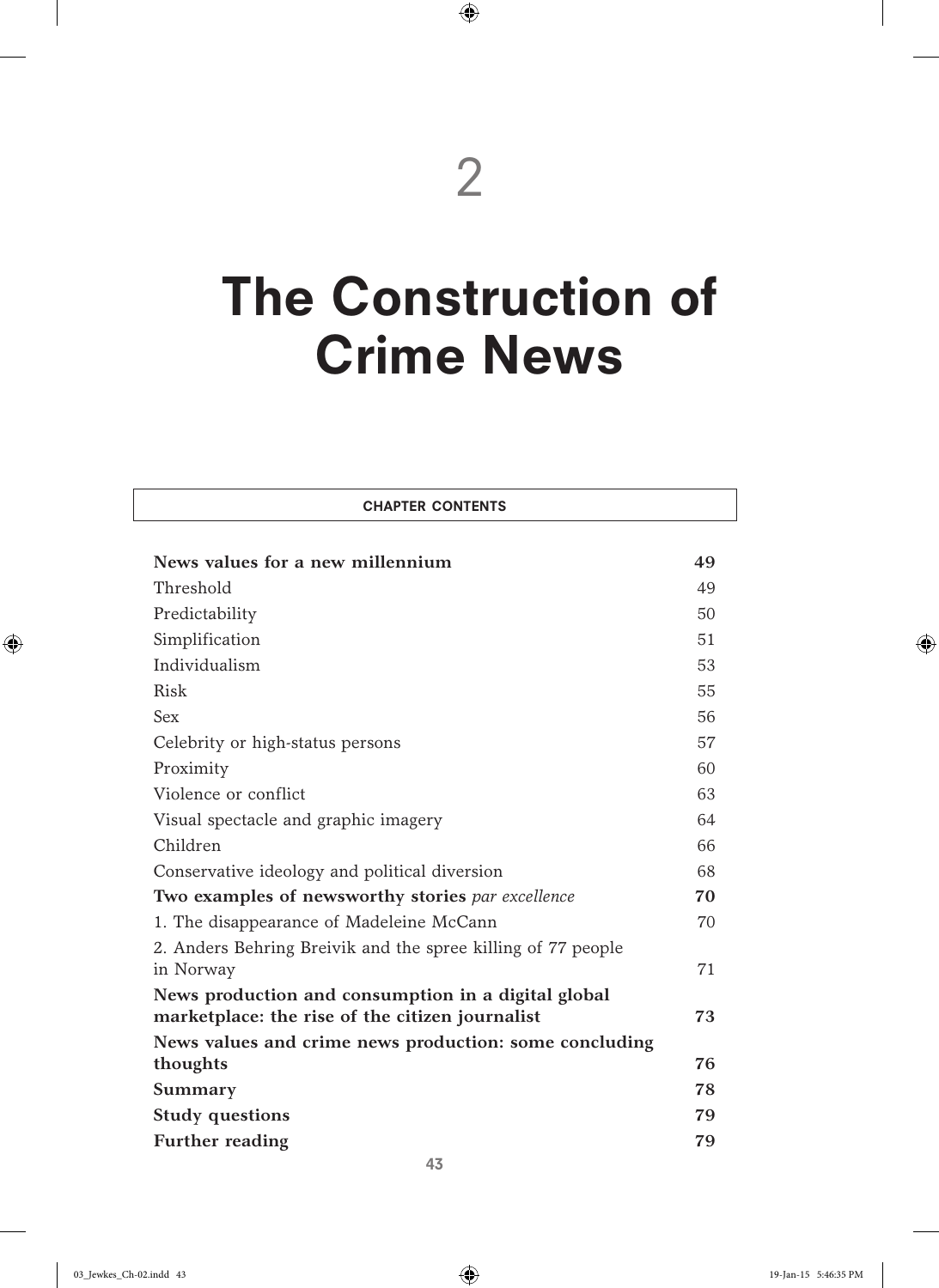$\bigoplus$ 

# OVERVIEW

Chapter 2 provides:

- An analysis of how crime news is 'manufactured' along ideological lines.
- An understanding of the ways in which the demands and constraints of news production intertwine with the perceived interests of the target audience to produce a set of organizational 'news values'.
- An overview of 12 key news values that are prominent in the construction of crime news at the beginning of the 21st century.
- Discussion of the ways in which the construction of news sets the agenda for public and political debate.
- Two case studies of archetypal newsworthy stories.
- An examination of how new technologies are changing the ways in which news is produced and consumed.

# KEY TERMS

- agenda-setting
- audience
- binary oppositions
- celebrity
- citizen journalist
- crime
- crime news
- ethnocentrism
- folk devils
- framing
- ideology
- moral majority
- newsworthiness
- news values
- populism/populist/punitiveness
- public appeal
- public interest
- social constructionism
- user-generated content

The diversity of theoretical approaches discussed in the previous chapter will have alerted you to the fact that the influence of the media can be conceptualized both negatively and positively, depending on the perspective adopted. Those who have attempted to demonstrate a link between media content and crime or deviance have employed numerous theoretical models in order to establish alternative, and frequently oppositional, views, ranging from the idea that the media industry is responsible for much of the crime that blights our society, to the idea that media perform a public service in educating us about *crime* and thus aid crime prevention. Some have even argued that media are redefining and making obsolete traditional notions of crime and deviance altogether. It is clear from these divergent viewpoints that the media's role in representing reality is highly contested and subject to interpretation. Although accounts of criminal activities in film, television drama, music lyrics, computer games and websites are arguably

⊕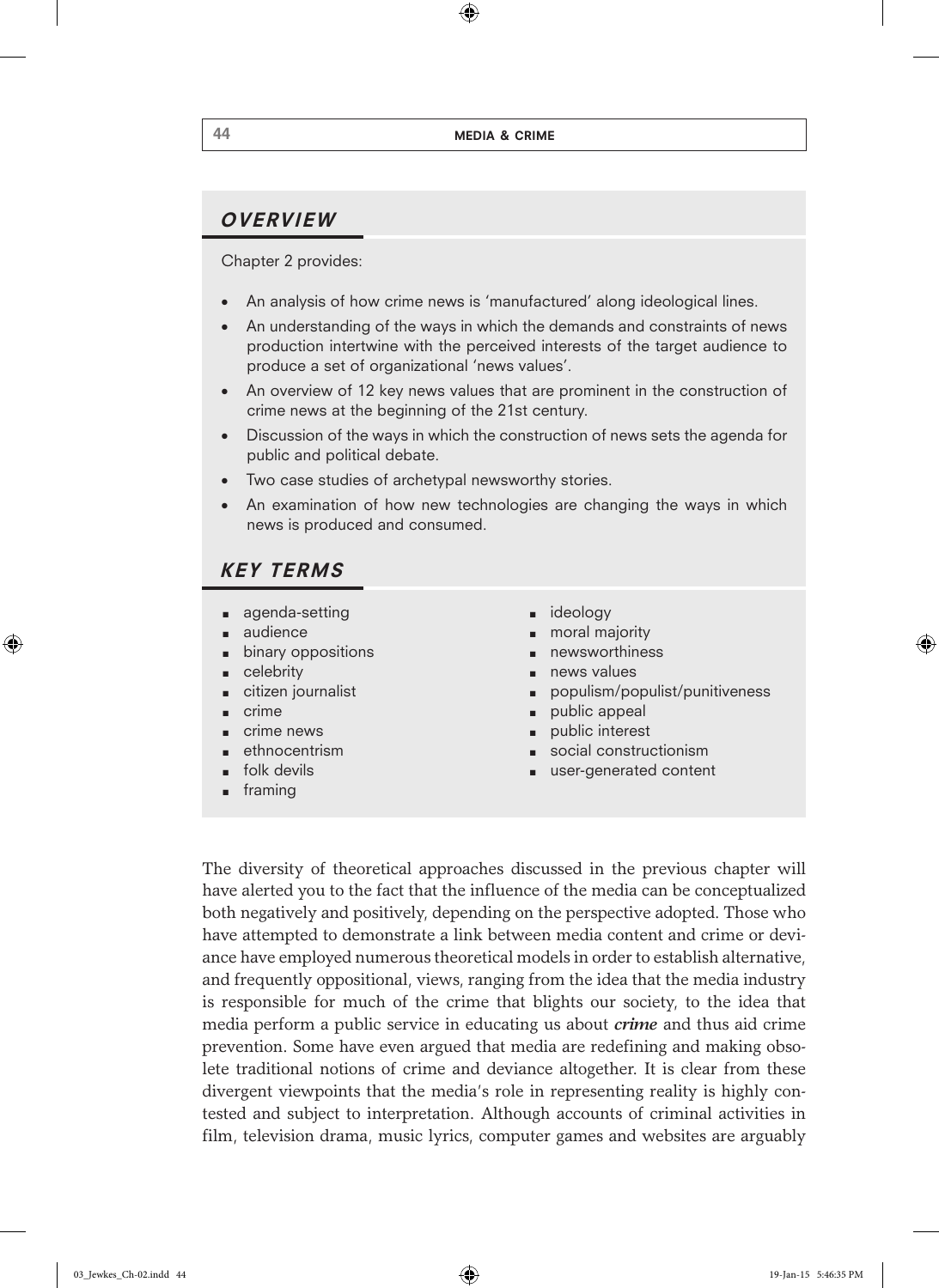#### the construction of crime news 45

⊕

of greatest salience in discussions of media influence, the reporting of *crime news*  is also of importance and is no less shaped by the mission to entertain. Indeed, while it might be expected that the news simply reports the 'facts' of an event and is an accurate representation of the overall picture of crime, this is not the case. Even the most cursory investigation of crime reporting demonstrates that crime news follows markedly different patterns to both the 'reality' of crime and its representation in official statistics. Thus, despite often being described as a 'window on the world' or a mirror reflecting 'real life', the media might be more accurately thought of as a prism, subtly bending and distorting the view of the world it projects.

Whether we adhere to the 'effects' theory of media influence, the hegemonic understanding of media power as an expression of élite interests, the pluralist idea of an open media marketplace, or notions of a postmodernist mediascape, we have to conclude that media images are *not* reality; they are a *version* of reality that is culturally determined and dependent on two related factors. First, the mediated picture of 'reality' is shaped by the production processes of news organizations and the structural determinants of newsmaking, any or all of which may influence the image of crime, criminals and the criminal justice system in the minds of the public. These factors include the over-reporting of crimes that have been 'solved' and resulted in a conviction; the deployment of reporters at institutional settings, such as courts, where they are likely to come across interesting stories; the need to produce stories which fit the time schedules of news production; the concentration on specific crimes at the expense of causal explanations, the consideration of personal safety, which results in camera operators covering incidents of public disorder from behind police lines; and an overreliance on 'official', accredited sources for information. The second factor that shapes news production concerns the assumptions media professionals make about their *audience*. They sift and select news items and – in a process known as *agenda-setting* – will prioritize some stories over others. Then they edit words, adopt a particular tone (some stories will be treated seriously, others might get a humorous or ironic treatment) and decide on the visual images that will accompany the story; all of which constitutes the *framing* of a story. It is in these ways that those who work in the media select a handful of events from the unfathomable number of possibilities that occur around the world every day, and turn them into stories that convey meanings, offer solutions, associate certain groups of people with particular kinds of behaviour, and provide 'pictures of the world' which help to structure our frames of reference.

Far from being a random or personal process, editors and journalists select, produce and present news according to a range of professional criteria that are used as benchmarks to determine a story's *newsworthiness*. This is not to say that alternative definitions do not exist or that other non-mediated influences are at least as important. But if a story does not contain at least some of the

⊕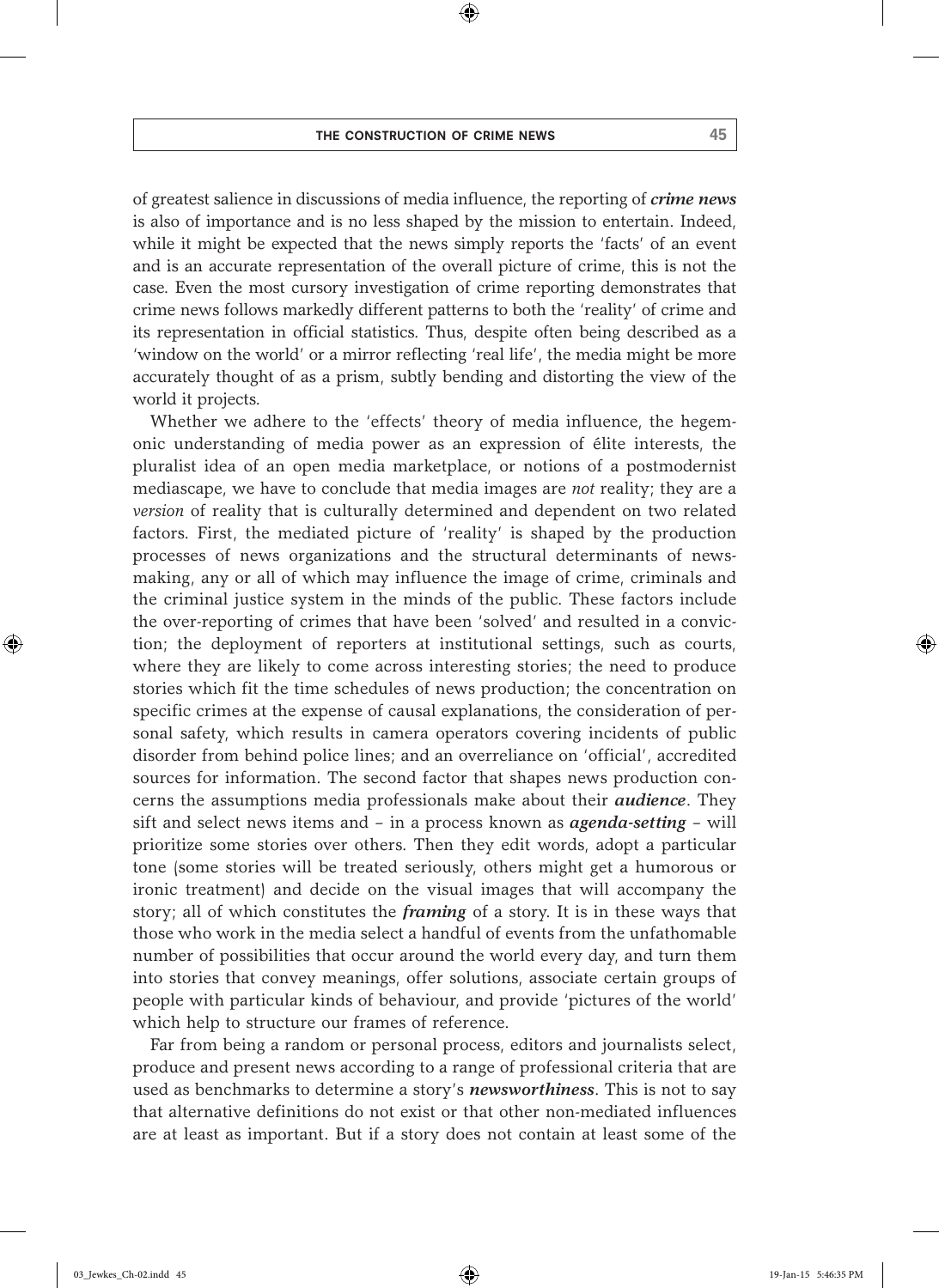# 46 media & crime and media & crime

 $\textcircled{\scriptsize{*}}$ 

characteristics deemed newsworthy, it will not appear on the news agenda. *News values*, then, are the value judgments that journalists and editors make about the *public appeal* of a story and also whether it is in the *public interest*. The former can be measured quantitatively: put simply, lack of public appeal will be reflected in poor sales figures or ratings and is frequently used to justify the growing dependence on stories with a dramatic, sensationalist or *celebrity* component. The issue of public interest is rather more complicated and may involve external interference, such as corporate or, more commonly, political pressures. Although the press are hampered by very few limitations regarding what they may print, the main television channels in the UK, and particularly the public service BBC, are subject to a range of restrictions which are framed by notions of 'impartiality'. Intervention may be coercive, ranging from the control of information to an outright ban on publication or broadcast of material on the grounds that it is not in the public interest – often a euphemism for disclosure of information that is not in the government's interest.

Alternatively, pressure might be so abstrusely exerted as to appear as selfcensorship on the part of editors and producers. But as Fowler (1991) notes, the news values that set the media agenda rarely amount to a journalistic conspiracy – they are much more subtle than that. Nowhere in a newsroom will you find a list pinned to the wall reminding reporters and editors what their 'angle' on a story should be. Rather, the commercial, legislative and technical pressures that characterize journalism, together with a range of occupational conventions – which are often expressed in terms of 'having a good nose for a story', but which are actually more to do with journalists sharing the same *ideological* values as the majority of their audience – results in a normalization of particular interests and values (Wykes, 2001). This shared ethos enables those who work in news organizations to systematically sort, grade and select potential news stories, and discard those which are of no perceived interest or relevance to the audience.

While agenda-setting is usually guided by pragmatic concerns, framing is an ideological process. As one US journalist (Scott London) has described, the informational content of a news report is less important than the interpretive commentary that attends it:

This is especially evident in television news which is replete with metaphors, catchphrases, and other symbolic devices that provide a shorthand way of suggesting the underlying storyline. These devices provide the rhetorical bridge by which discrete bits of information are given a context and relationship to one another… The frames for a given story are seldom conscientiously chosen but represent instead the effort of the journalist or sponsor to convey a story in a direct and meaningful way. As such, news frames are frequently drawn from, and reflective of, shared cultural narratives and myths and resonate with the larger social themes to which journalists tend to be acutely sensitive. (www. scottlondon.com/reports/frames.html)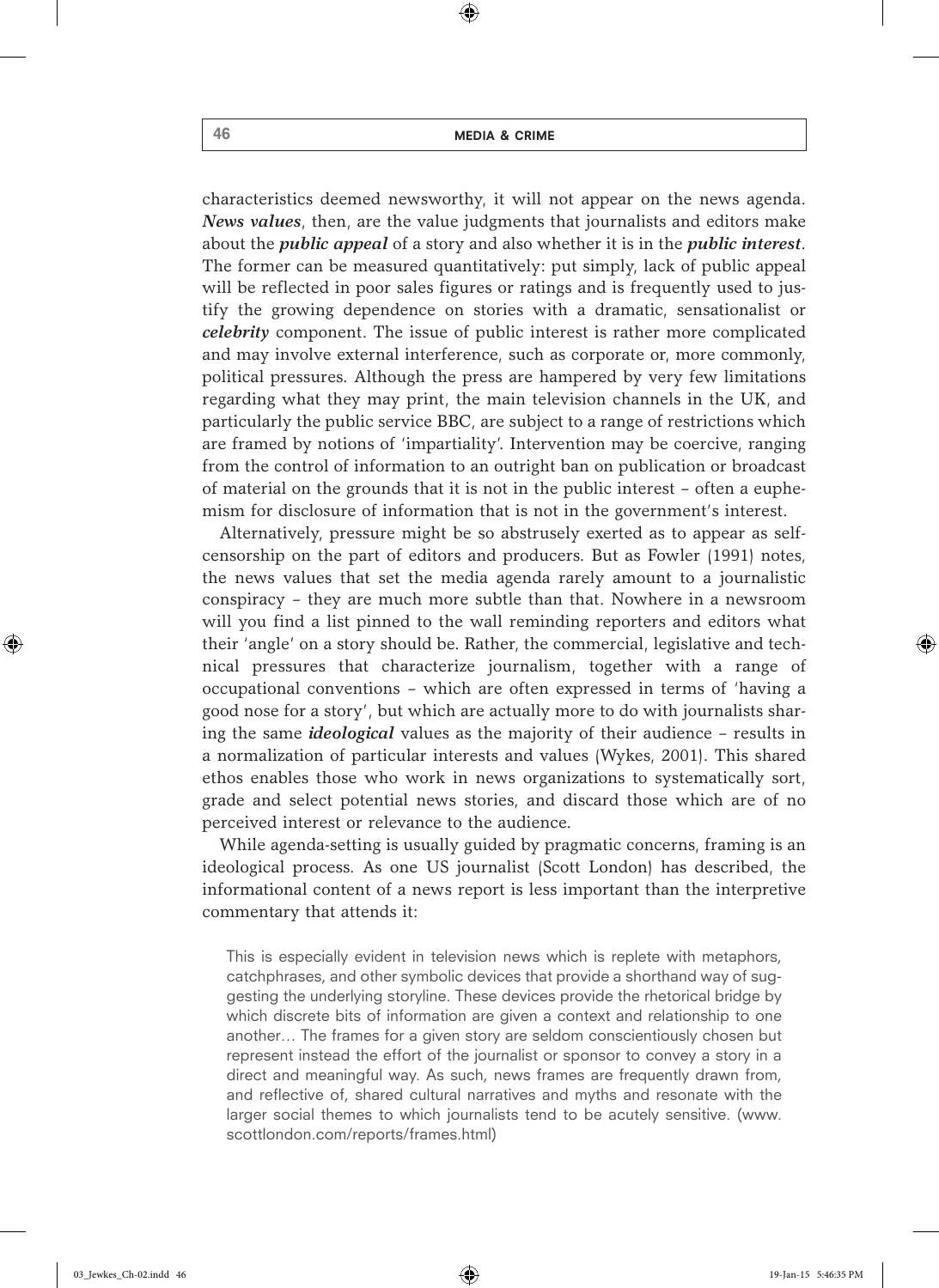⊕

Arguably even more important than metaphor, catchphrases and other linguistic forms of framing are the visual images that accompany news reports (in the press as well as on television), which will be discussed below.

The first people to attempt to systematically identify and categorize the news values that commonly determine and structure reported events were Galtung and Ruge (1965/1973). Their concern was with news reporting generally, rather than crime news *per se*, and they studied only a limited range of publications (broadcast news was still in its infancy) from the perspective of Norwegian academics writing for the *Journal of International Peace Studies.*  Nevertheless, their findings that incidents and events were more likely to be reported if they were, for example, unexpected, close to home, of a significant threshold in terms of dramatic impact, and negative in essence, clearly made them relevant to crime reporting and their research continues to be a touchstone for students of crime news today. Following their classic analysis, another important study was published in 1977 by Steve Chibnall. Despite it being more than 30 years old, and being concerned with journalistic priorities in the post-war period from 1945 to 1975, *Law and Order News* remains an influential study of news values relating to crime reporting and has led to numerous applications of the concept of news values in a myriad of different contexts.

However, Britain is a very different place now than it was half a century ago. The prison population has more than doubled since the 1970s and contemporary news reports contain references to crimes – road rage, air rage, identity theft, online grooming, trolling, revenge porn – not even heard of 25 years ago. Conversely, non-violent crimes such as house burglaries which, in the postwar period constituted nearly a quarter of stories in *The Times* (Reiner, 2001; Reiner et al., 2001) became so commonplace in the 1980s and 1990s that they were rarely considered worth mentioning in the national media; and then, conversely, as the cost of electronic goods plummeted because of cheap imports from China, became so rare in the 'noughties' that they did not warrant much attention in that decade either. The media landscape has itself changed almost beyond recognition. In 1977 there were just three television channels, a fraction of the newspaper and magazine titles, email was used only by a handful of academics sitting in computer labs, and media outlets were far less market-driven or dictated by constant, pressing deadlines. British politics is not as polarized as it was in the 1970s and contemporary audiences are arguably more knowledgeable, more sophisticated and more sceptical than at any time previously. What is more, some critics argue that the pressure on media professionals to produce the ordinary as extraordinary shades into the postmodern, and that what was historically described as news-gathering has, in the new millennium, begun to take on the same '"constructed-for-television" quality that postmodernists refer to as "simulation"' (Osborne, 2002: 131). The time seems right, then, for a reassessment of the criteria that structure the

♠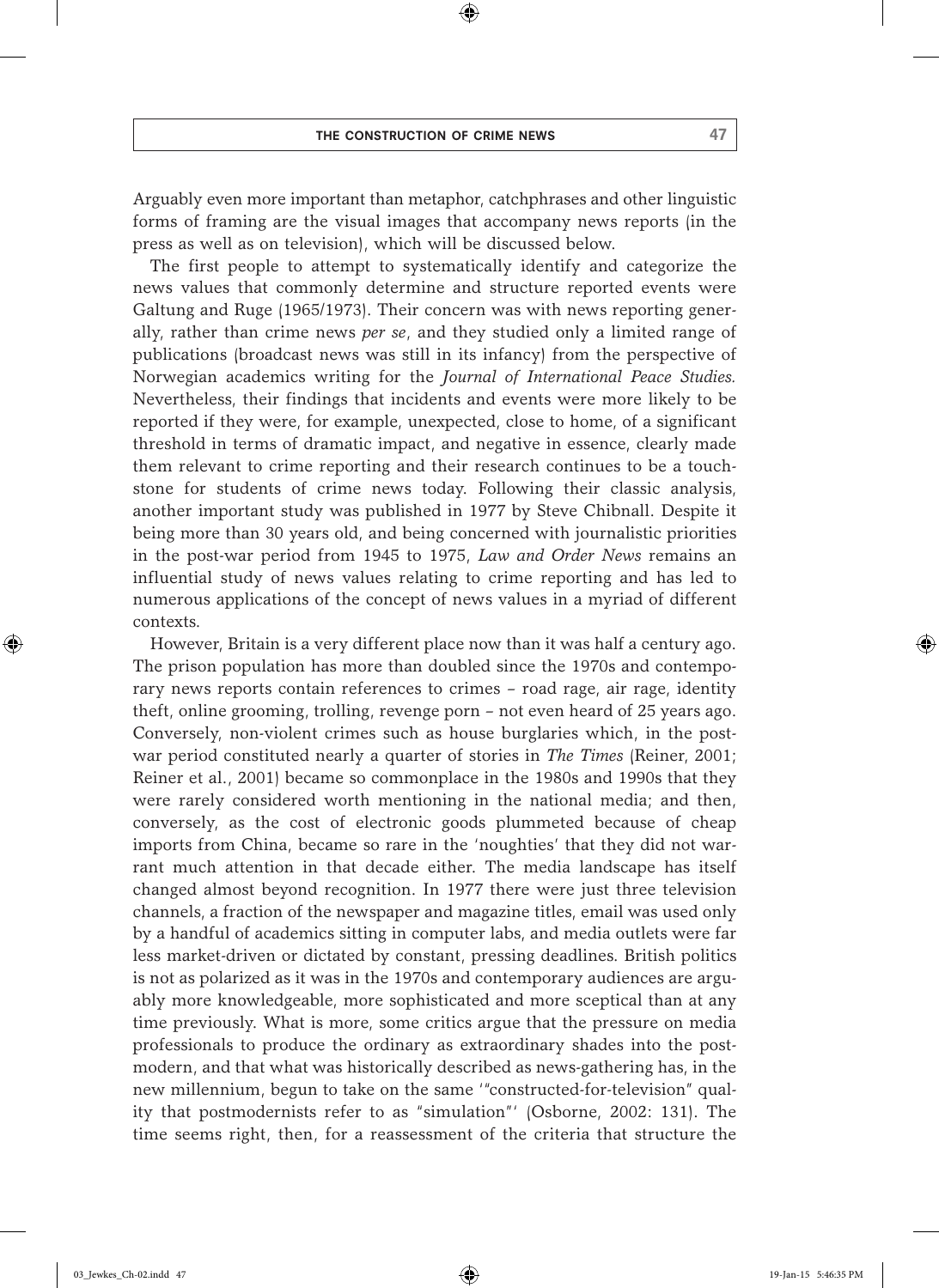⊕

news that we read, hear, watch and browse online at the beginning of the 21st century. So what constitutes 'newsworthiness' in 2015?

Of course, some of the criteria identified by Galtung and Ruge in 1973 and Chibnall in 1977 still broadly hold true and will be drawn on in the analysis that follows. It is also important to remember that different values may determine the selection and presentation of events by different news media (and, for that matter, by different or competing organizations), and that the broadcast media tend to follow the news agenda of the press in deciding which stories are newsworthy. Not surprisingly, the news values of the *Sun* are likely to be somewhat different from those of *The Independent* and different again from those of the BBC – not to mention the *New York Times, Canberra Times* or *Ming Pao.* Even among news organizations which appear to be very similar, such as the British tabloid press, there may be differences in news reporting which are largely accounted for by the house-style of the title in question. For example, some stress the 'human interest' angle of a crime story (with firsthand accounts from victims and witnesses, an emphasis on tragedy, sentimentality and so on) and may be primarily designed to appeal to a female readership, while others sensationalize crime news, emphasizing sex and sleaze, but simultaneously adopting a scandalized and prurient tone.

News values are also subject to subtle changes over time, and a story does not have to conform to all the criteria in order to make the news – although events that score highly on the newsworthiness scale (that is, conform to several of the news values) are more likely to be reported. Newsworthiness criteria vary across different countries and cultures, and it should be noted that the list that follows has been devised primarily with the UK media in mind. Readers in, or with knowledge of, other countries might like to consider how notions of newsworthiness differ across geographical boundaries and perhaps construct their own list of news values pertinent to the area they are most familiar with. The list that follows is, then, by no means exhaustive, but it considers a total of 12 features that are evident in the output of most contemporary media institutions, and are of particular significance when examining the reporting of crime.

One other point that should be borne in mind is that while 'crime' could in itself be classified as a news value, it goes without saying that in a study of crime news, all the news values outlined in this chapter pertain explicitly to *crime*. It is also taken for granted that the vast majority of crime stories are *negative* in essence, and that news must contain an element of 'newness' or *novelty*; the news has to tell us things we did not already know (McNair, 1998). Crime, negativity and novelty do not therefore appear in the list below as discrete news values, but are themes that underpin all the criteria discussed. It is understood that *any* crime has the potential to be a news story, that it will contain negative features (even if the outcome is positive and it is presented as an essentially 'good news' story), and that it will contain new or novel elements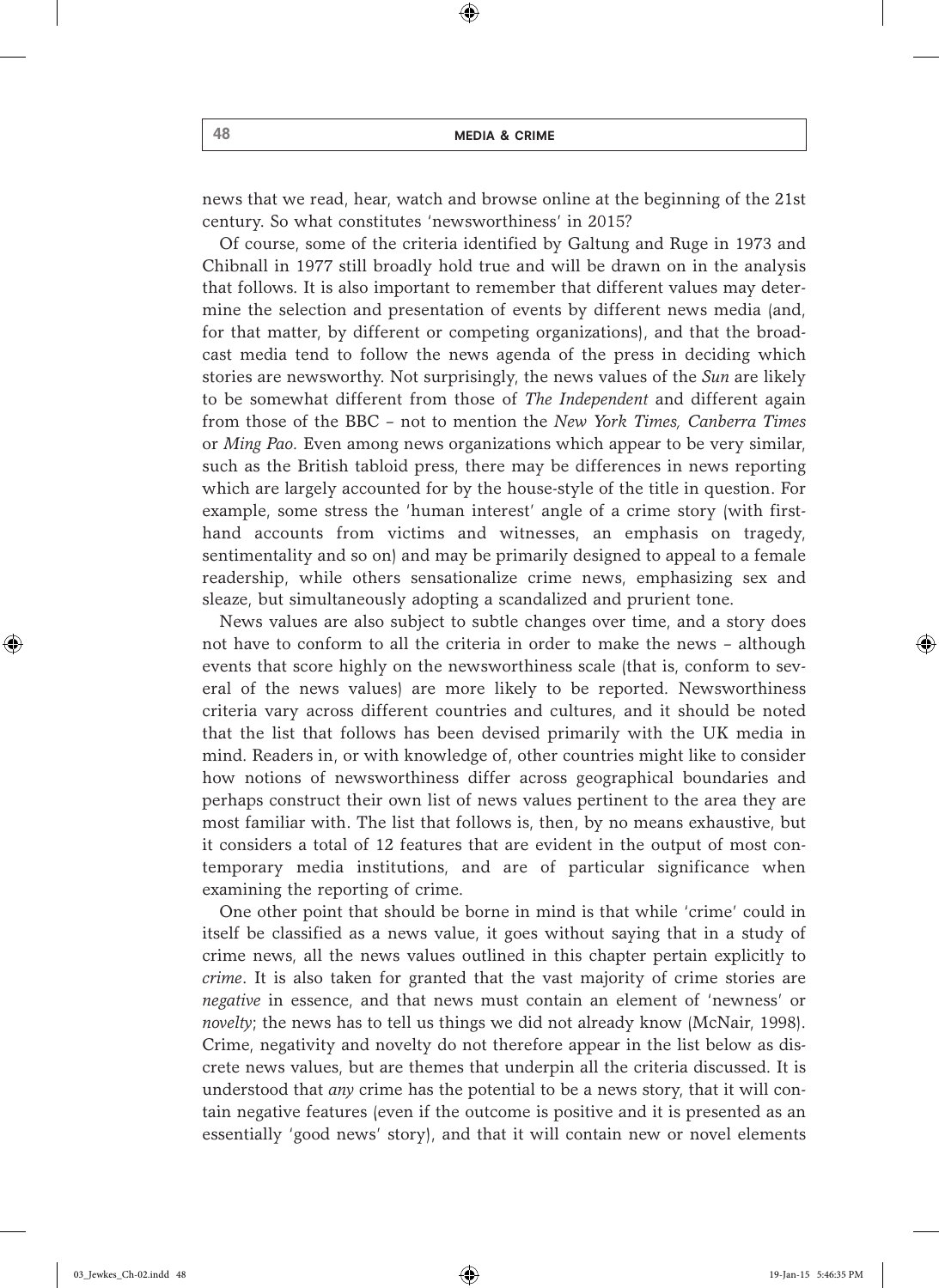$\textcircled{\scriptsize{*}}$ 

(even if it has been composed with other, similar stories to reinforce a particular agenda or to create the impression of a 'crime wave'). This list of news values is concerned, therefore, with how previously unreported, negative stories about crime – already potentially of interest – are determined even more newsworthy by their interplay with other features of news reporting.

# News values for a new millennium

The 12 news structures and news values that shape crime news listed below are discussed in the rest of this chapter:

- **Threshold**
- **Predictability**
- **Simplification**
- Individualism
- Risk
- Sex

♠

- Celebrity or high-status persons
- **Proximity**
- Violence or conflict
- Visual spectacle or graphic imagery
- Children
- Conservative ideology and political diversion

#### **Threshold**

Events have to meet a certain level of perceived importance or drama in order to be considered newsworthy. The threshold of a potential story varies according to whether the news reporters and editors in question work within a local, national or global medium. In other words, petty crimes such as vandalism and street robberies are likely to feature in the local press (and will probably be front page news in rural or low-crime areas) but it takes offences of a greater magnitude to meet the threshold of national or international media. In addition, once a story has reached the required threshold to make the news, it may then have to meet further criteria in order to stay on the news agenda, and the media frequently keep a crime wave or particular crime story alive by creating new thresholds. For example, a perennial staple of crime news reporting is attacks on the elderly in their homes but, although serious such assaults might in themselves initially be deemed newsworthy, journalists will soon look for a new angle to keep the story 'fresh' and give it a novelty factor. This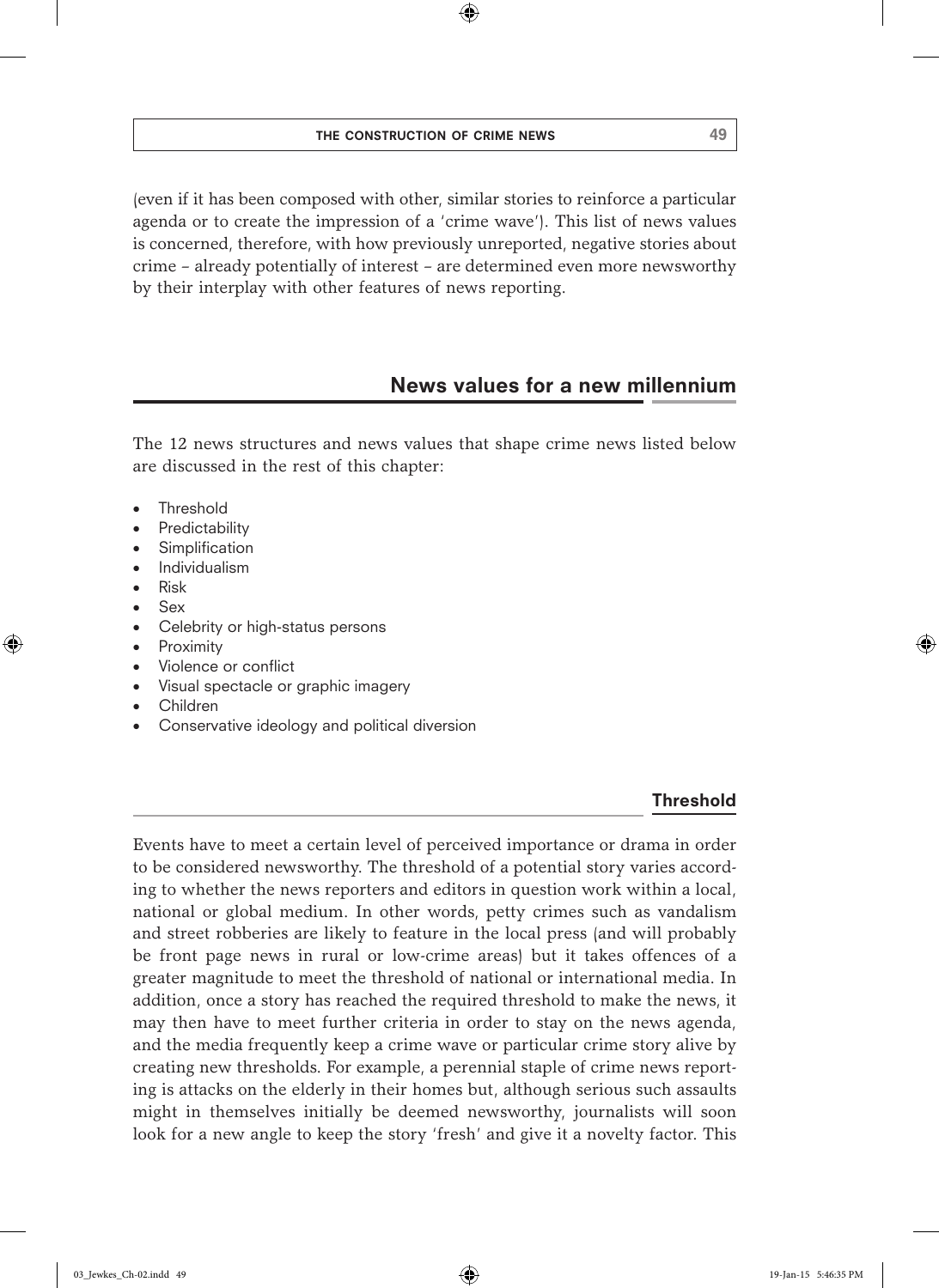# 50 media & crime

 $\textcircled{\scriptsize{*}}$ 

might simply involve an escalation of the level of drama attached to the story, or it might require the implementation of other news structures and news values in order to sustain the life of the story. In 2002 the British news media introduced several supplementary thresholds to the story by adding thresholds of *escalating drama* and *risk* ('Attacker of elderly "could kill" next time', *BBC News Online*, 1 August 2002); *celebrity* ('Robbers raid [Bruce] Forsyth's home', *Observer*, 21 July 2002); a *sexual* component ('A 93-year-old woman has spoken of her bewilderment after a man conned his way into her home and raped her elderly daughter', *BBC News Online*, 9 May 2002); the *macabre* ('A teenager obsessed with vampires stabbed to death an elderly neighbour before cutting out her heart and drinking her blood', *Guardian*, 3 August 2002); an *ironic*  angle ('Pensioners fight off bogus callers with poker and walking stick', *BBC News Online*, 9 November 2002); and the *counter-story* ('Man, 76, stabs 21-yearold neighbour to death for singing too loudly', *BBC News Online*, 12 November 2002). These additional thresholds may, then, take many forms (we might add to the above list any number of other factors including the 'whimsical', the 'humorous', the 'bizarre', the 'grotesque', the 'nostalgic', the 'sentimental' and so on; see Roshier, 1973; Hall et al., 1978/2013). After several months of press hysteria over the entry into the UK of political refugees and illegal immigrants, the *Daily Star* (21 August 2003) filled their front page on a quiet news day in midsummer with the headline 'Asylum seekers eat our donkeys'. This illustrates the point well: the addition of new thresholds introduce a novel element to a familiar theme and may revive a flagging news story.

#### **Predictability**

As the introduction to this chapter suggested, it goes without saying that an event that is rare, extraordinary or unexpected will be considered newsworthy. Like the thresholds outlined above, unpredictability gives a story novelty value. In particular the media's 'discovery' of a 'new' crime is often sufficient to give it prominence. But equally, a story that is *predictable* may be deemed newsworthy because news organizations can plan their coverage in advance and deploy their resources (e.g. reporters and photographers) accordingly. Crime itself is frequently spontaneous and sporadic, but news media will know in advance if a government minister is to announce a new initiative to combat crime or the Home Office is due to release its annual crime statistics and will plan their coverage before the event has actually occurred. This is also true of criminal trials, which can contain an element of predictability. Media organizations can estimate the time that a criminal case will remain in court and, having deployed personnel and equipment, they are likely to retain them there until the end of the trial. Hence a degree of continuity of coverage is also assured.

♠

 $\Leftrightarrow$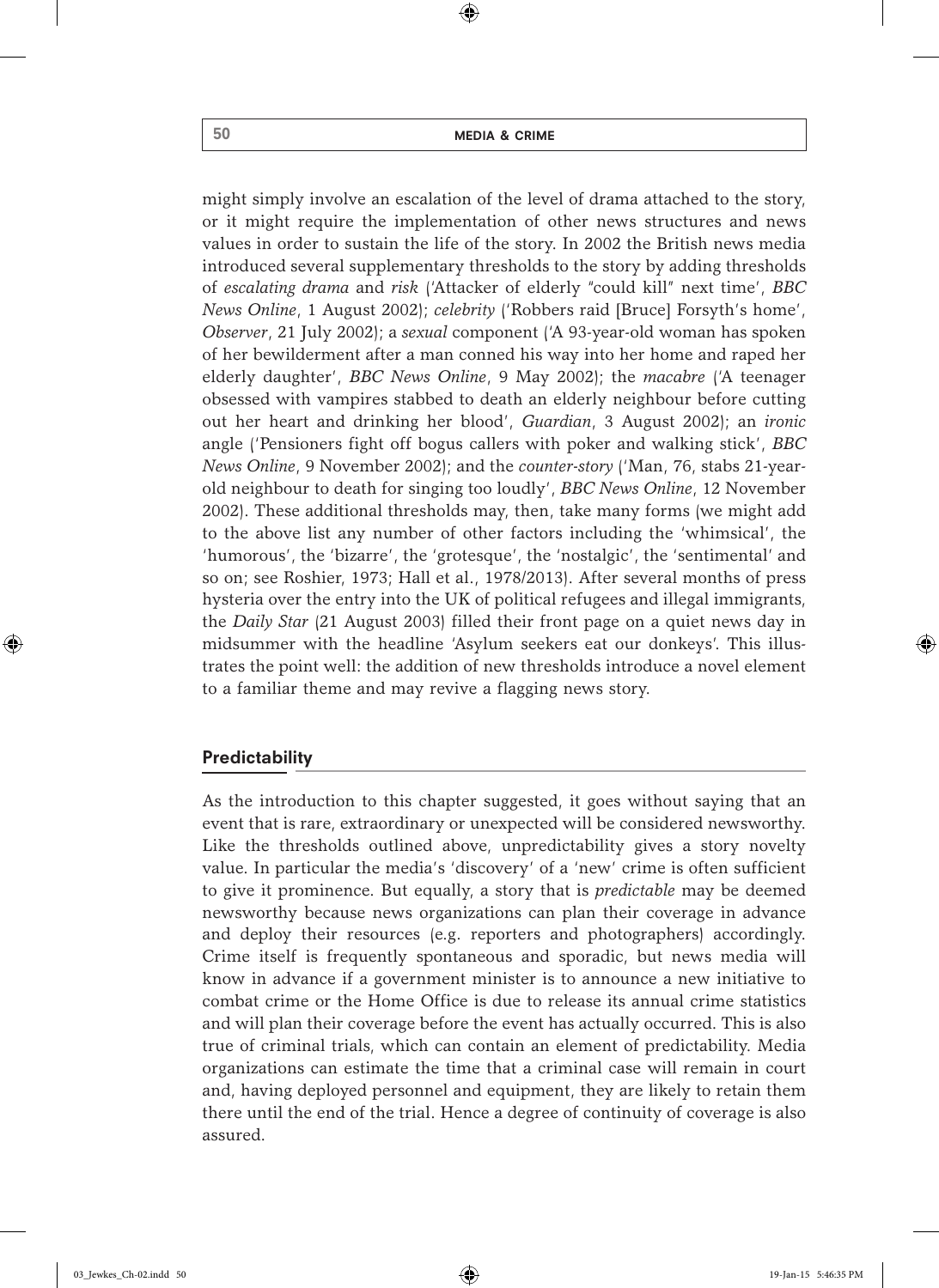⊕

Another aspect of predictability is that, for the most part, the media agenda is structured in an ordered and predictable fashion. Having set the moral framework of a debate, those who work in the media will rarely do a U-turn and refashion it according to a different set of principles. Put simply, if the media expect something to happen it will happen, and journalists will usually have decided on the angle they are going to report a story from before they even arrive at the scene. One of the first examples of this tendency was the media coverage of anti-Vietnam demonstrations in London in 1968 (Halloran et al., 1970). The media anticipated violence and were going to report the event as a violent occasion, whatever the reality on the day. Consequently, one isolated incident of anti-police violence dominated coverage of the demonstration and deflected attention from its general peacefulness and, indeed, its anti-war message. Another regular event that illustrates this tendency is the Notting Hill Carnival held in London every August Bank Holiday which attracts in excess of 1.5 million people. Crime rates at the carnival remain relatively low compared with those at other musical events attended by far fewer people, but since riots marred the event in 1976 and occurred less seriously in 1977, the media has consistently reported the event within a framework which emphasizes racism, crime and violence, often overshadowing the many positive and joyous aspects of the parade. For example, in 1991, following an isolated stabbing, *Daily Mail* columnist Lynda Lee-Potter described the carnival as 'a sordid, sleazy nightmare that has become synonymous with death' (quoted in Younge, 2002). The broadsheets are as culpable as the tabloids: under the headline 'Police cameras ring Notting Hill' the *Guardian* reports that 'more than 70 closed circuit television cameras were deployed by police at Notting Hill carnival yesterday to help cut crime' but somewhat contradictorily goes on to say that 'the first day of Europe's biggest street party saw just six arrests for minor offences' (*Guardian*, 30 August 1999). In recent years, anti-capitalism and anti-globalization demonstrations around the world (most notably at the annual summit meetings of government leaders) have received similar treatment, leading many to conclude that the media tend to report events in the ways they have previously reported them.

# Simplification

Events do not have to be simple in order to make the news (although it helps), but they must be reducible to a minimum number of parts or themes. This process of simplification has several aspects. First, news reporting is marked by brevity in order that it should not strain the attention span of the audience. Second, the range of possible meanings inherent in the story must be restricted. Unlike other textual discourses – novels, poems, films and so on – where the capacity of a story to generate multiple and diverse meanings is celebrated,

♠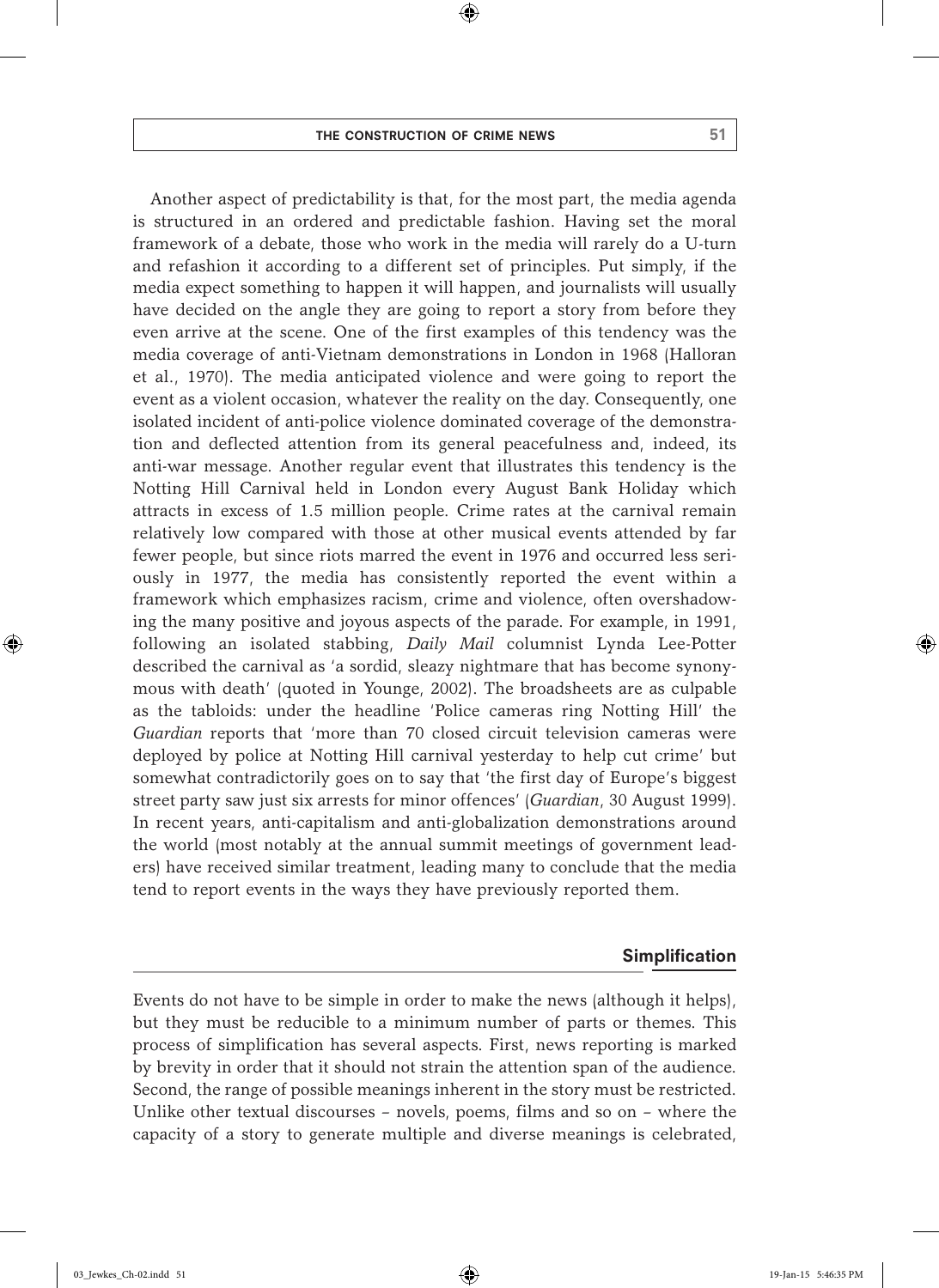⊕

news discourse is generally not open to interpretation and audiences are invited to come to consensual conclusions about a story (Galtung and Ruge, 1965/1973). Immediate or sudden events, such as the discovery of a body or an armed robbery, are likely to be reported because their 'meaning' can be arrived at very quickly, but crime trends, which are more complex and may take a long time to unfold, are difficult to report unless they can be marked by means of devices such as the release of a report or official statistics. In other words, a 'hook' is required on which to hang such stories in order that they fit with the daily or hourly time-span of most media.

Not only does news reporting privilege brevity, clarity and unambiguity in its presentation, but also it encourages the reader, viewer and listener to suspend their skills of critical interpretation and respond in unanimous accord. As far as crime news is concerned, this usually amounts to moral indignation and censure directed at anyone who transgresses the legal or moral codes of society. In the aftermath of high-profile criminal and terrorism cases, notions of potential 'dangerousness' have come to be applied indiscriminately to whole sections of society. In popular journalism's oversimplified worldview, sufferers of mental illness can be portrayed as potential murderers; asylum seekers as potential terrorists; gun club members become potential spree killers and, most insidiously, children and young people come to be seen as 'evil monsters' with no hope of rehabilitation. Such reproach is particularly evident in the tabloid press, who have arguably taken to heart the words of former Prime Minister John Major, said in the context of the Bulger case, that we should seek to 'condemn a little more and understand a little less'.

Simplification of news can boil down to partiality; an accusation sometimes levelled at broadcasters in the UK and USA said to be pro-Israeli in their coverage of the conflict in the Gaza strip. At other times, simplification takes the form of an unquestioning patriotism; particularly in relation to acts of terrorism. American journalist-turned-media critic Danny Schechter (2003) has observed a sudden early change of focus in news reporting in the aftermath of 9/11. He describes what he sees as a manipulation by the US Government (perpetuated faithfully by the mainstream media) to turn around the initial introspective and disbelieving tone of coverage to an emphatically robust style of nationalism. This easily transmutes into a situation where anyone who opposes the 'War on Terror' is regarded as 'unpatriotic' or treacherously 'anti-American'. At the same time, those who perpetrate acts of terror on the USA and her allies become constructed as cartoon baddies or evil automatons, with little or no discussion of their histories and motivations. Mythen and Walklate (2006) similarly argue that, following terrorist attacks in New York, Washington, Madrid and London by groups claiming allegiance to al Qaeda, the creation of common enemies in these countries and their allies has resulted in a simplification of complex issues and personalities, and a separation of cause and effect, both of which add to the public's perceptions of the terrorist as an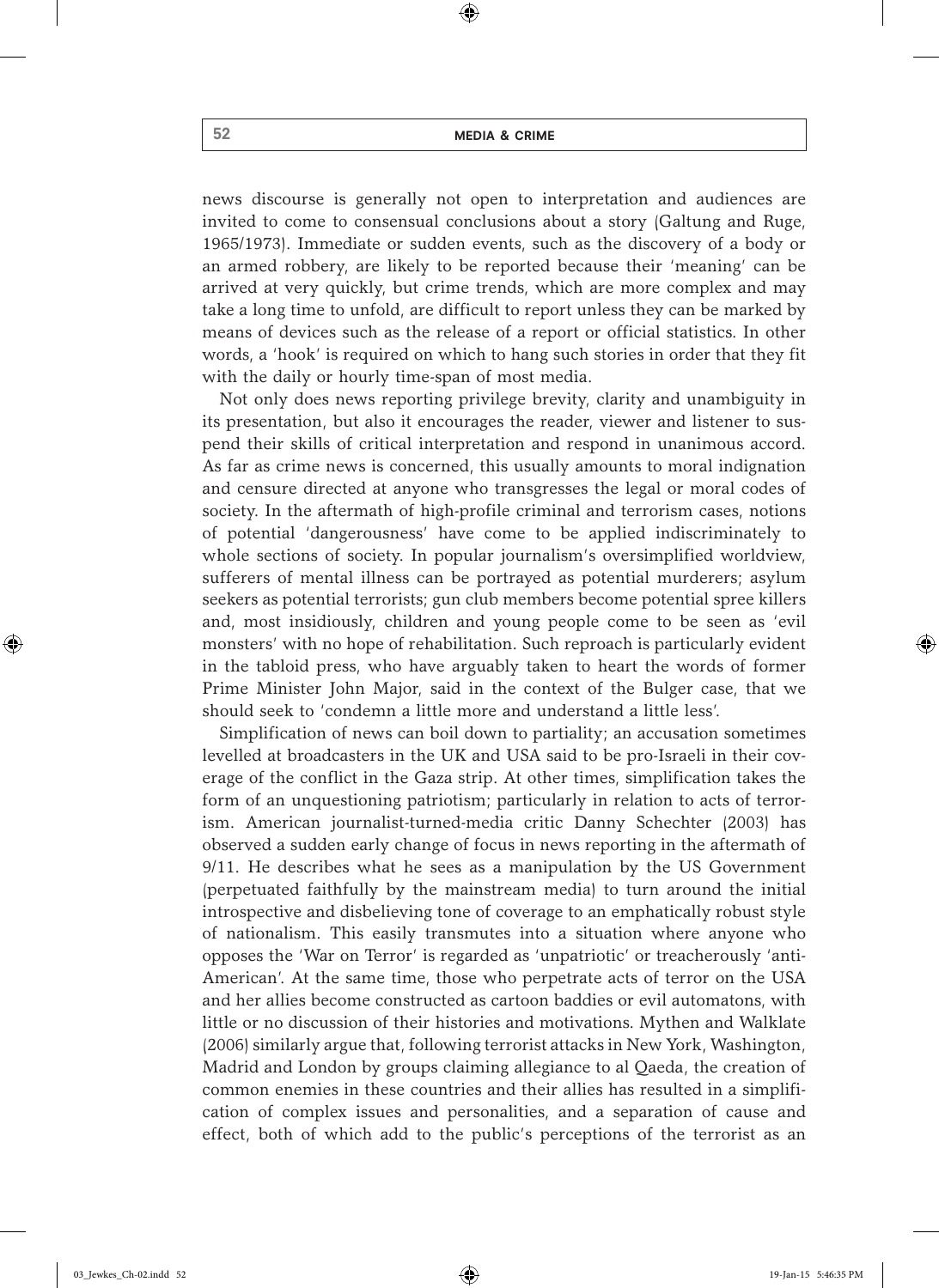⊕

irrational 'other' whose motivations are greedy or fanatical rather than socioeconomic or geo-political. The experiences of marginalization that such individuals commonly experience are underplayed by politicians and the media who continue to discuss individual moral responsibility as if it exists in a vacuum, somehow detached from the circumstances in which people find themselves. As Mythen and Walklate observe, this leaves little room for rational attempts to understand the values, objectives and grievances of these individuals and instead reduces them to simplified inhuman objects of hate.

The discussion about simplification of news alerts us to the fact the mass media are inclined to deal in *binary oppositions*. Thus, stories involving crime and criminals, including terrorists, are frequently presented within a context that emphasizes good versus evil, folk heroes and folk devils, black against white, guilty or innocent, 'normal' as opposed to 'sick', 'deviant' or 'dangerous' and so on. Such polarized frameworks of understanding result in the construction of mutually exclusive categories; for example, parents cannot also be paedophiles; individuals driven to carry out suicide bombings and other terrorist acts are entirely evil and have no 'good' qualities to redeem them. All these processes of simplification add up to a mediated vision of crime in which shades of grey are absent and a complex reality is substituted for a simple, incontestable and preferably bite-sized message.

# Individualism

The news value *individualism* connects *simplification* and *risk* (see below). Individual definitions of crime, and rationalizations which highlight individual responses to crime, are preferred to more complex cultural and political explanations. The media engage in a process of personalization in order to simplify stories and give them a 'human interest' appeal, which results in events being viewed as the actions and reactions of people. Consequently, social, political and economic issues tend only to be reported as the conflict of interests between individuals (the Prime Minister and the Leader of the Opposition, for example), while the complex interrelationship between political ideology and policy may be embodied in a single figure, such as the 'Drug Tsar'. The effect of this is that 'the social origins of events are lost, and individual motivation is assumed to be the origin of all action' (Fiske, 1987: 294).

Both offenders and those who are *potentially offended against* are constructed within an individualist framework. Put simply, the criminal is usually described as being 'impulsive, a loner, maladjusted, irrational, animal-like, aggressive and violent' (Blackman and Walkerdine, 2001: 6) – all qualities which allude to the offender's autonomous status and lack of normative social ties (see Chapter 6). The media coverage of 'lone wolf' Anders Breivik, discussed below, was framed in this way, despite his terrorist attacks clearly

♠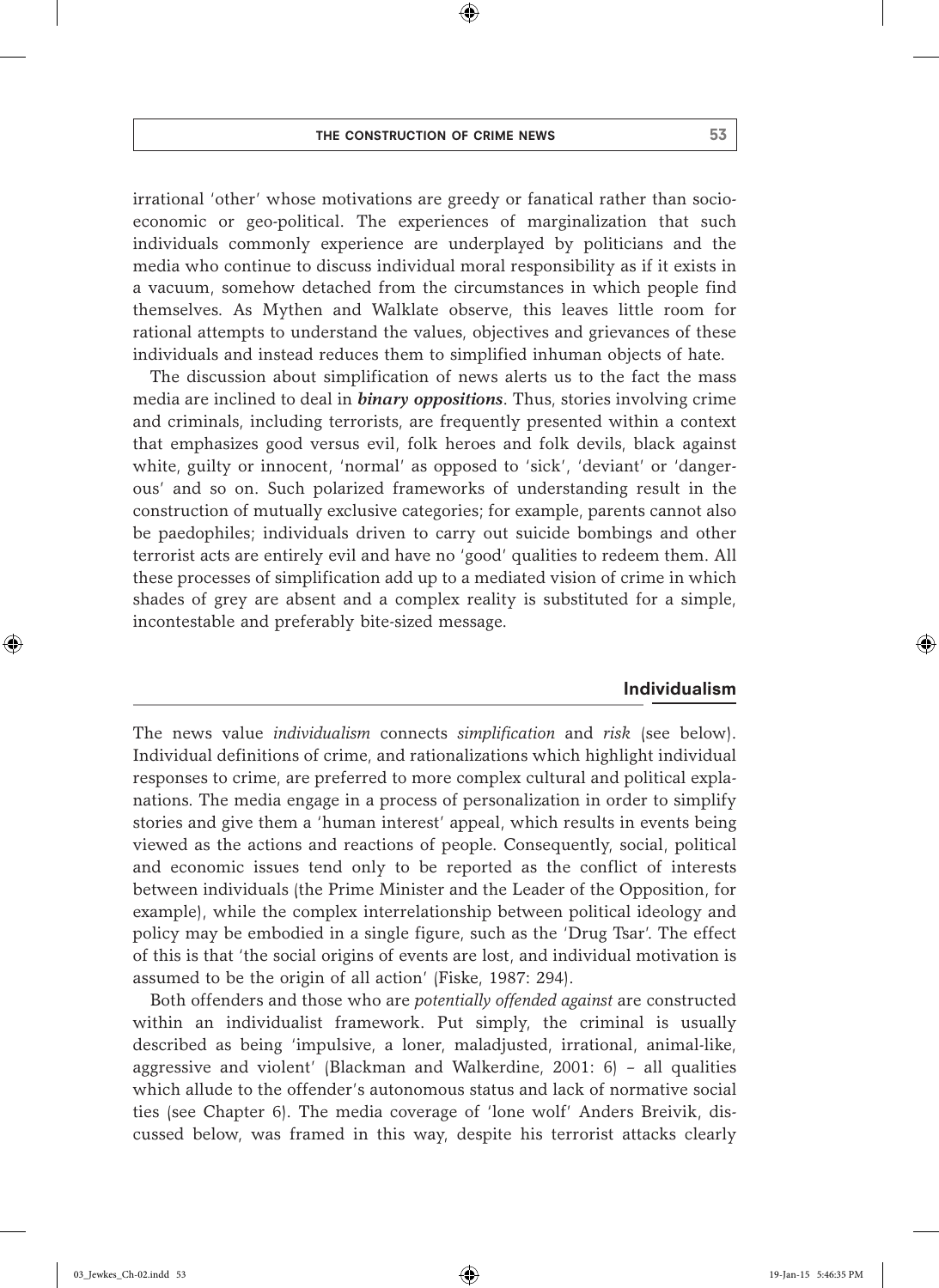$\textcircled{\scriptsize{*}}$ 

being inspired by well-known and long-standing political rhetoric (Berntzen and Sandberg, 2014) and by other mass shootings (Sandberg et al., 2014). Furthermore, news reporting frequently encourages the public to see themselves as vigilantes and positions those who are offended against (or who fear being the victims of crime) as vulnerable and isolated, let down by an ineffective social system and at risk from dangerous predators. Those who try and protect themselves from victimization are frequently portrayed as 'have-a-goheroes' and, when killed in the commission of an offence, are constructed as 'tragic innocents' (see Chapter 6).

Meanwhile, as discussed in the previous chapter, institutions, corporations and governments may be literally getting away with murder. Even when an offence that occurs within a large organization actually makes the news, it may once again be explained by recourse to individual pathology. The collapse of the British merchant bank Barings in 1995 and a similar case in 2008 involving French bank Société Générale were two such complicated, technical cases which might have seemed somewhat abstract to the general public. To avoid complex explanations, and despite the fact that Parisian trader Jerome Kerviel defrauded the French bank to the tune of 4.9 billion euros (that is, £3.7bn or \$7.1bn) the British media constructed *both* stories around the figure of Barings employee, Nick Leeson, the 'rogue trader' who was single-handedly held responsible for the loss of £869 million in the 1995 case, and who became sufficiently famous to have a movie made about him (*Rogue Trader*, 1999). Similarly, a case that gripped the United States in 2009 was a fraudulent investment scheme that paid investors from money contributed by other investors rather than from real profits to the tune of \$65 billion (£40bn). Media coverage of this crime focused on the charismatic figure at the centre of the fraud, Bernard Madoff who – unusually for a white-collar criminal – was described by his trial judge as 'extraordinarily evil' (http://news.bbc.co.uk/1/ hi/8124838.stm).

For Reiner et al. (2001) individualism is a consequence of the increasing tendency to view society as being obsessed with 'risk' and all its attendant notions, including risk assessment, risk management and risk avoidance (see 'Risk' below). The new vocabulary surrounding this 'foxy but evocative term' (Leacock and Sparks, 2002: 199) highlights a shift in perceptions of how risk should best be dealt with. As social problems have come to be seen as the product of chance or of individual action, and solutions are sought at the level of individual self-help strategies – such as insurance or personal protection – a 'winner–loser' casino culture is created (Reiner et al., 2001: 177). Individuals are held responsible for their fates and the media devalue any styles of life other than spectacular consumerism (Reiner et al., 2001: 178). The outcome of individualism in criminal justice is that deviants are defined in terms of their 'difference' and isolated via policies of containment, incapacitation and surveillance. Popularly conceived as a 'breed apart', many offenders are judged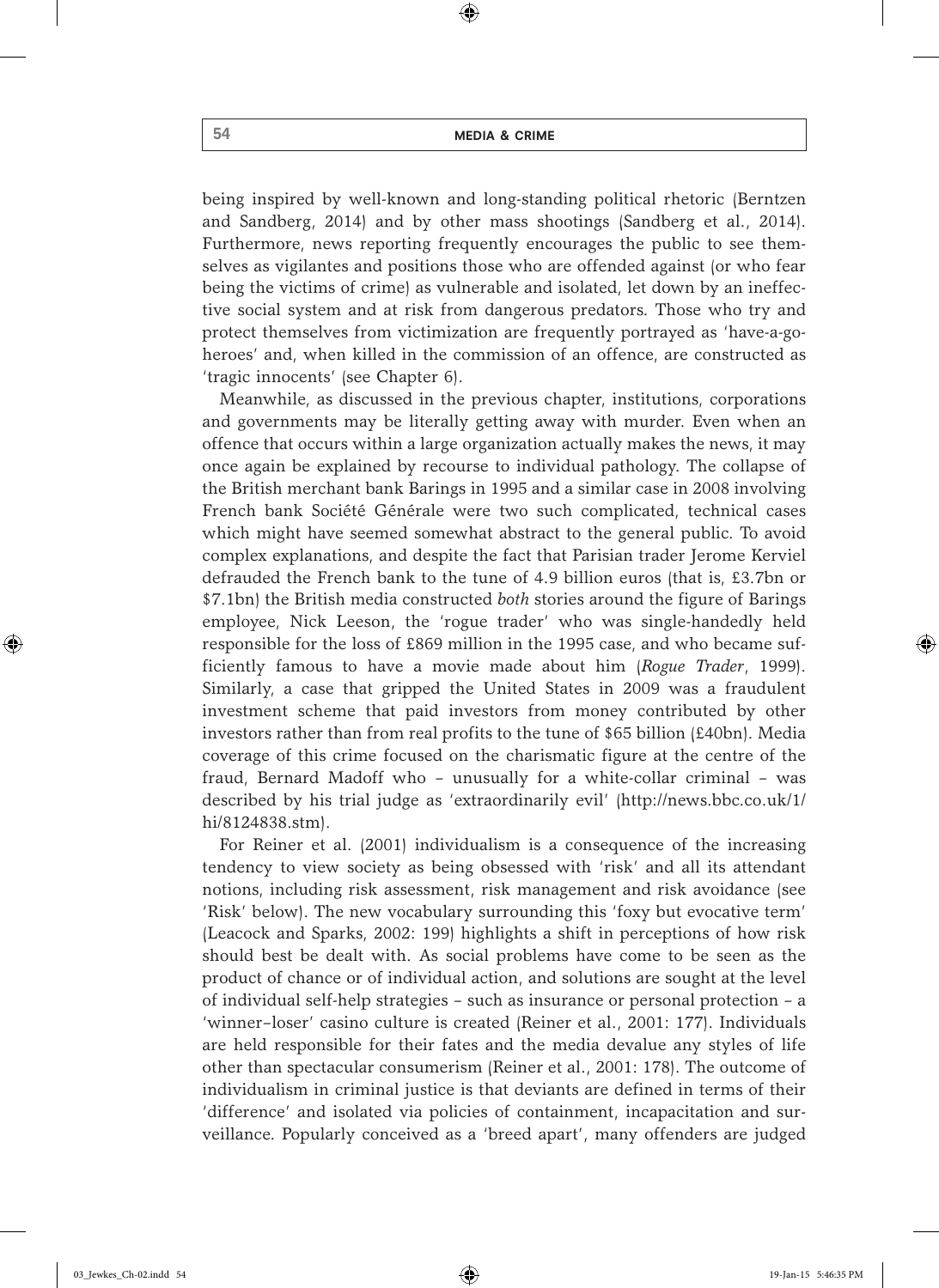⊕

within a moral framework which constructs them as morally deficient malcontents who must be dealt with punitively and taught the lesson of individual responsibility (Surette, 1994).

#### Risk

Given that the notion of modern life being characterized by *risk* has become such a widespread and taken-for-granted assumption, it is surprising to find that the media devote little attention to crime avoidance, crime prevention or personal safety. The exception to this is if a message about prevention can be incorporated into an ongoing narrative about a serious offender 'at large', in which case the story will be imbued with a sense of urgency and drama (Greer, 2003). The vast majority of serious offences, including murder, rape and sexual assault, are committed by people known to the victim. There are also clearly discernible patterns of victimization in certain socio-economic groups and geographical locations. Yet the media persist in presenting a picture of serious crime as random, meaningless, unpredictable and ready to strike anyone at any time (Chermak, 1994: 125). Such discourse as exists in the media regarding prevention and personal safety invariably relates to offences committed by strangers, thus implicitly promoting stereotypes of dangerous criminals prepared to strike indiscriminately (Soothill and Walby, 1991; Greer, 2003; see also Chapter 6).

The idea that we are all potential victims is a relatively new phenomenon. After the Second World War, news stories encouraged compassion for offenders by providing details designed to elicit sympathy for their circumstances, thus endorsing the rehabilitative ideal that dominated penal policy at that time (Reiner, 2001). In today's more risk-obsessed and retributive times, crime stories have become increasingly victim-centred. Perceived vulnerability is emphasized over actual victimization so that fear of crime might be more accurately conceived as a fear for personal safety. Sometimes, the media exploit public concerns by exaggerating potential risks in order to play into people's wider fears and anxieties. Following the September 11th terrorist attacks in America, the British media fuelled a vision of apocalyptic meltdown with a series of stories ranging from terrorist plots to target the UK, to warnings about falling meteorites heading for earth. Yet it must be remembered that audiences are not passive or undiscriminating. Many crime scares and moral panics simply never get off the ground (Jenkins, 2008), and while it might be argued that the media fail to provide the public with the resources to independently construct alternative definitions and frameworks, people's sense of personal risk will usually correspond to their past personal experiences and a realistic assessment of the likelihood of future victimization above and beyond anything they see or hear in the media.

♠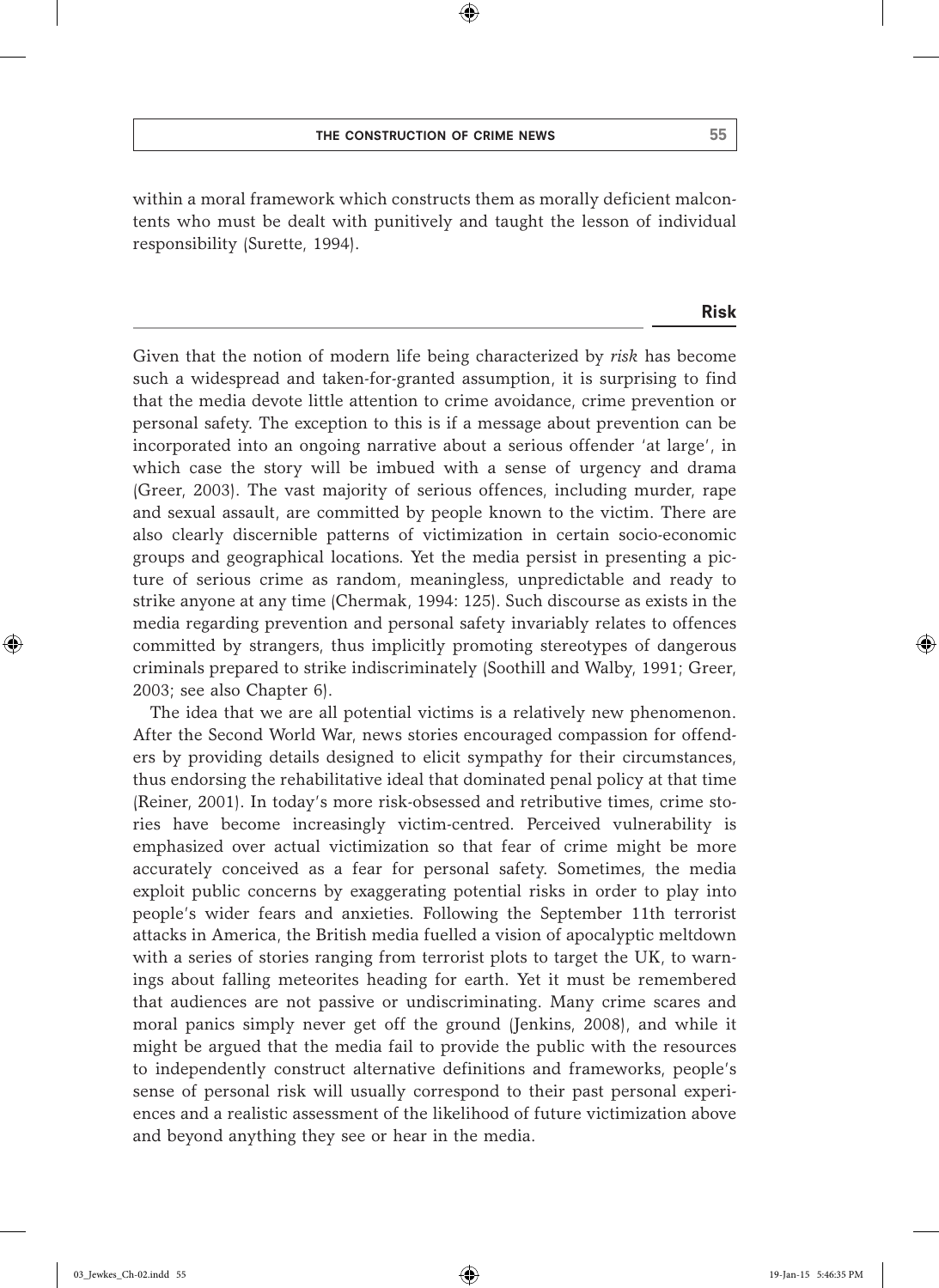56 media & crime

 $\textcircled{\scriptsize{*}}$ 

# Sex

One of the most salient news values – especially in the tabloid press, but also to a significant degree in the broadsheets and other media – is that of sex. Studies of the press by Ditton and Duffy (1983) in Strathclyde, by Smith (1984) in Birmingham, and by Greer (2003) in Northern Ireland, reveal that newspapers over-report crimes of a sexual nature, thus distorting the overall picture of crime that the public receives, and instilling exaggerated fears among women regarding their likelihood of being victims of such crimes. Ditton and Duffy (1983) found that when reporting assaults against women, the press frequently relate sex and violence, so that the two become virtually indistinguishable. Furthermore, the over-reporting of such crimes was so significant that in Strathclyde in March 1981, crimes involving sex and violence accounted for only 2.4 per cent of recorded incidents, yet occupied 45.8 per cent of newspaper coverage. So interlinked are the themes of sex and violence, and so powerfully do they combine to illustrate the value of 'risk', that the prime example of newsworthiness is arguably the figure of the compulsive male lone hunter, driven by a sexual desire which finds its outlet in the murder of 'innocent' victims (Cameron and Frazer, 1987). As such, sexually motivated murders by someone unknown to the victim invariably receive substantial, often sensational, attention. On the other hand, sexual crimes against women where violence is not an overriding component of the story (bluntly, sex crimes that are non-fatal) and sexual assaults by someone known or related to the victim are generally regarded as routine and 'pedestrian' and may contain only limited analysis (Carter, 1998; Naylor, 2001). Moreover, the sexually motivated murder of prostitutes – who do not conform to media constructions of 'innocent' victims – also invariably receive considerably less coverage than those of other women.

Bronwyn Naylor (2001) argues that the frequency with which articles appear about apparently random stranger violence against 'ordinary' women and girls not only indicates that such stories fulfil key news values, but also that they permit highly sexualized, even pornographic representations of women. At the same time, these narratives tend to be highly individualized so that offences involving females – whether as victims or perpetrators – are rarely reported by the popular media without reference, often sustained and explicit, to their sexualities and sexual histories. Victims are frequently eroticized: for example, the conviction of Stuart Campbell in December 2002 for the sexually-motivated murder of his 15-year-old niece, Danielle Jones, was accompanied by media reports of their 'inappropriate', that is, abusive, sexual relationship, and photographs of a pair of blood-stained, white lace-topped stockings belonging to the girl found at Campbell's home. Meanwhile, female offenders are often portrayed as sexual predators – even if their crimes have no sexual element (see Chapter 5). This narrative is so widely used that it leads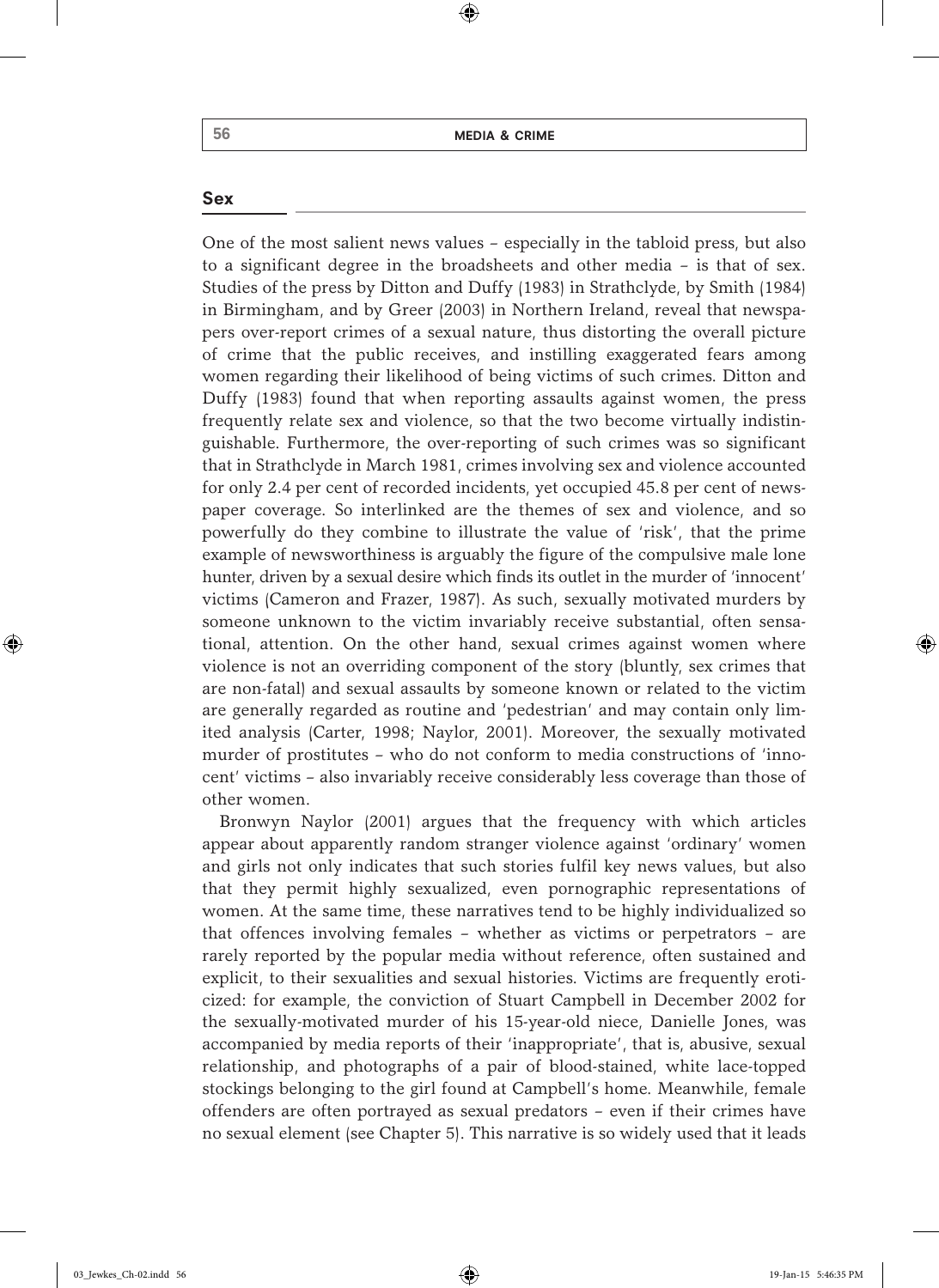⊕

Naylor to question the purpose of such stories and how readers consume them:

These stories draw on narratives about particular kinds of masculinity and about violent pornography, reiterating a discourse about masculine violence as a 'natural force', both random and inevitable. They normalize this violence, drawing on and repeating the narrative that all men are potentially violent and that all women are potentially and 'naturally' victims of male violence (Naylor, 2001: 186).

She goes on to suggest that not only does the media's obsession with 'strangerdanger' give a (statistically false) impression that the public sphere is unsafe and the private sphere is safe, but also that it influences government decisions about the prioritization of resources, resulting in the allocation of funding towards very visible preventative measures (such as street lighting and CCTV cameras) and away from refuges, 'or indeed from any broader structural analysis of violence' (Naylor, 2001: 186).

#### Celebrity or high-status persons

The obsession with *celebrity* is evident everywhere in the media and a story is always more likely to make the news if it has a well-known name attached to it. Put simply, the level of deviance required to attract media attention is significantly lower than for offences committed by 'ordinary' citizens because a certain threshold of meaningfulness has already been achieved. As such, a 'personality' will frequently be the recipient of media attention even if involved in a fairly mundane or routine crime that would not be deemed newsworthy if it concerned an 'ordinary' member of the public. Whether they are victims or perpetrators of crime, celebrities, their lives, and their experiences are deemed intrinsically interesting to the audience. Even otherwise under-represented categories of crime such as libel, perjury and embezzlement are guaranteed widespread media attention if they have a 'name' associated with them. However, it is sexual deviance that dominates the news agenda of the tabloids, and a celebrity or high-status person who unexpectedly takes personal and professional risks by engaging in a sexually deviant act is an enduring feature of news in the postmodern mediascape, providing a titillating juxtaposition of high life and low life for an audience who, it is assumed, lead conventional and law-abiding 'mid lives' (Barak, 1994b).

So elevated has celebrity status become that it even blinds the populace to crimes that may have been taking place quite publicly over several decades and/or been covered up by numerous individuals and institutions who could have intervened. For example, two highly newsworthy cases that came to light in 2012 which, in hindsight, were seemingly obvious to many observers, are the doping scandal perpetrated by American cyclist and seven-time winner of the Tour de France, Lance Armstrong (who subsequently was stripped of his titles),

♠

 $\Leftrightarrow$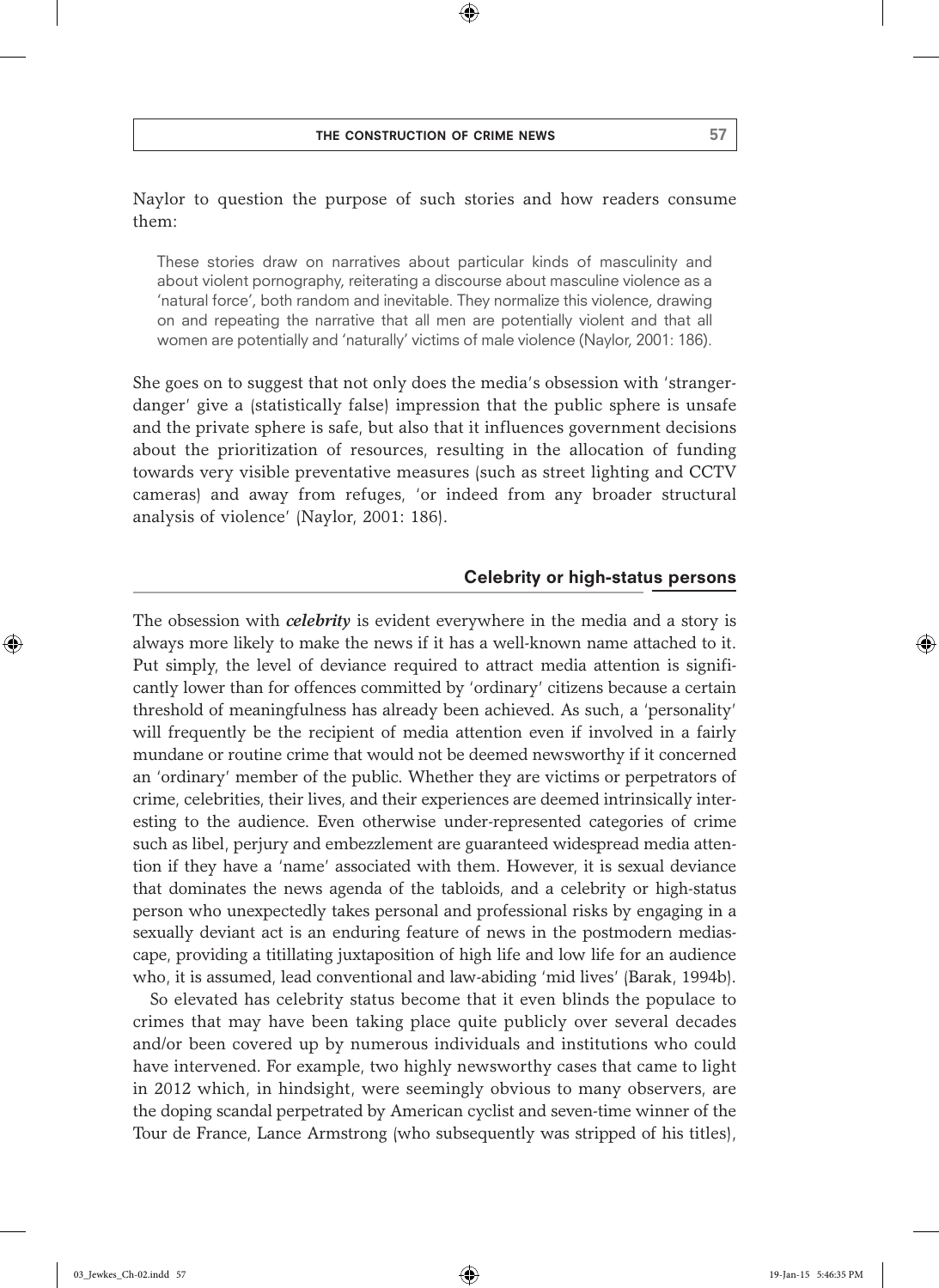#### 58 media & crime

 $\textcircled{\scriptsize{*}}$ 

and the Jimmy Savile case, involving an unprecedented number of victims of sexual assault by the former BBC TV and radio presenter. The latter case is one of the most shocking in living memory. Leading to a major criminal inquiry involving 28 police forces, three internal BBC inquiries and the resignation of a BBC Director General, the Savile case has been described by the Metropolitan Police as a watershed moment in child abuse investigations. While the media have, for several years, reported other prolific sexual predators and alleged high-level cover-ups by institutions including schools, care homes and the Catholic church, it seems that it was Savile's celebrity status that allowed him to abuse on a massive scale – police estimate that he may actually have abused well over one thousand victims, most of whom were children and young people.

The star's fall from grace was all the more dramatic for the fact that it was a very long drop from the elevated position he had occupied for five decades. Jimmy Savile wasn't any ordinary celebrity. He was a cultural icon from the earliest days of popular radio and television; part of the cultural fabric of British life. The BBC show *Top of the Pops*, which he presented from the very first edition in 1964 was, in its heyday, watched by 15 million viewers and his other main vehicle, the BBC TV show *Jim'll Fix It*, broadcast between 1975 and 1994, was watched by up to 20 million people. He rose to fame at a time when there were only three (and latterly four) TV channels and his programmes were points of commonality and connection among people of a certain generation (or generation*s* because they ran for so long). On top of this he had a high-profile career as a charity fund-raiser; it is estimated that he raised over £40 million for good causes. He was awarded a knighthood, a papal knighthood, and counted members of the royal family among his friends. He even reportedly acted as some kind of broker in Prince Charles and Princess Diana's failing marriage. Many of Savile's crimes were carried out in places he had privileged physical access to (it has been reported that staff, including senior managers, at Broadmoor Hospital called him 'Doctor' and afforded him free access to the entire site). Meanwhile, Britain's tabloids and TV executives promoted him as a 'secular saint' (Cross, 2013; Furedi, 2013). When rumours of his offences first started to circulate, it was hard to imagine just how far the star would descend. Two years into the police investigation Operation Yewtree, over 500 victims had come forward and, every time we, the audience, thought that the story had reached new depths, it just got worse, with reports that Savile abused paralysed children in spine injury wards, children who were wheelchair bound and had no speech, and even reports that he was a necrophiliac who enjoyed access to hospital mortuaries. Underlining the widespread belief that Savile's celebrity status made him 'untouchable', fellow BBC presenter Jeremy Paxman (whose programme, *Newsnight*, dropped a documentary investigating allegations about Savile's behaviour, much to Paxman's chagrin) asked, 'What was the BBC doing promoting… this absurd and malign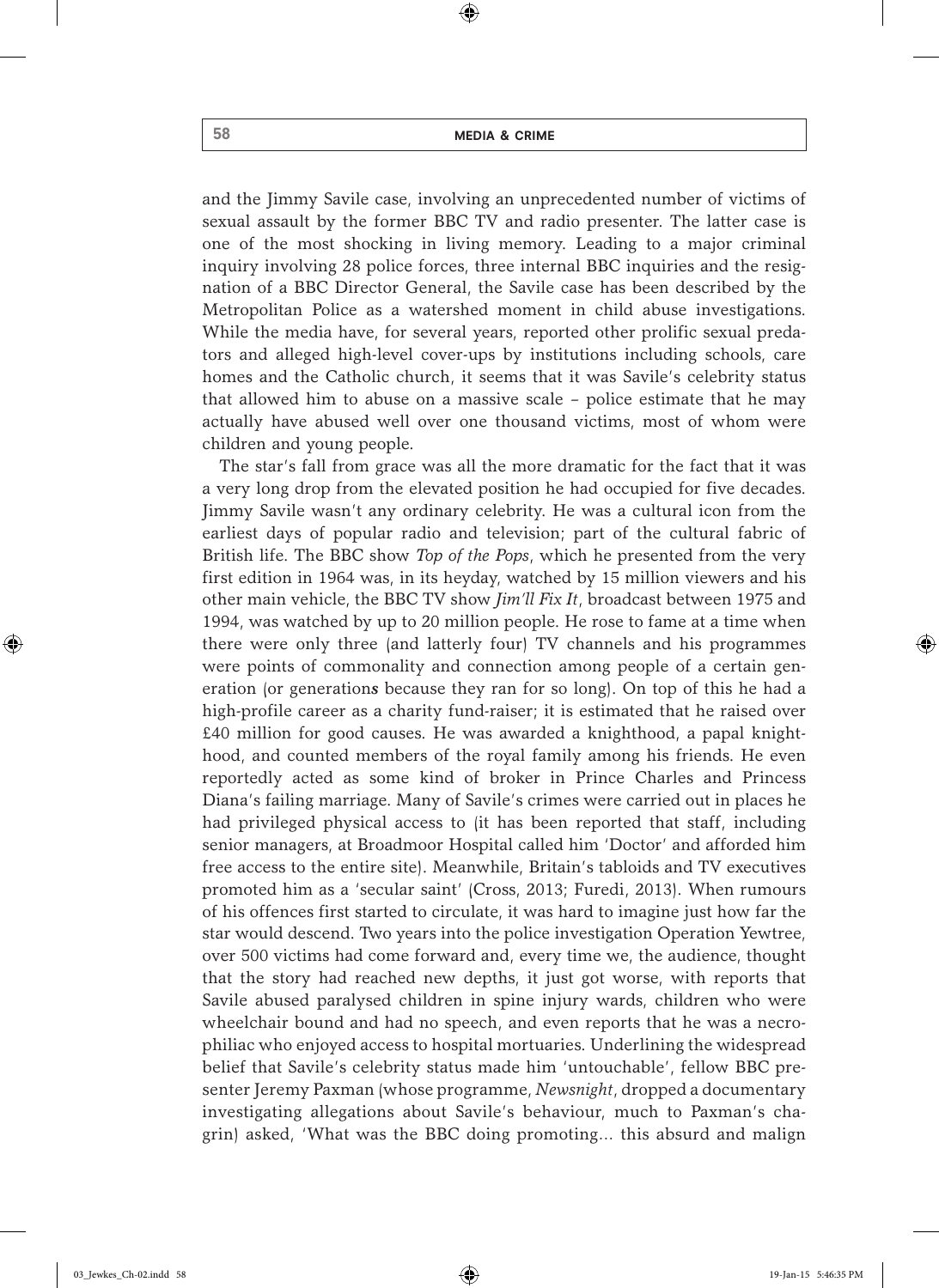⊕

figure? They have never felt comfortable with popular culture and they have therefore given those who claim to perpetrate it too much licence' (www. theguardian.com/media/2013/feb/22/jeremy-paxman-on-jimmy-savile).

Further underlining the fact that celebrity status is so powerful that it can give individually powerful men (and it is nearly always men) a sense of invincibility while acting immorally and illegally towards relatively powerless and/ or vulnerable victims, in May 2014, publicity agent Max Clifford was sentenced to eight years custody for sexual offences against young women and girls. Summing up at the end of the trial, the presiding judge commented that Clifford's dominant character and position in the world of entertainment meant that his victims believed he was untouchable, as did he. The case followed several other unsuccessful prosecution attempts as part of Operation Yewtree, in which well-known celebrities in the UK were tried in court for historic sexual offences. The securing of a conviction in the case of Max Clifford came as a huge relief to the Crown Prosecution Service who had been facing allegations of leading a celebrity witch hunt in the aftermath of the revelations about Jimmy Savile.

Convicted criminals can also become media 'celebrities' by virtue of the notoriety of their crimes. Sometimes criminals are cast as *folk devils* by the media, and they are deemed newsworthy long after their convictions because the mass media take a moral stance on public distaste and revulsion towards their crimes. One such example is Peter Sutcliffe, known as the Yorkshire Ripper who, in 1981, was convicted of the murders of 13 women in the north of England. After two decades of confinement in a high-security hospital, he remains something of a media celebrity, with endless newspaper column inches and frequent television documentaries devoted to his crimes and his life since arrest. He has even been revealed to have been a friend of Jimmy Savile's who, reportedly, was questioned as a possible suspect in connection with the police investigation into the murders. However, the fact that Sutcliffe is unlikely ever to be released means that the media are able to treat Sutcliffe as a side-show, an entertaining if somewhat macabre diversion to fill media space when there is little else of importance to report. There are a handful of other criminals who occupy a particular symbolic space in the collective conscience of the British public (the Kray twins, the Great Train Robbers, Denis Nielsen, Fred and Rosemary West, Jon Venables and Robert Thompson, Ian Hunter and Maxine Carr, Amanda Knox), but arguably the most notorious figure in the history of the British criminal justice system is Myra Hindley (the 'Moors murderess') who, with her partner, Ian Brady, was convicted in 1966 of her part in the abduction, torture and murders of two children. Until her reported death in November 2002, Hindley was Britain's longest-serving prisoner and was a regular figure in the pages of the popular press, who waged a systematic and profoundly retributive campaign that culminated with front page copy on the day after her death announcing that the 'devil' had gone to

♠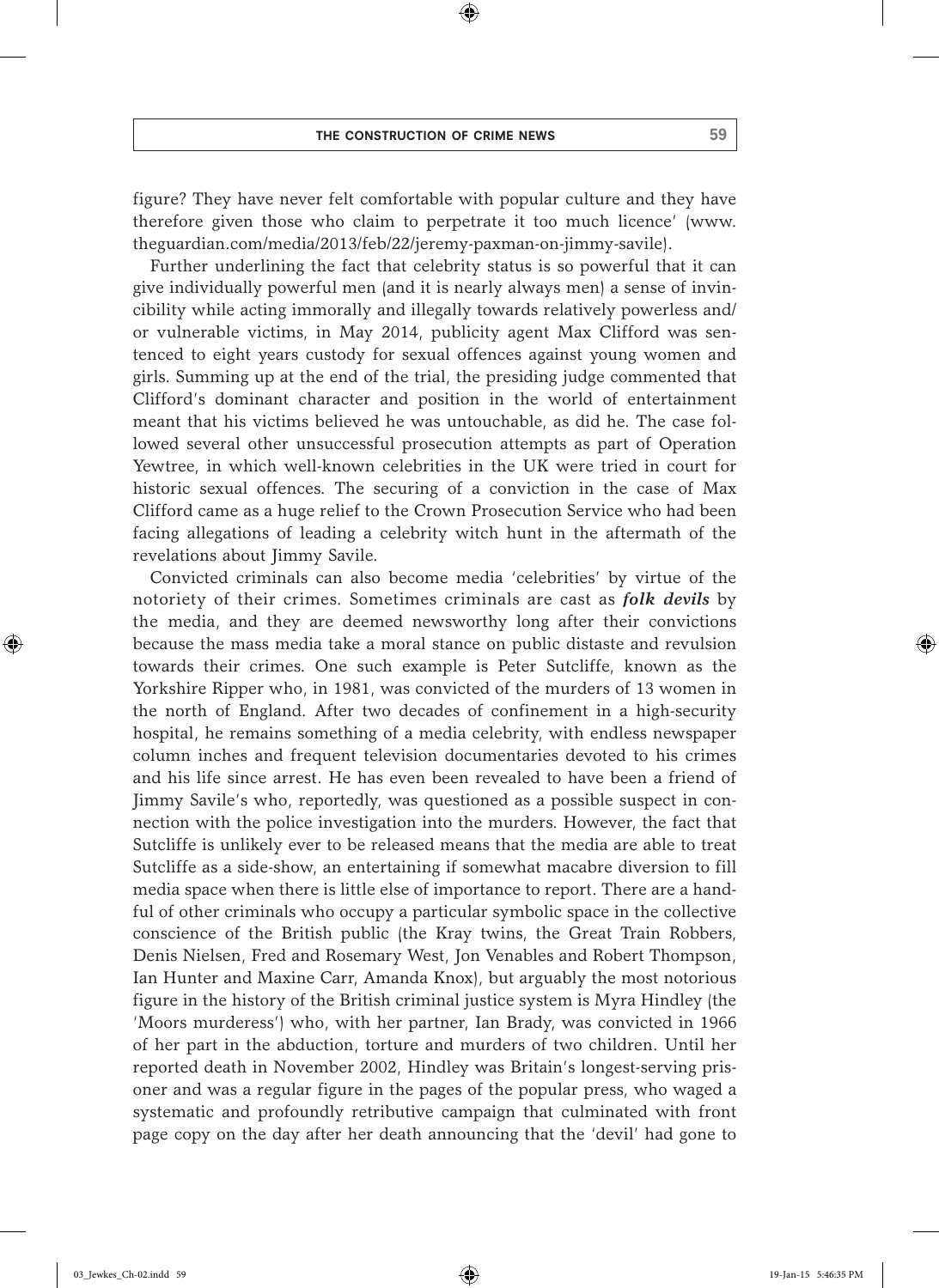$\textcircled{\scriptsize{*}}$ 

hell 'where she belonged' (see Chapter 5). So successful was the campaign to keep her in prison that it became all but impossible for any Home Secretary – relying on public mandate as they do – to authorize the release of Hindley.

It is not just those who represent showbusiness and notorious crime who are elevated to visibility in the news. High-status individuals in 'ordinary' life (businesspeople, politicians, professionals, the clergy and so on) are also deemed newsworthy and are frequently used to give a 'personal' angle to stories that otherwise might not make the news. This is especially germane when such individuals are defined as deviants: the more clearly and unambiguously the deviant personality can be defined (thus reducing uncertainty and reflecting the underlying news judgement of 'simplification'), the more intrinsically newsworthy the story is assumed to be, especially if it intersects with other news values. This is equally true of local media who report the deviant activities of people from the community they serve. Here, the value of 'proximity' comes into play (see below), but the recipient of news attention will normally be of high-status within the community; for example, a teacher, priest or doctor. Paradoxically, then, despite the media's general tendency to portray crime as a menace wrought by a disaffected underclass on ordinary, respectable folk, it is the middle-class, high-status or celebrity offender who is deemed most newsworthy and will have the greatest number of column inches or hours of airtime devoted to their deviant activities.

### Proximity

♠

Proximity has both spatial and cultural dynamics. Spatial proximity refers to the geographical 'nearness' of an event, while cultural proximity refers to the 'relevance' of an event to an audience. These factors often intertwine so that it is those news stories which are perceived to reflect the recipient's existing framework of values, beliefs and interests and occur within geographical proximity to them that are most likely to be reported. Proximity obviously varies between local and national news. For example, a relatively 'ordinary' crime like mugging or arson may be reported in local media but might not make the national news agenda unless it conforms to other news values, for example, it was especially violent or involved a celebrity. The converse of this trend is that events that occur in regions which are remote from the centralized bases of news organization or in countries that are not explicitly linked (in alliance or in opposition) to the UK or US rarely make national news. Indeed, there are some areas of the world which are unlikely to be prominent on the news agendas of the UK, US and other industrialized nations, however high a threshold is reached by potential news stories. By way of example, in 2009 the charity Oxfam launched a campaign to 'save' world news. Reporting that 'British television is sleepwalking towards a global switch-off', Oxfam is critical of the two main broadcasters: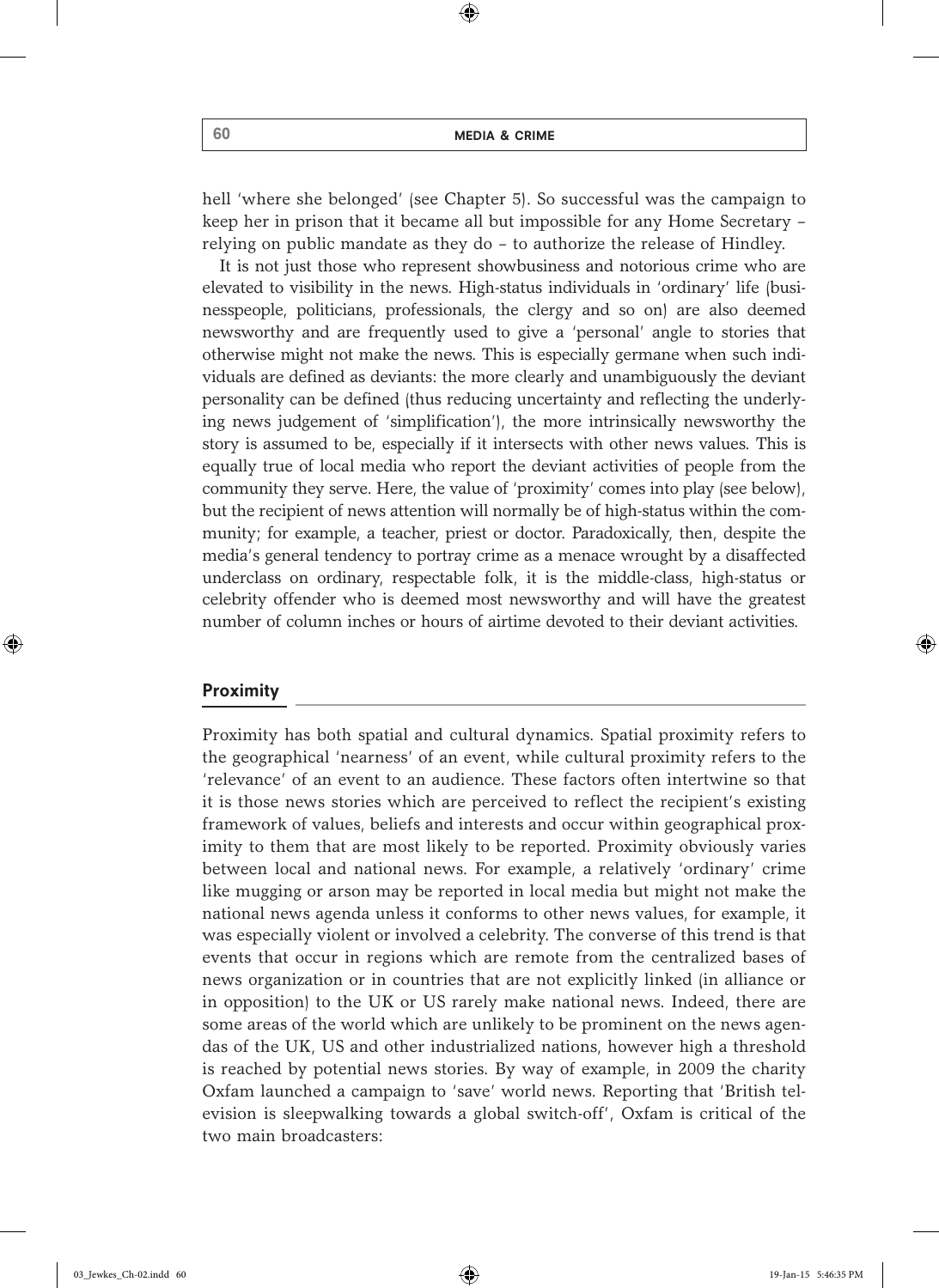⊕

Only three out of 52 African countries are currently represented in factual TV programming, and even this focuses on wildlife. Latin America and non-Anglophile countries are currently not covered by British public service broadcasters in factual programming. On ITV, meanwhile, just five hours of programming from the developing world were broadcast throughout the whole of 2007. (www. oxfam.org.uk/get\_involved/campaign/actions/help\_save\_the\_news.html)

However, it is the United States that is most frequently accused of *ethnocentrism* for its tendency to look inwards for its news coverage. However, while the American news media (and, for that matter, the American public) come in for criticism for their perceived lack of interest in world affairs, it is with some justification that they focus on events that occur within their own boundaries. For example, the extended global coverage of two hijacked passenger jets ploughing into the twin towers of the New York World Trade Center on September 11 2001, like earlier footage taken in Dallas in November 1963 of the assassination of President John F. Kennedy, illustrates the degree to which America is regarded a world superpower. Their news is our news in a truly global sense, and both of these crimes cast a long shadow in the collective memory of people with no connection, however tenuous, with the events of those days. But as others have pointed out, for those not of the 'First World', there have been other 'September 11ths' which have received little, if any, media coverage in the West (Carrington and Hogg, 2002).

Cultural proximity also changes according to the political climate and cultural mood of the times. There was little media coverage of the Iran–Iraq war in the 1980s, but more recently Iraq has rarely been out of the news. In short, there may be a domestication of foreign news whereby events in other areas of the world will receive media attention if they are perceived to impinge on the home culture of the reporter and his or her audience. If there is no discernible relevance to the target audience, a story has to be commensurately bigger and more dramatic in order to be regarded as newsworthy. Novelist Michael Frayn comments facetiously:

The crash survey showed that people were not interested in reading about road crashes unless there were at least 10 dead. A road crash with 10 dead, the majority felt, was slightly less interesting than a rail crash with one dead … Even a rail crash on the Continent made the grade provided there were at least 5 dead. If it was in the United States the minimum number of dead rose to 20; in South America 100; in Africa 200; in China 500. But people really preferred an air crash … backed up with a story about a middle-aged housewife who had been booked to fly aboard the plane but who had changed her mind at the last moment. (Frayn, 1965: 60)

Cultural proximity also pertains to the individual actors in any crime story that receives global coverage. When individuals from different nations are involved, any country's media can appear to 'take sides' to a degree that might, at best,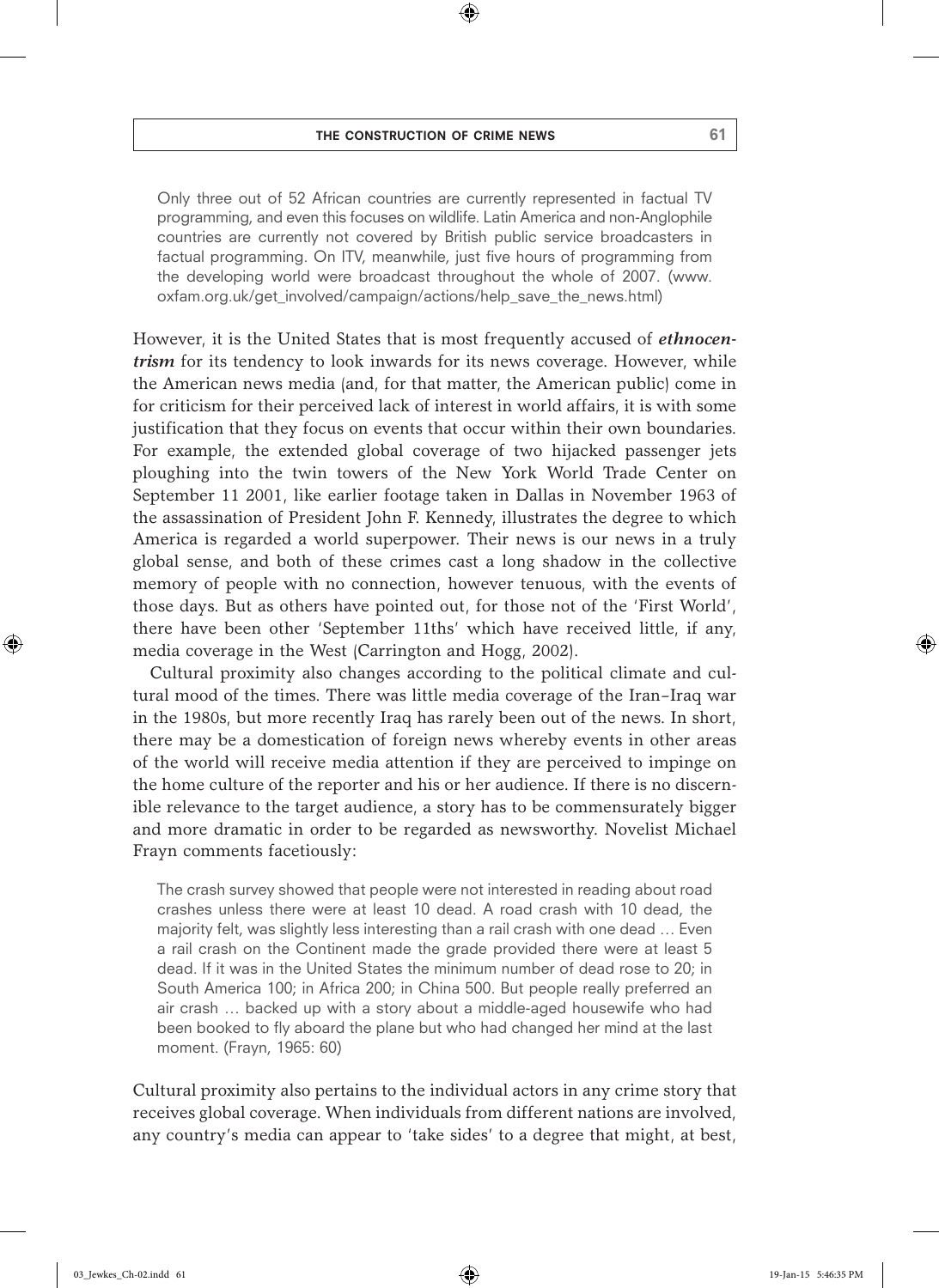$\textcircled{\scriptsize{*}}$ 

be classified as patriotism and, at worst, xenophobia. In the case of American student Amanda Knox, convicted of the murder of her British housemate, Meredith Kercher, in Perugia in November 2007, it is interesting to observe the different tones adopted by the US and UK media in their reporting of Knox throughout her long court trial. While American media (relying to a large degree on her affluent, middle-class, 'respectable' parents as sources) portrayed her as a wholesome, all-American, girl-next-door, the British press and many Internet sites have persistently concentrated on the sexual proclivities of 'Foxy Knoxy' and portrayed her in an altogether more sinister light. They also made much of pictures she had posted on social networking sites of her posing with a machine gun, and fantasy stories she had composed involving drugs and rape. But Knox's fellow students at the University of Washington argue that there appears to be a thinly-disguised vendetta against Knox in some of the international media simply because she is American; or rather, she is, 'a pot-smoking, unstable, sex-crazed American' (www.com.washington.edu/ commIR/vol2/editionOne).

Similar contradictions and biases can be detected in relation to offenders and victims within the UK. When an individual goes missing (whether or not foul play is immediately suspected) the likelihood of the national media lending their weight behind a campaign to find the missing person depends on several interrelated factors. If the individual in question is young, female, white, middle class and conventionally attractive, the media are more likely to cover the case than if the missing person is, say, a working-class boy or an older woman. Even in cases where abduction and/or murder is immediately suspected, the likelihood of media interest will vary in accordance with the background of the victim. If the victim is male, working class, of African Caribbean or Asian descent, a persistent runaway, has been in care, has drug problems, or is a prostitute (or any combination of these factors), reporters perceive that their audience is less likely to relate to, or empathize with, the victim, and the case gets commensurately lower publicity. The compliance of the victim's family in giving repeated press conferences and making themselves a central part of the story is also a crucial factor in determining its newsworthiness, as is their willingness to part with photographs and home video footage of their missing child. Hence, the disappearances of Madeleine McCann, Sarah Payne, Milly Dowler and the 'Soham girls', Holly Wells and Jessica Chapman, were all eminently newsworthy stories: attractive, photogenic girls from 'respectable', middle-class homes with parents who quickly became media-savvy and were prepared to make repeated pleas for help on behalf of the police (and in the case of the McCanns and Sarah's mother, Sara Payne, continued to court the media and political establishment, even after the story would normally be 'closed').

Even the relatively high-profile case of the murder of 10-year-old Damilola Taylor in Peckham, South London was, initially at least, constructed very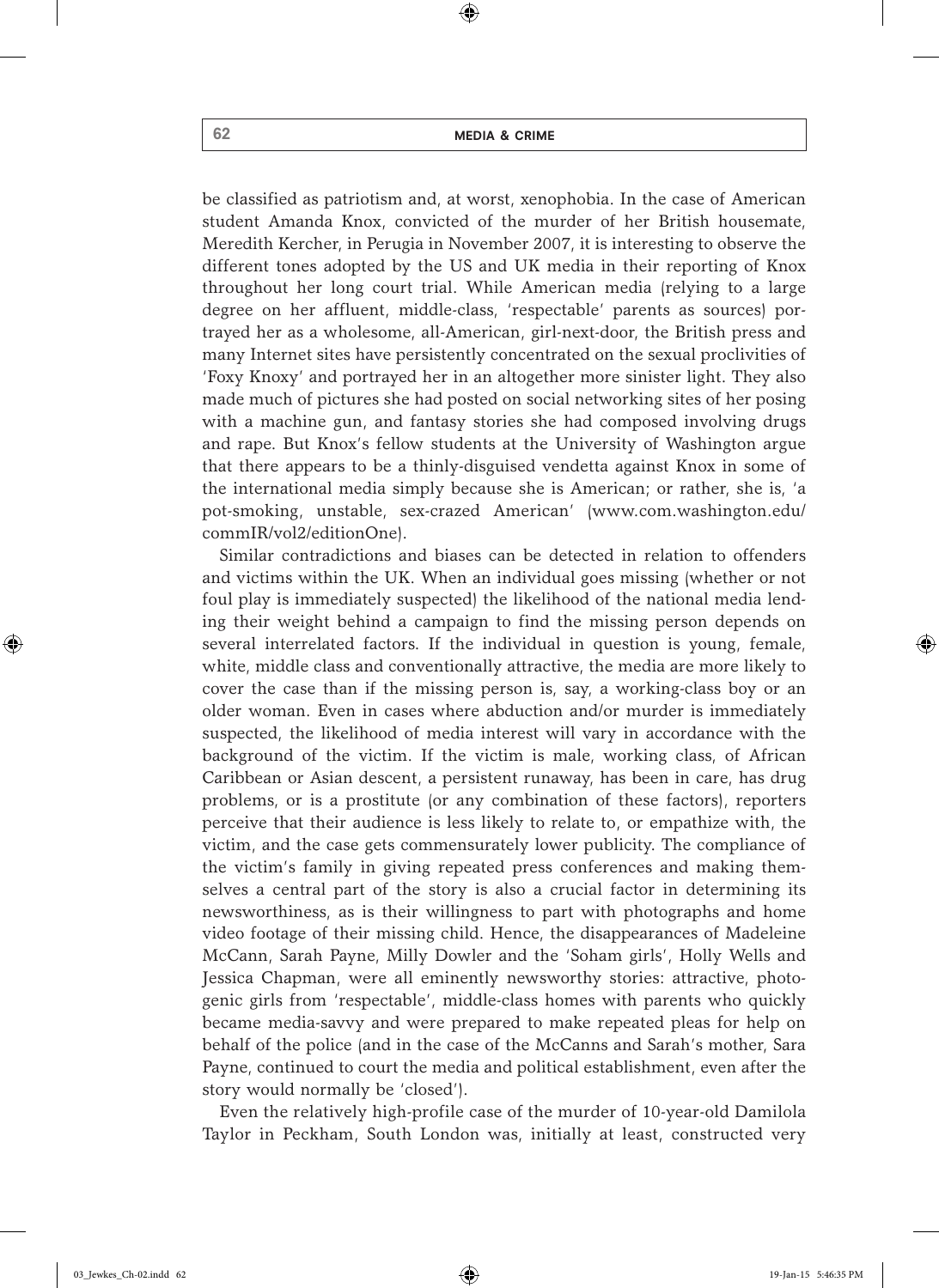⊕

differently to the murders of the girls mentioned above. For over a week the victim remained virtually invisible as media reports concentrated almost exclusively on issues of community policing and the levels of violent crime on the streets. It was not until Damilola's father flew into the UK from Nigeria (and made press statements and television appearances) and CCTV footage was released to the media that this little boy became a person in his own right – a person worthy of media attention and public mourning and remembrance. Nevertheless, the public grieving for Damilola failed to reach the near hysterical outpourings of anger and sadness that accompanied the deaths of Sarah, Milly, Holly and Jessica.

To further illustrate this hierarchy of media interest in such cases, it is instructive to analyse similar stories from the same time period and compare the level and tone of coverage accorded to them. For example, a short time after the disappearance of 14-year-old Milly Dowler from Surrey in March 2002, the body of a teenage girl was recovered from a disused quarry near Tilbury Docks. Before the body had even been identified, sections of the tabloid press were carrying headlines announcing that Milly had been found. But it turned out to be the corpse of another 14-year-old girl, Hannah Williams, who had disappeared a year earlier. Yet it was the hunt for Milly that continued to dominate the news for the weeks and months to follow. Almost as soon as she was found, Hannah was forgotten. Quite simply, unlike Milly who was portrayed as the 'ideal' middle-class teenager, Hannah's background made it difficult to build a campaign around her. She was working class and had run away before. Furthermore, her mother – a single parent on a low income – 'wasn't really press-conference material' according to a police spokeswoman (Bright, 2002: 23).

# Violence or conflict

The news value which is arguably most common to all media is that of 'violence' because it fulfils the media's desire to present dramatic events in the most graphic possible fashion. Even the most regulated media institutions are constantly pushing back the boundaries of acceptable reportage when it comes to depicting acts of violence because it represents a basic violation of the person and marks the distinction between those who are of society and those who are outside it. Only the State has the monopoly of legitimate violence, and this 'violence' is used to safeguard society against 'illegitimate' uses (Hall et al., 1978/2013). However, violence has become so ubiquitous that – although still considered newsworthy – it is frequently reported in a routine, mundane manner with little follow-up or analysis. Unless a story involving violence conforms to several other news values or provides a suitable threshold to keep alive an existing set of stories, even the most serious acts of violence may be

♠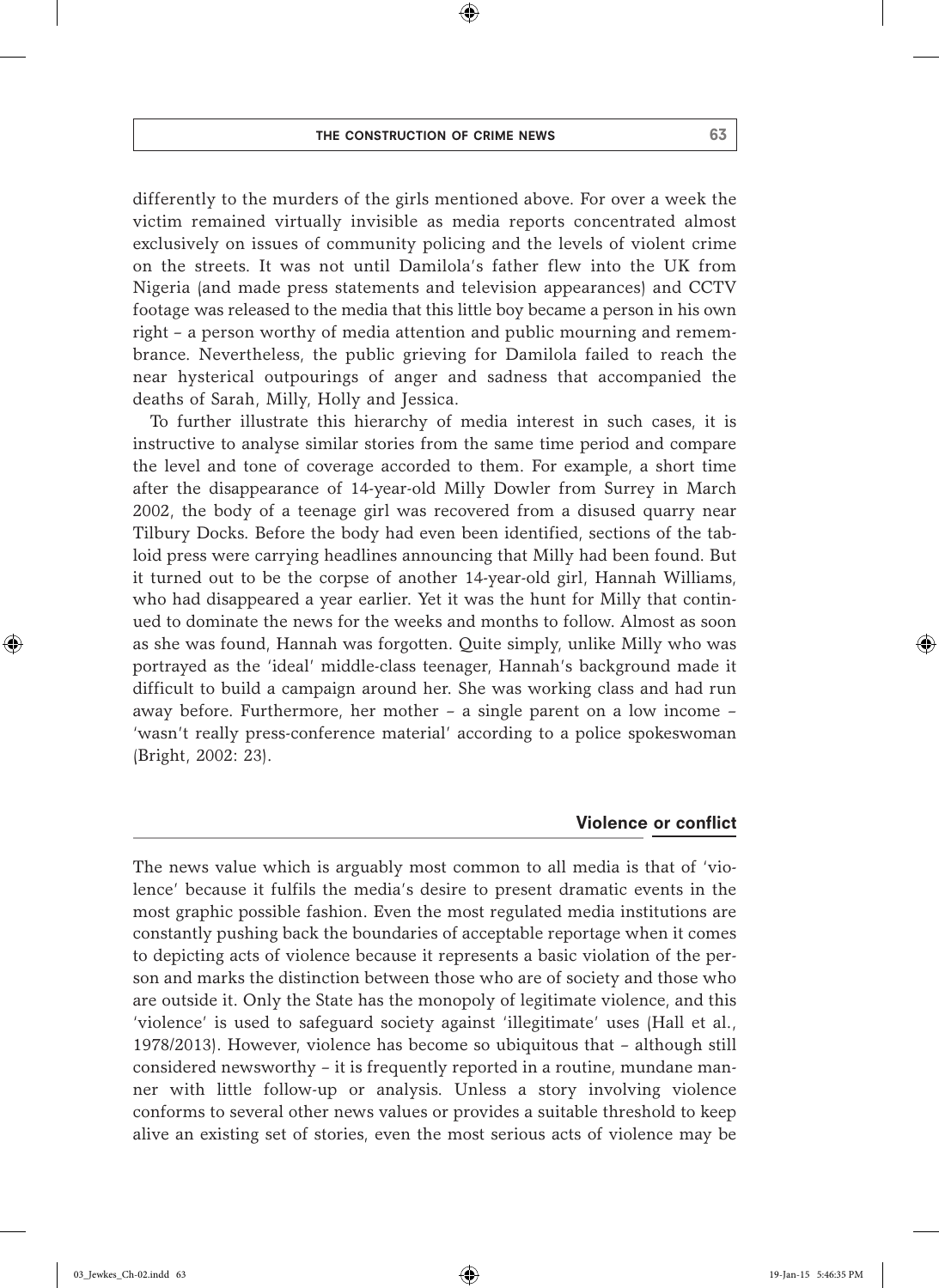$\textcircled{\scriptsize{*}}$ 

used as 'fillers' and consigned to the inside pages of a newspaper. Yet whether treated sensationally or unsensationally, violence – including violent death – remains a staple of media reporting. According to research conducted in the early 1990s, the British press devoted an average of 65 per cent of their crime reporting to stories involving interpersonal violence, although police statistics indicate that only around 6 per cent of recorded crime involved interpersonal violence (Williams and Dickinson, 1993). Since that time, according to the Government's Office for National Statistics, violent incidents have halved and the number of homicides in 2011/2012 was the lowest since 1989 (www.ons. gov.uk/ons/dcp171778\_298904.pdf). Yet media depictions of violence suggest precisely the opposite.

Cultural criminologists argue that crime, violence, humiliation and cruelty are objectified, commodified and desired to the extent where they are widely distributed through all forms of media to be pleasurably consumed. Mike Presdee offers numerous examples which, he claims, are evidence of the consumer's need for privately enjoyed, carnivalesque transgression. From 'sports' that, having all but disappeared, are now enjoying a dramatic upturn in popularity (albeit underground), such as bareknuckle fighting, badger-baiting and dog-fighting, to 'Reality TV' and gangsta rap, the evidence of our lust for pain and humiliation is all around us:

The mass of society bare their souls to the media who, in turn, transform them into the commodity of entertainment. Confidentialities are turned against the subject, transforming them into the object of hurt and humiliation as their social being is commodified ready for consumption. (Presdee, 2000: 75)

Little wonder then, that news has followed a similarly dramatic and vicarious path. With an increasing imperative to bring drama and immediacy to news production, the caveat 'You may find some of the pictures that follow distressing' seems to preface an increasing number of television news reports. This leads us to consider the spectacle of violence as portrayed through graphic imagery.

# Visual spectacle and graphic imagery

Television news is generally given greater credence by the public than newspapers, partly because it is perceived to be less partisan than the press, but also because it offers higher quality (moving) images which are frequently held to demonstrate the 'truth' of a story or to verify the particular angle from which the news team has chosen to cover it. Chris Greer has suggested that of all the changes in journalistic perceptions of news value over the last halfcentury, it is the visual that most emphatically marks the difference between

♠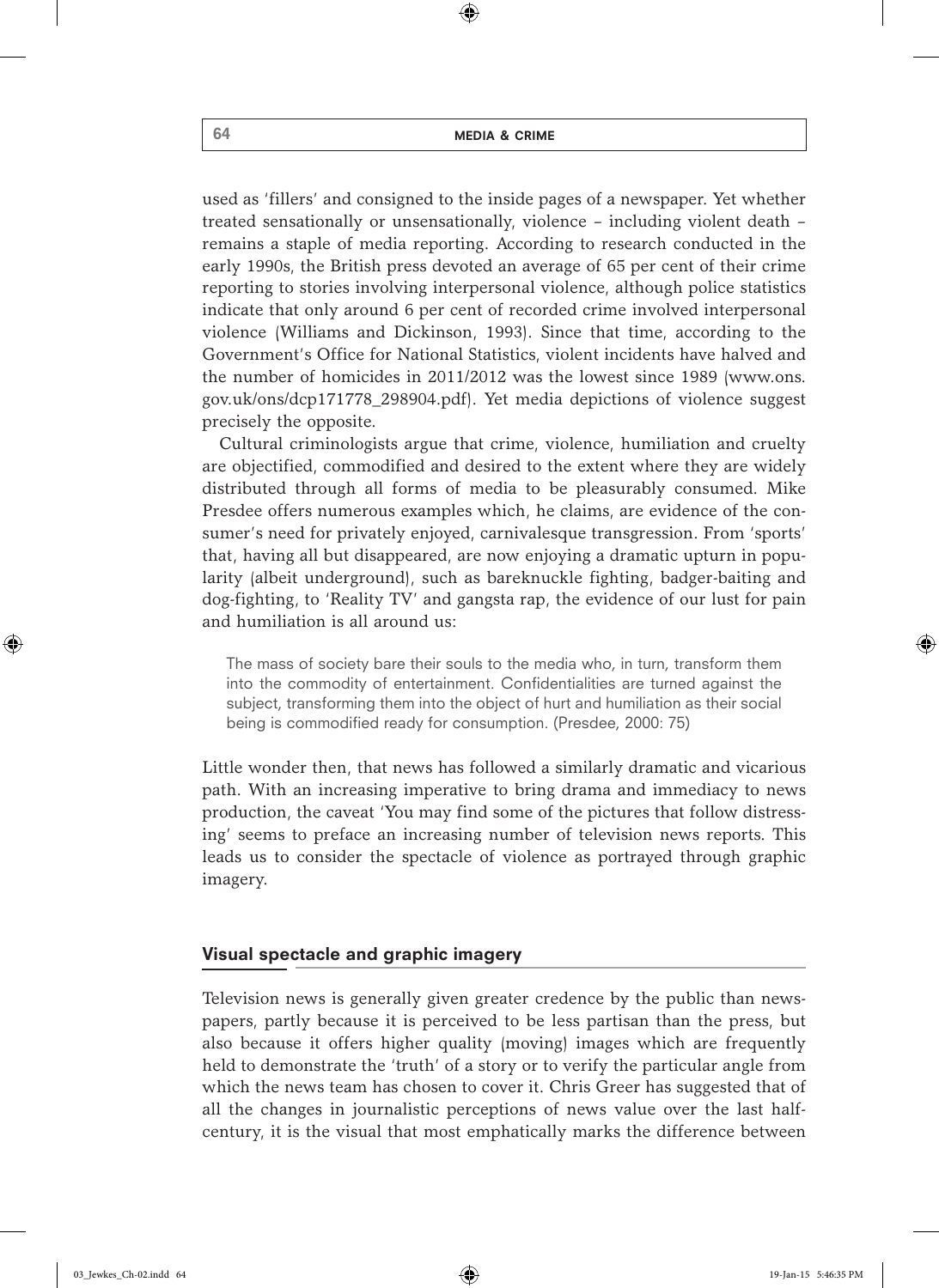## the construction of crime news 65

⊕

the criteria described by Galtung and Ruge in the 1960s and the ones described here. For Greer (2009) the primacy of the visual has been hastened by technological developments (the exponential growth of mobile digital technologies, the Internet, etc.) and consolidated by the shift to a more explicitly visual culture; we all simply take it for granted that any news story will be accompanied by images, and, increasingly, thanks to mobile phone/cameras, Facebook, etc. images that have not been approved for publication by the subject, as the earlier discussion of Amanda Knox highlighted (see also discussion below about 'citizen journalism'). Quite simply, in the second decade of the 21st century, potential news stories are only likely to make the news if they can be portrayed in images as well as words, and the 'availability of the right image can help elevate a crime victim or offender to iconic status' (Greer, 2009: 227; cf. Hayward and Presdee, 2010). Linnemann (2013) comments that visual representation of the traumatic and grotesque is designed to tap into the same human tendency that compels people to gawp when passing the scene of an accident (see Chapter 10 of this volume). The shocking is a defining feature of spectatorship (see also Brown, 2009).

As described above, violence is a primary component of news selection. But there are many different types of violence and it tends to be acts of violence that have a strong visual impact and can be graphically presented that are most likely to receive extensive media coverage. The very public murder, in May 2013, of off-duty soldier Lee Rigby on a busy London street by two Islamist extremists, captured on CCTV and on footage filmed on witnesses' mobile phones, is a prime example. A video of one of the perpetrators 'justifying' the killing, while still covered in the victim's blood, was carried by ITN's website and was visited so many times that the site crashed. However, while 'spectacular' crimes get a lot of attention because they make good copy and are visually arresting on television, it seems that those crimes which occur in private spheres, or which are not subject to public scrutiny, become even more marginalized, even more invisible. Hence, crimes like domestic violence, child abuse, elder abuse, accidents at work, pollution of the environment, much white collar crime, corporate corruption, state violence and governments' denial or abuse of human rights, all receive comparatively little media attention, despite their arguably greater cost to individuals and society. Similarly, long-term developments, which may be more important than immediate, dramatic incidents in terms of their effects, may not be covered because they cannot be accompanied by dramatic visual imagery.

Furthermore, TV shows like *Big Brother* which blur the line between entertainment and reality and call into question the extent to which people behave 'normally' while being watched on television, might make us question whether court trials should be televised. In some countries, court trials have made celebrities out of lawyers and judges, and led to accusations that they, too, are not immune to playing up for the cameras. In addition, 'real' footage

⊕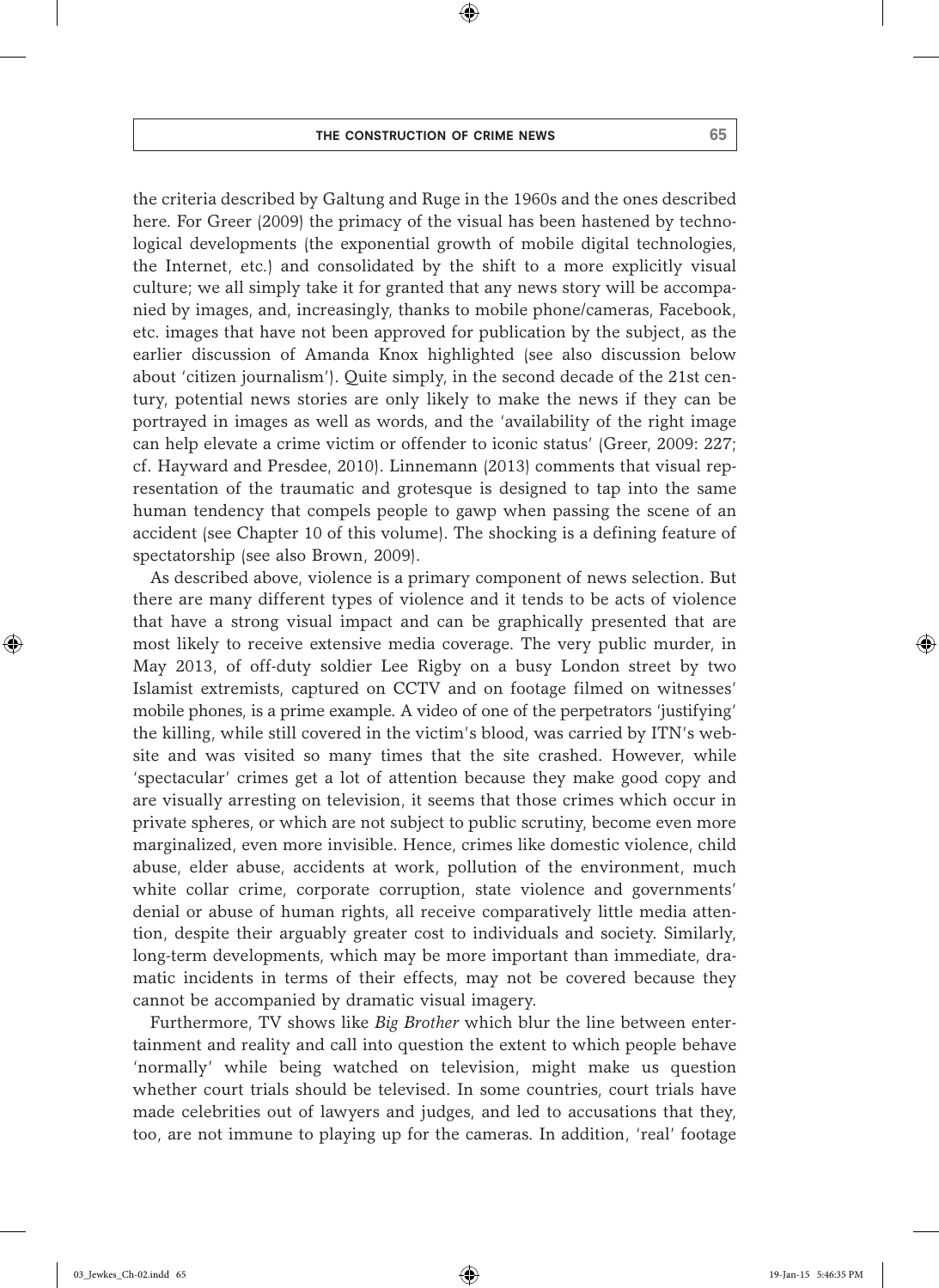$\textcircled{\scriptsize{*}}$ 

of the kind captured on CCTV or on video cameras by witnesses and bystanders as a criminal event unfolds, is increasingly used in news broadcasts to visually highlight the event's immediacy and 'authenticity'. Such images have graphically and poignantly contributed to the spectacle of crime and violence in the postmodern era. Many of the most shocking events that occurred in the last few years of the 20th century entered the collective consciousness with such horrifying impact precisely because news reports were accompanied by images of the victim at the time of, immediately prior to, or soon after, a serious violent incident. The video footage of black motorist Rodney King being beaten up by four white LA police officers, and the live broadcast of O.J. Simpson being chased for miles down the freeway by police following the brutal double-murder at his home, are examples from the US of graphic imagery being used to heighten the drama of already newsworthy stories.

In the UK, the last moments of the lives of Diana, Princess of Wales leaving the Ritz Hotel in Paris, James Bulger being led out of a Bootle shopping centre, Damilola Taylor skipping down a Peckham street, and Fusilier Lee Rigby crossing a street in Woolwich, only to be mown down by a car and then hacked to death with a meat cleaver in broad daylight and in front of numerous passersby, are all forcefully etched on the British psyche. Combining the mundane ordinariness of everyday life with the grim inevitability of what is about to unfold, CCTV footage – played out by the media on a seemingly endless loop appeals to the voyeuristic elements in all of us, while at the same time reinforcing our sense of horror, revulsion and powerlessness. Indeed one of the remarkable aspects of Madeleine McCann's abduction (to a UK public at least who have become used to being watched in nearly all public spaces) was that there was no CCTV footage of her being carried away, thus contradicting Haggerty and Ericson's (2000) famous maxim that in today's surveillance-saturated society we have witnessed the 'disappearance of disappearance' (see Chapter 8 for further discussion of CCTV and surveillance).

#### Children

Writing in 1978, Stuart Hall and his colleagues argued that any crime can be lifted into news visibility if violence becomes associated with it, but three decades later it might be said that any crime can be lifted into news visibility if children are associated with it. In fact, Philip Jenkins (1992) argues precisely this, suggesting that *any* offence, particularly those that deviate from the *moral*  consensus, are made eminently more newsworthy if children are involved. This is true whether the children at the centre of the story are victims or offenders, although Jenkins concentrates on child victims who, he says, not only guarantee the newsworthiness of a story, but also can ensure the media's commitment to what might be called 'morality campaigns'. This amounts to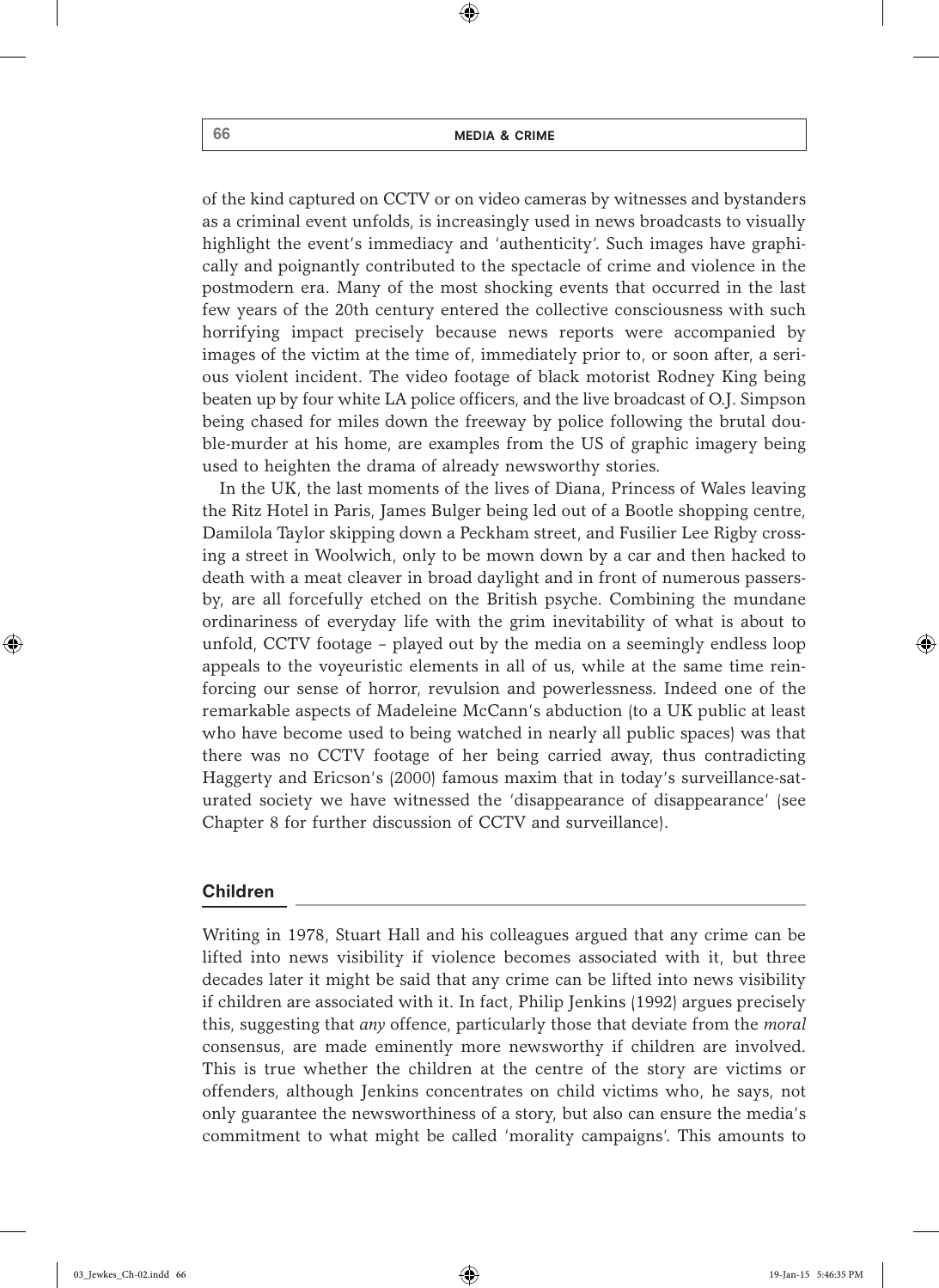⊕

what Jenkins describes as the 'politics of substitution'. In the 1970s, those who wished to denounce and stigmatize homosexuality, the sale of pornography or religious deviation (for example, satanism) found little support in the prevailing moral climate. But the inclusion of children in stories about these activities makes it impossible to condone them within any conventional moral or legal framework. Thus, we have witnessed over the last 50 years a process of escalation whereby morality campaigns are now directed 'not against homosexuality but at paedophilia, not pornography but child pornography, not satanism but ritual child abuse' (Jenkins, 1992: 11). The focus on children means that deviant behaviour automatically crosses a higher threshold of victimization than would have been possible if adults alone had been involved (1992: 11). Nevertheless, despite Jenkins' assertion that the involvement of children guarantees news coverage of a story, this is not necessarily the case. Sexual abuse within the family remains so low down on the media's agenda as to render it virtually invisible, and as we shall see in later chapters, the mass media persist in preserving the image of the ideal family and underplaying or ignoring the fact that sexual violence exists – indeed, is endemic – in *all* communities, and that sexual abuse of children is more likely to occur within the family than at the hands of an 'evil stranger'.

Children who commit crimes have arguably become especially newsworthy since the murder of two-year-old James Bulger by two 10-year-olds in 1993, which was the first case for at least a generation in which the media constructed pre-teenage children as 'demons' rather than as 'innocents'. The case also proved a watershed in terms of criminal justice and crime prevention. The 10-year-olds were tried in an adult court and the case was the impetus for a massive expansion of CCTV equipment in public spaces throughout the country. But at a more fundamental level, it presented a dilemma for the mass media. Childhood is a *social construction*; in other words, it is subject to a continuous process of (re)invention and (re)definition and, even in the modern period, has gone through numerous incarnations from 18th-century romantic portrayals of childhood as a time of innocence, to more recent conceptions of childhood as a potential site of psychological and psychiatric problems. But with the exception of a brief period in the early 19th century when children were viewed as inherently corrupt and in need of overt control and moral guidance (which coincided with a period when child labour was the norm among the working classes, before legislation took children out of factories, mills and mines and relocated them in schools and reformatories), the notion of children being 'evil' has not been prominent.

By and large, childhood has been seen as fundamentally separate from adulthood, and children regarded as requiring nurture and protection, whether by philanthropic reformers, educators, parents, welfare agencies, the medical profession or the law. But with the murder of James Bulger by two older children, the notion of childhood innocence gave way to themes of childhood

♠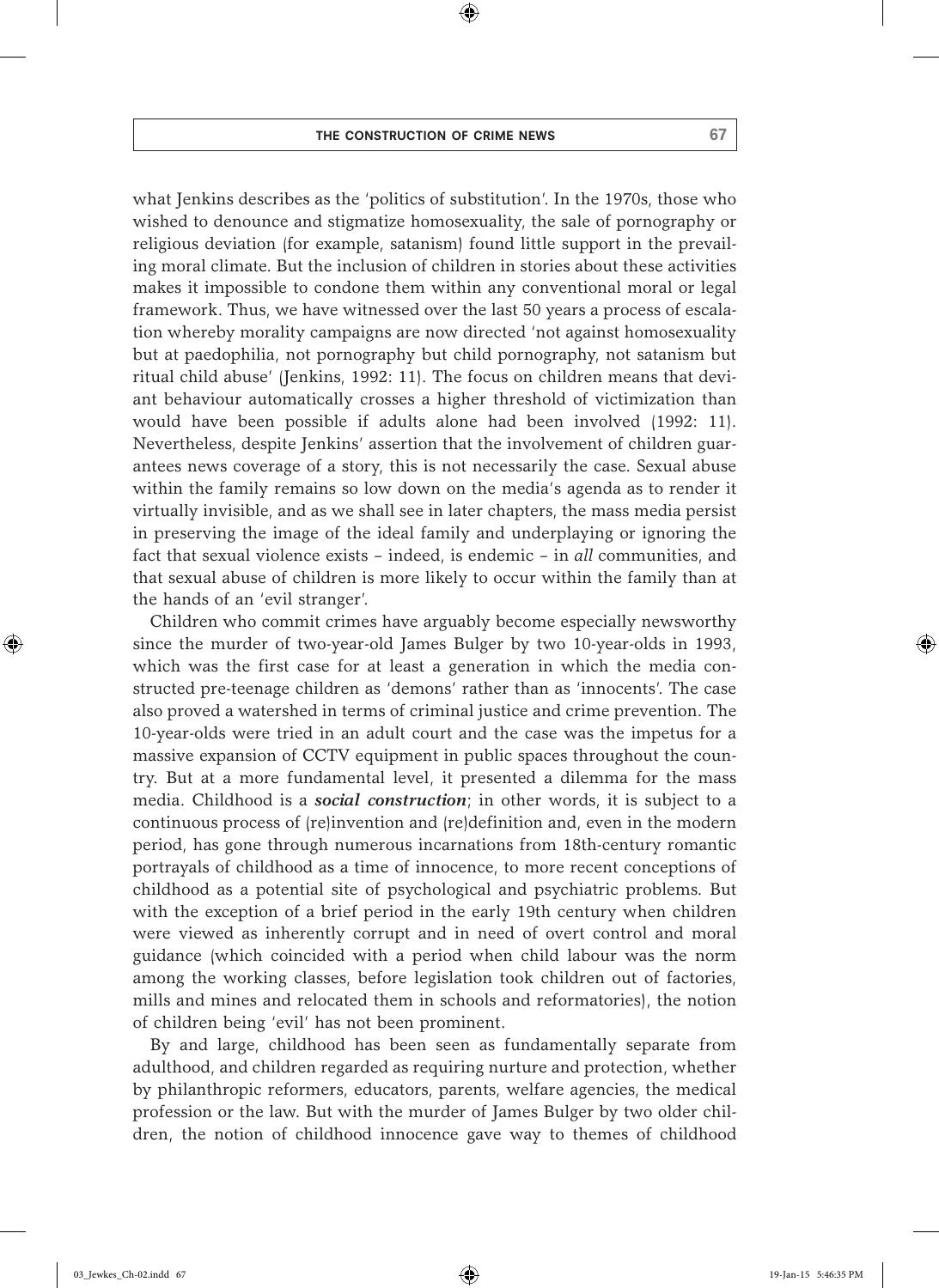$\textcircled{\scriptsize{*}}$ 

horror and evil. Public outrage was fuelled, in part, by sensational and vindictive press reporting which variously described the 10-year-olds as 'brutes', 'monsters', 'animals' and 'the spawn of Satan'. The reasons why children and young people are the usual subjects of such moral panics will be explored in Chapters 3 and 4, but suffice it to say here that the young are frequently used as a kind of measuring stick or social barometer with which to test the health of society more generally. Children and adolescents represent the future, and if they engage in deviant behaviour it is often viewed as symptomatic of a society that is declining ever further into a moral morass. For the media, then, deviant youth is used as a shorthand ascription for a range of gloomy and fatalistic predictions about spiralling levels of crime and amoral behaviour in society at large.

# Conservative ideology and political diversion

What all the news values discussed so far have in common is their reliance on a broadly right-wing consensus which, in many news channels (especially the tabloid press), is justified as encapsulating the 'British way of life'. In matters of crime and deviance, this agenda emphasizes deterrence and repression and voices support for more police, more prisons and a tougher criminal justice system. In addition, it appears that we now live in a society where political process and media discourse are indistinguishable and mutually constitutive. The symbiotic relationship between the mass media and politicians is illustrated by the support given by the former to the latter in matters of law and order. For two decades a version of '*populist punitiveness*' has characterized British governments' attitudes to penal policy, a stance which is replicated in the US and in many other countries around the world. There seems little opposition from any political party in the UK to proposals to incarcerate ever younger children, to introduce curfews, to bring in legislation to prevent large 'unauthorized' gatherings, and to introduce new and harsher measures against immigrants, protesters, demonstrators, the homeless and the young unemployed. All these issues are most directly conveyed to the public at large by the mass media.

Of course, the 'British way of life' that is defended most vehemently by newspapers such as the *Sun* and the *Daily Mail* is fiercely nostalgic and may now only be applicable to a minority (ironically usually termed the *moral majority*) of British citizens. Despite claiming to be the voice of the people, the criminalization of certain individuals and activities by these newspapers highlights the general perceived intolerance towards anyone or anything that transgresses an essentially conservative agenda. It is also partial explanation for the vigorous policing and punishment of so-called 'victimless crimes': recreational use of drugs, sexual permissiveness, especially among young people,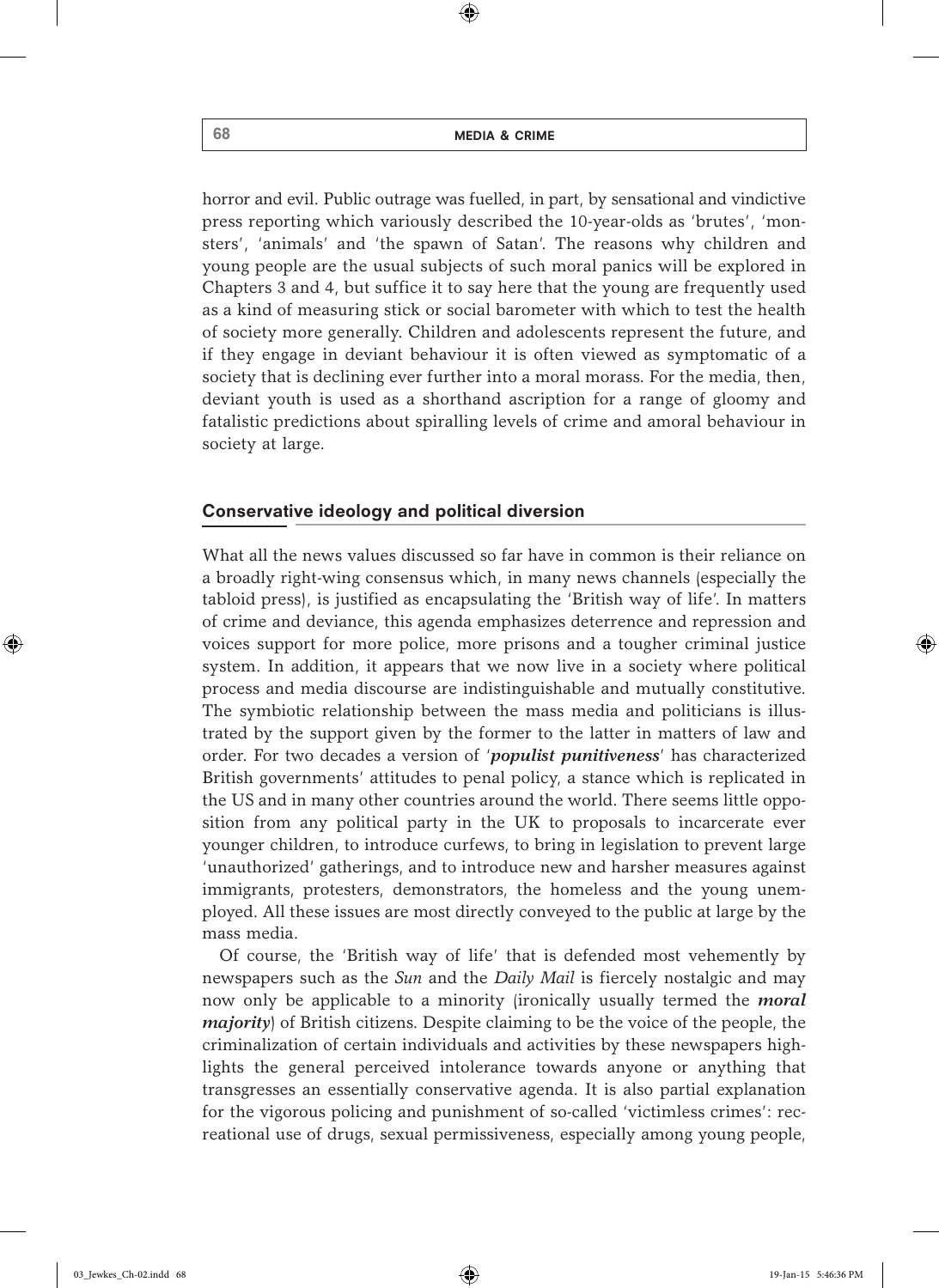⊕

public displays of homosexuality and lesbianism, anti-establishment demonstrators exercising their democratic right to protest, and spectacular youth cultures. All are activities which are subject to continuous, and sometimes overblown, repression. At times the generalized climate of hostility to marginal groups and 'unconventional' norms (to the dominant culture of journalists, at least) spills over into racism and xenophobia. The moral concerns over mugging in the 1970s was focused on young men of African-Caribbean descent; the inner-city riots of the 1980s were frequently attributed entirely to black youths; and recent media coverage of the immigration into Britain of people from other countries frequently demonstrates a shocking disregard for others' human rights, and the media's inability (or unwillingness) to differentiate between political refugees and illegal immigrants. Even people from ethnic and/or religious minorities born and raised in this country may be subjected to overwhelmingly negative press. For example, British-born Muslims first became newsworthy when a *fatwah*, or death threat, was issued against author Salman Rushdie in 1989, resulting in a great deal of unfavourable coverage portraying all Muslims as fanatics and fundamentalists. Since then, Muslims in the UK have continued to be identified in negative contexts, even when cast as victims; a phenomenon that has increased exponentially since the terrorist attacks on the twin towers of the World Trade Center, and the rail systems in Madrid and London.

The concentration of news media on the criminal and deviant activities of people from the lowest socio-economic classes and from religious, ethnic and cultural minorities serves to perpetuate a sense of a stratified, deeply divided and mutually hostile population. Some politicians have been quick to galvanize the support of an anxious and fearful public, and have undoubtedly contributed to negative reporting which has agitated social tensions. By simultaneously focusing attention on hapless victims of serious crime and calling for tougher, more retributive punishment, politicians not only promote an essentially conservative agenda, but also deflect attention from other serious social problems. Indeed, it could be argued that much of what makes up our newspapers is in fact a mere side-show, a diversionary tactic which removes attention from more serious problems in society, particularly those of a political nature. The media hysteria which has, in recent years, accompanied victims of HIV and AIDS, lone/unmarried parents, teenage and pre-teenage mothers, child abusers, satanic ritual abusers, video nasties, juvenile delinquents, joyriders, ravers, users of cannabis, ecstasy and other recreational drugs, paedophiles, homosexual members of parliament (indeed, homosexuals generally), adulterous celebrities, and girl gangs, might all be reasonably argued to constitute part of the overtly sanctimonious moral discourse directed at the institution of the family, which has characterized the media and political agendas since the 1980s. From John Major's ill-fated 'Back to Basics' campaign and Tony Blair's promotion of a 'new moral order' (prompted by studies showing that Britain has the

♠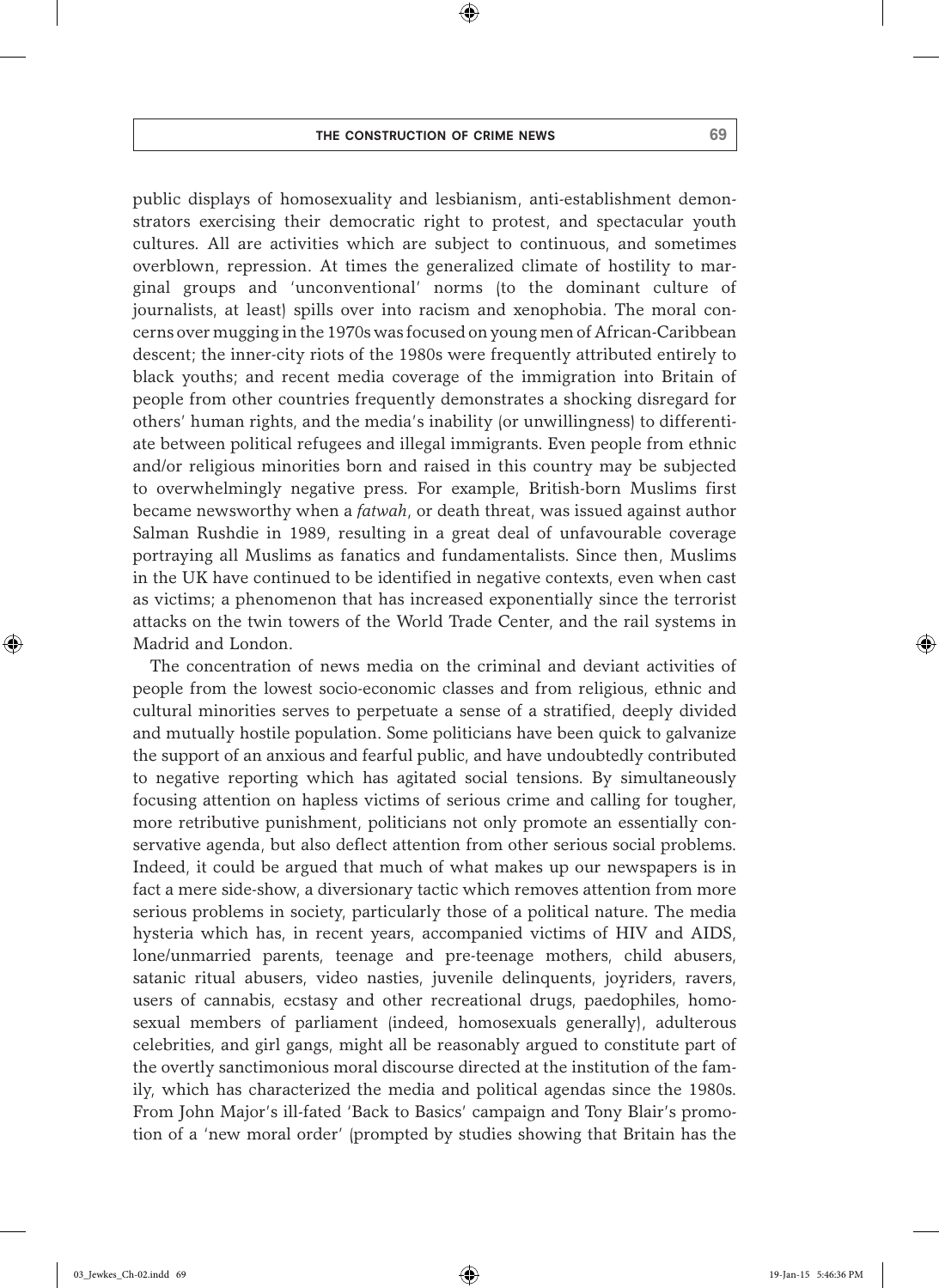$\textcircled{\scriptsize{*}}$ 

highest rate of teenage pregnancies in Europe), to the Conservatives current characterization of 'broken Britain', successive British politicians have harnessed the mass media to criminalize certain groups of people and divert attention from the systemic social problems of their making; poverty, patriarchy, and an education system that is failing its pupils, among them.

# Two examples of newsworthy stories par excellence

# 1. The disappearance of Madeleine McCann

A case that might be described as unprecedented in terms of the global coverage it generated and its perceived newsworthiness was the abduction of three-year-old British girl Madeleine McCann from a holiday resort in Praia da Luz, Portugal, in May 2007. It became an international news story that received saturation coverage through the summer of that year and continues to make the news regularly seven years later, thanks to the efforts of her parents and to the continuing police investigation by officers in the UK and Portugal. Madeleine's abduction provides a case study of how the 12 news values discussed in this chapter (or culturally contingent versions of them) can be applied to any potential news event. The drama of a young child being abducted from her bed while on a family holiday meets the required **threshold** of perceived interest, and the McCann family were extremely skilled at constructing further 'mini' thresholds to keep the story fresh in public minds (praying in the local church, an audience with the Pope, a tour around Europe, a visit to the US, a campaign to introduce a new pan-European 'amber-alert' system to aid police in the hours immediately after a child abduction, and countless others); a grim **predictability** is woven through the account of the crime via recourse to editorials criticizing Madeleine's parents for leaving their children alone in their holiday apartment while they went to eat at a tapas bar, and via references to stories of other child abductions in Portugal and its neighbours; many elements of the story were **simplified** in part of necessity because, under Portuguese law, there was very little information the police could disclose to the waiting world's media; the abduction was constructed as **individual** and random, a cruel act of chance; hence any of us (and our children) are at **risk**; the crimes were explained by reference to **sex** and sexual deviance as rumours circulated that Madeleine had been taken by a paedophile; the McCanns became **celebrities** as they exploited the world's media in order to make audiences in countries beyond the UK and Portugal feel culturally **proximate** to the events unfolding; the **violence** of a child being forcibly taken by a stranger was reinforced by the circulation of **graphic images** of

♠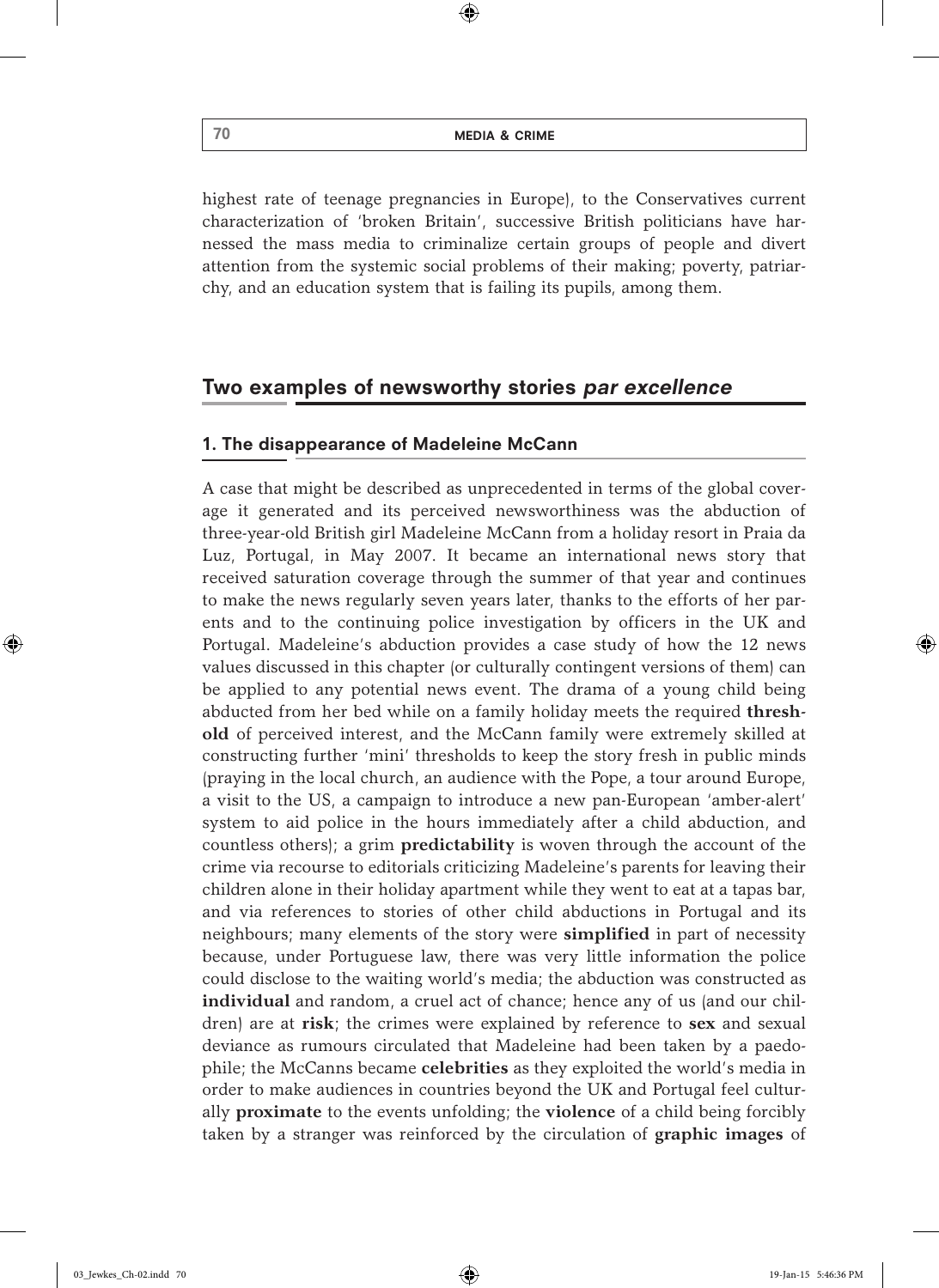⊕

Madeleine, many taken just hours and days before the abduction, showing her enjoying her family holiday, and by images of her grief-stricken mother forced to confront the cameras on a daily basis to keep the story alive; and the fact that the victim of this heinous crime was an attractive **child** with a 'respectable', middle-class background, made this a cardinal news story. The presence of a **conservative ideology** manifested itself in several ways in the news media. For example, numerous journalists questioned the acceptability of children being left alone at a holiday resort where babysitters were available, and hotly debated the likely guilt or innocence of the only formal suspects named by the police (a British man staying with his mother in a nearby villa, and the McCanns themselves; all of whom were, at times, subjected to extreme vitriol by the press, even though there was no evidence to link them to the child's disappearance). At their xenophobic worst, the British media rounded on the Portuguese police for failing to uncover a credible lead and for not co-operating with English police officers soon enough to make a difference. The dominant theme was that British detectives would have 'solved' the case, while the local officers were lazy, incompetent and corrupt.

# 2. Anders Behring Breivik and the spree killing of 77 people in Norway

On July 22nd 2011 a bomb exploded in a vehicle outside a Government building in central Oslo, killing eight people inside the building. As news of the blast was being broadcast around the world, the 32-year-old man who had planted the bomb, Anders Behring Breivik, dressed in a police uniform, boarded a ferry to the island of Utøya, 25 miles northwest of Oslo, where 564 young people were attending a Summer Camp organised by the youth wing of the Labour Party. Breivik went on an hour-and-a-half shooting spree, killing 69 people, mostly teenagers, before being arrested by police.

In the UK, the large number of victims and the capture of the gunman alive ensured that the story met the required **threshold** of interest. The publication of his propagandist websites, the discovery of explosives at his house and his subsequent trial created further 'mini' thresholds to keep the story fresh in public minds; a grim **predictability** was woven through the account of the crime via recourse to stories about terrorism (e.g. in London and Madrid) and reports suggesting that his actions bore many of the hallmarks of US school shootings; many elements of the story were **simplified** – he was a 'Nazi', his complex personality disorders were presented as psychosis or schizophrenia; the murders were constructed as **individual** and random, a cruel act of chance; suggesting once again that any of us (or our children) are at **risk** from similar kinds of attack; his crimes were partially explained by reference to **sex –** his sexual frustration, lack of sexual experience and his claims that he'd seen the ravages of promiscuity and venereal disease within his own family. Such

03\_Jewkes\_Ch-02.indd 71 19-Jan-15 5:46:36 PM

♠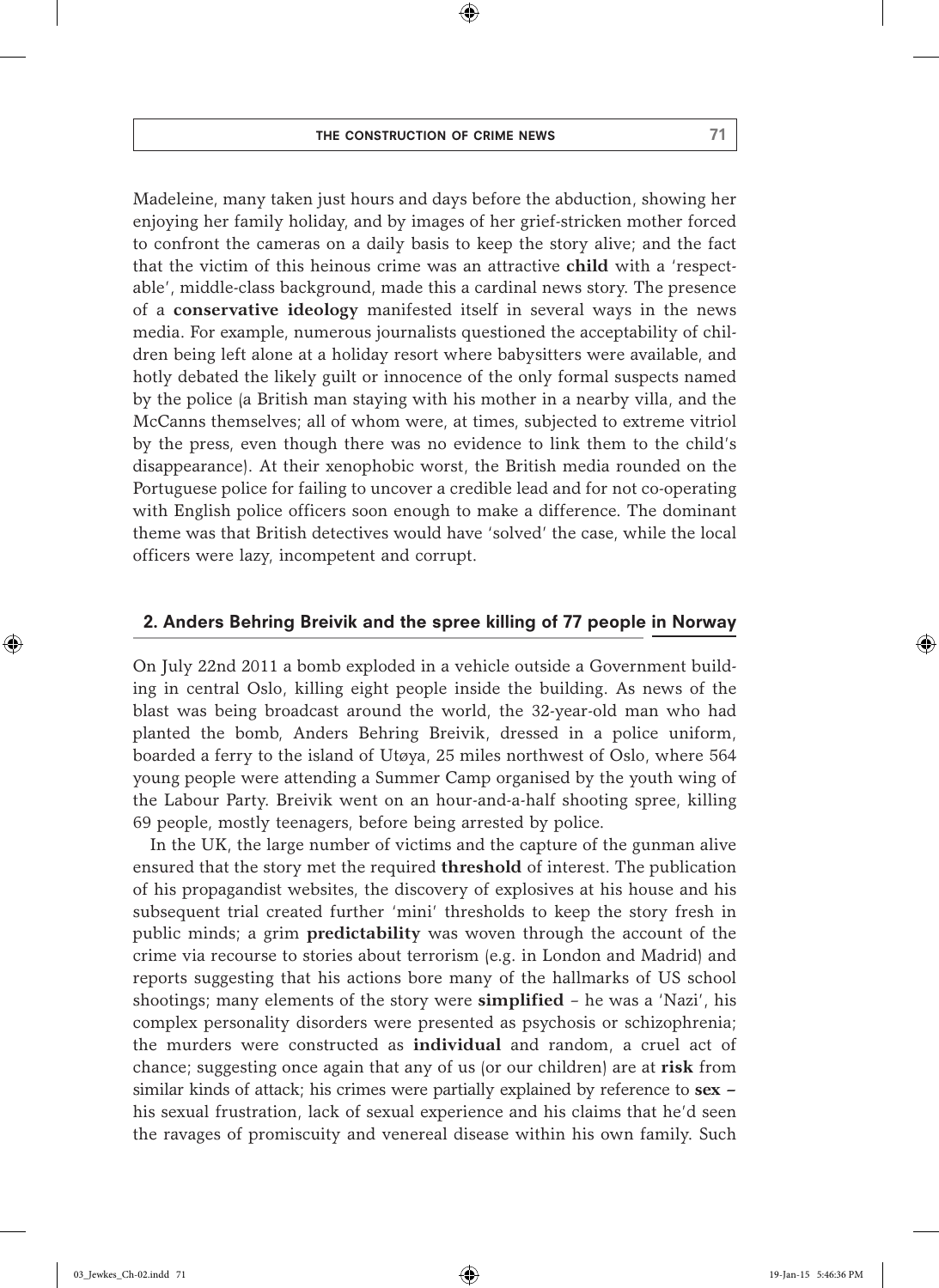# 72 media & crime

 $\textcircled{\scriptsize{*}}$ 

is the attention given to mass murderers that inevitably Breivik has become a **celebrity** in his own right. The geographical and culturally **proximity** of Norway to the UK ensured its newsworthiness; in addition, the news media emphasized reported links to English far-right groups and Foreign Secretary William Hague was reported as saying that the UK stood 'shoulder to shoulder' with Norway. The **violence** of the events that day was reinforced by the circulation of **graphic images** of the victims bodies and then again a month after the attacks when news media published images of Breivik re-enacting the murders at Utøya for the benefit of police investigators. The fact that Breivik's victims were mostly young people from 'respectable', middle-class backgrounds made the story even more newsworthy and the press initially suggested that they were even younger than they were (many newspapers stated his crime as 'gunning down children on a holiday island'). The presence of a moralistic **conservative ideology** was most evident in the early reporting as events were still unfolding – initial speculation centred on the possibility of home-grown fundamentalist Muslims being responsible, reflecting a global media preoccupation with the threat of a terrorist attack, a barely disguised 'Islamaphobia' within western media, and a perception of an emerging threat from the extreme right in Europe. These fixations, which are frequently conflated, all contributed to a heightened sense of risk. However, once Breivik was captured, news media hastily sought to distance themselves from his brand of political extremism.

This brief analysis relates to UK media, but this terrible crime has been analysed by Cere, Jewkes and Ugelvik (2013) who use the case to highlight some of the subtle discrepancies underpinning crime news reporting in the UK, Norway and Italy, which themselves reflect broader social, cultural and political differences between the three countries. Among their findings is that in Italy, coverage of the Breivik case was rather subdued at the time of the events, perhaps mindful of the fact that his actions were politically motivated. Right-wing individuals and organizations have left an indelible mark on Italian political and media culture. Memories of bombings in Milan, Brescia and Bologna, and of other crimes, including the killing of two Senegalese immigrants in Florence in 2011 by a right-wing sympathizer, are always in the background of any discussion of right-wing violent actions, and hence the coverage was not only concerned with this particular individual but also with the broader international context of his dramatic actions. Unsurprisingly, Norwegian coverage of the case has been extensive and many of the normal 'rules' of reporting have been broken in this usually sober and ethically conscious nation. For example, while it is illegal to photograph or film defendants in a criminal case, an exception was made by the court in the case of Breivik, and Cere et al. argue that the opposite of simplification occurred in the reporting of the story. Rather, the news media exhausted every possible angle, producing a hugely complex and often confusing melange of contrasting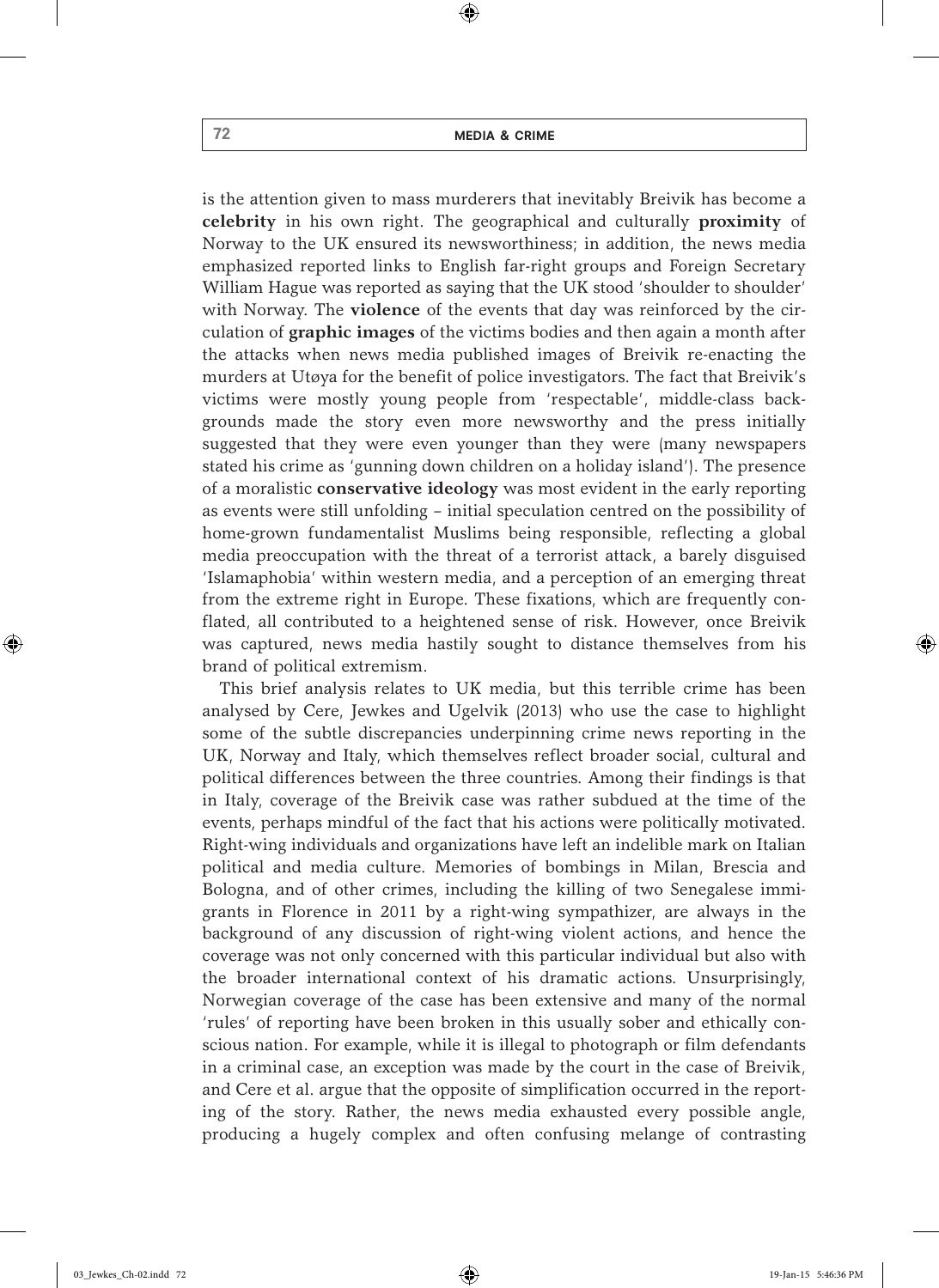⊕

impressions – all of which must be seen within the wider cultural bricolage of stories about acts of terror. Analysing the story from a cultural criminological standpoint, Sandberg et al. (2014) argue that Breivik's crimes followed a cultural script, formed and reformed down years of reporting of campus killings in the US. In a media-saturated world, Breivik's actions on 22 July 2011 constitute an edited and re-edited performance, combining violence, fame-seeking and an extreme form of masculinity. The fact that the attacks were unprecedented in their extent and brutality for a country with little experience of political violence, a low crime rate and just under 35 murders a year on average, made the story all the more shocking, both within Norway and outside it (Berntzen and Sandberg, 2014; Mathiesen, 2013).

# News production and consumption in a digital global marketplace: the rise of the citizen journalist

Finally in our analysis of crime news, it is worth mentioning the impact of new media (although in advanced, industrialized nations, satellite and digital media can hardly be called 'new' any more). One of the most profound changes of recent years is that many of us now consume much of our news online and the democratic nature of Internet communication, together with its global penetration and immediacy, have given rise to the *citizen journalist*. '*Usergenerated content*' or UGC, as it is known in the media industries, encompasses images taken on mobile phone cameras, texts and emails sent by audience members to media outlets, and contributions to Internet sites such as Twitter and YouTube.

Twitter has particularly captured the imaginations of mainstream journalists (see Chapter 9). BBC journalist Rory Cellan-Jones describes the benefits of the micro-blogging service, as 'like a very fast, but not entirely reliable news agency', which he uses to gain immediate notice of breaking stories and file his reports before many of his competitors (www.bbc.co.uk/blogs/technology/). Although now frequently associated with the celebrities who use it, Twitter first came to many people's attention when pictures were posted of a US Airways plane making a forced landing into New York's Hudson river in January 2009. Although not a story about crime, it met most of the news criteria outlined in this chapter, and was notable for the novelty of a major air incident in which every one of the 155 people on board survived. But it was the incredible *images* of Airbus A320 submerged in the freezing water with its passengers standing along its wings that brought home the drama and spectacle of this event. A passenger on a passing ferry took a photo of the stricken airplane on his mobile phone and posted it on Twitter. By the following day,

♠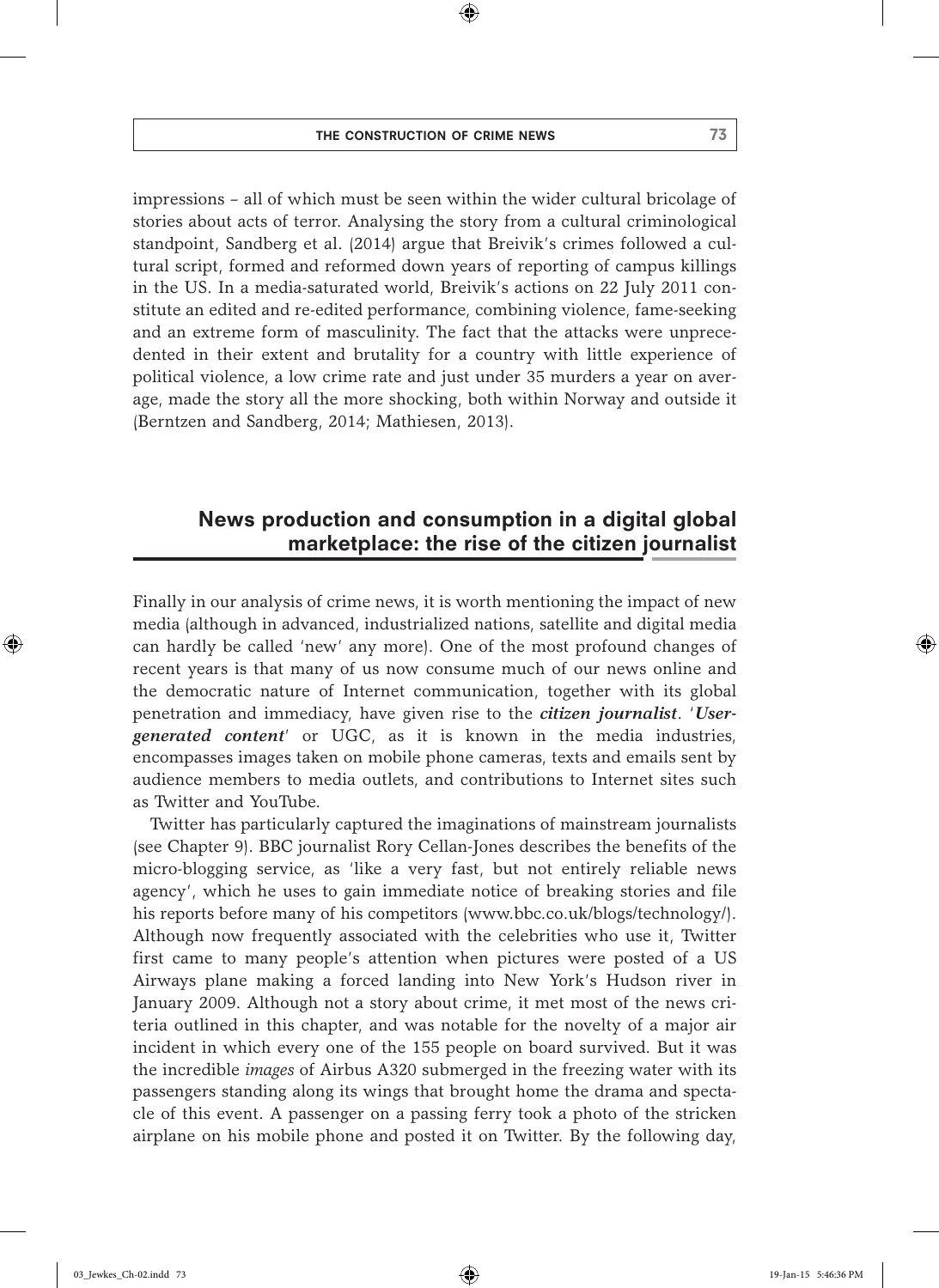⊕

over 97,000 people had viewed the image and its owner was doing interviews with many of the major global news organizations.

Personal, mobile communication technologies have not only added a new dimension to the manufacture of news but, in a few cases, they have had farreaching consequences for democracy. In May 2008 it was reported that the Chinese Government had responded to the devastation caused by an earthquake in the Sichuan province, in which tens of thousands of people perished, by moderating its control of the Internet. This meant that those affected by the tragedy could use video sharing sites, blogs, chat rooms, instant messaging services and the like to circulate graphic pictures and accounts of their experiences. For these new citizen journalists the Chinese Government's relaxation of its generally tough stance on Internet content brought an unprecedented level of freedom (see Chapter 9). Another example of an event brought to the attention of a global audience by a citizen journalist was the killing of a young Iranian woman, Neda Agha-Soltan, who was shot during an anti-government protest in Tehran on 20 June 2009. A University student, Neda was a bystander watching the protests when she was shot by a man believed to be a member of the pro-government militia (himself later 'identified' when photographs of his ID card were posted on the Internet and then published by newspapers). With journalists forced to stay in their hotel rooms, or even leave the country, these amateur recordings quickly became the only means of getting uncensored news about the protests and the murder of Neda out of Tehran. Within hours of Neda's death, graphic scenes captured by an unknown eyewitness showing her bleeding to death on the street had been posted online and were being published and broadcast in newspapers and bulletins around the world. The shaky video footage even received a Polk Award, one of the highest honours in journalism, representing the first time such a prize had been awarded to an anonymous individual.

Of course what these illustrations from China and Iran also demonstrate is that, although undoubtedly true that major crimes or disasters now generate more material from ordinary eyewitnesses, the extent to which news production and consumption has fundamentally changed can be overemphasized. As Cellan-Jones illustrates, technologically savvy journalists are learning how to access that content and turn it into mainstream media fodder. Furthermore, the relationship between citizen journalism and mainstream media outlets is symbiotic; many of the contributions to Twitter and YouTube are simply regurgitating reports from 24-hour news stations and, while they provide instant information about anything that is happening in the world and are a brilliantly effective way of sharing information, they cannot be relied on to be entirely accurate or impartial. For journalists like Cellan-Jones, that makes the work of mainstream media outlets and professional reporters all the more relevant.

Presenting more of a dilemma for traditional media companies are the forums that encourage the public to express opinions about events in the news.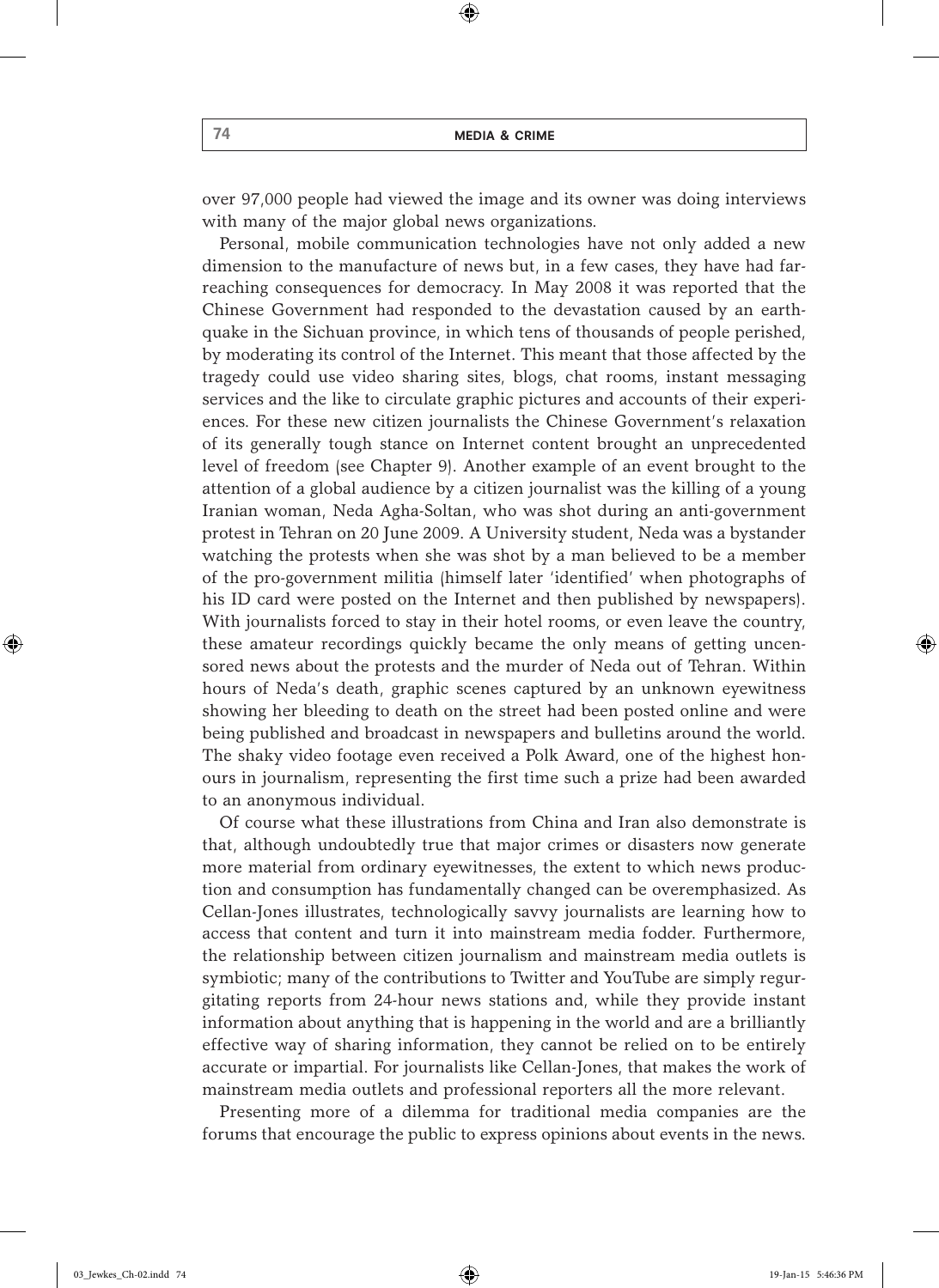⊕

For example, the assassination of Pakistan's Opposition Leader, Benazir Bhutto in 2007 resulted in several contributions to the BBC news website that were anti-Islam and which prompted discussions at the BBC about whether the 'Have Your Say' facility should be temporarily withdrawn. The issue was not just that the comments might be deemed offensive by some visitors to the site; they also raised questions about their editorial value and how far they should influence the BBC's coverage more widely. In a lecture at Leeds University in January 2008, Director of BBC World Service, Peter Horrocks explained the process of sifting through the vast amount of opinion expressed by ordinary people:

The top 20 or 30 recommended posts all had variations on the theme, attacking Islam in comprehensive terms. Most of them weren't making distinctions between different aspects of Islam, they were simply damning the religion as a whole. To be honest it was pretty boring wading through them and wouldn't have added much to anyone's understanding of the causes or consequences of the assassination. Buried amongst the comments however… were insights from those who had met Benazir or knew her. And there were valuable eyewitness comments from people who were at the scene in Rawalpindi. Our team that deals with user content sifted through the chaff to find some excellent wheat. (www.bbc.co.uk/blogs/theeditors/2008/01/value\_of\_citizen\_journalism.html)

The right to freedom of speech – even if it prompts views based on some form of hatred – is always going to prove controversial and all media organizations must tread a careful line. It is arguable that forums which encourage audience participation promote a particularly emotive brand of *populism* whereby the views of a small minority who get sufficiently outraged to bother texting or emailing a news organization, radio station or Internet forum, come to represent the editorial line taken by those media outlets. While Horrocks is generally positive about UGC, saying: 'There is no doubt that the stronger voice of the audience is having a beneficial effect on the range of stories and perspectives that journalists cover', he also admits that the average 10,000 emails or posts the BBC receives on its 'Have Your Say' site each day represents fewer than 1 per cent of its users, and he asks rhetorically: 'What organization – a political party, a business, a trades union – would allow its stance to be totally driven by such a small minority?' (ibid.).

What this discussion highlights is that the proliferation of new media – far from encouraging a plurality of news channels – may simply have augmented the dominance of traditional media and forced them to become more competitive. As a senior manager within the BBC, Horrocks gives a fascinating insight into the way that news production has changed since the advent of digital mobile communication technologies. Not only does the BBC have a dedicated User-Generated Content (UGC) Unit working alongside their conventional journalistic resources, dealing solely with information and opinion

⊕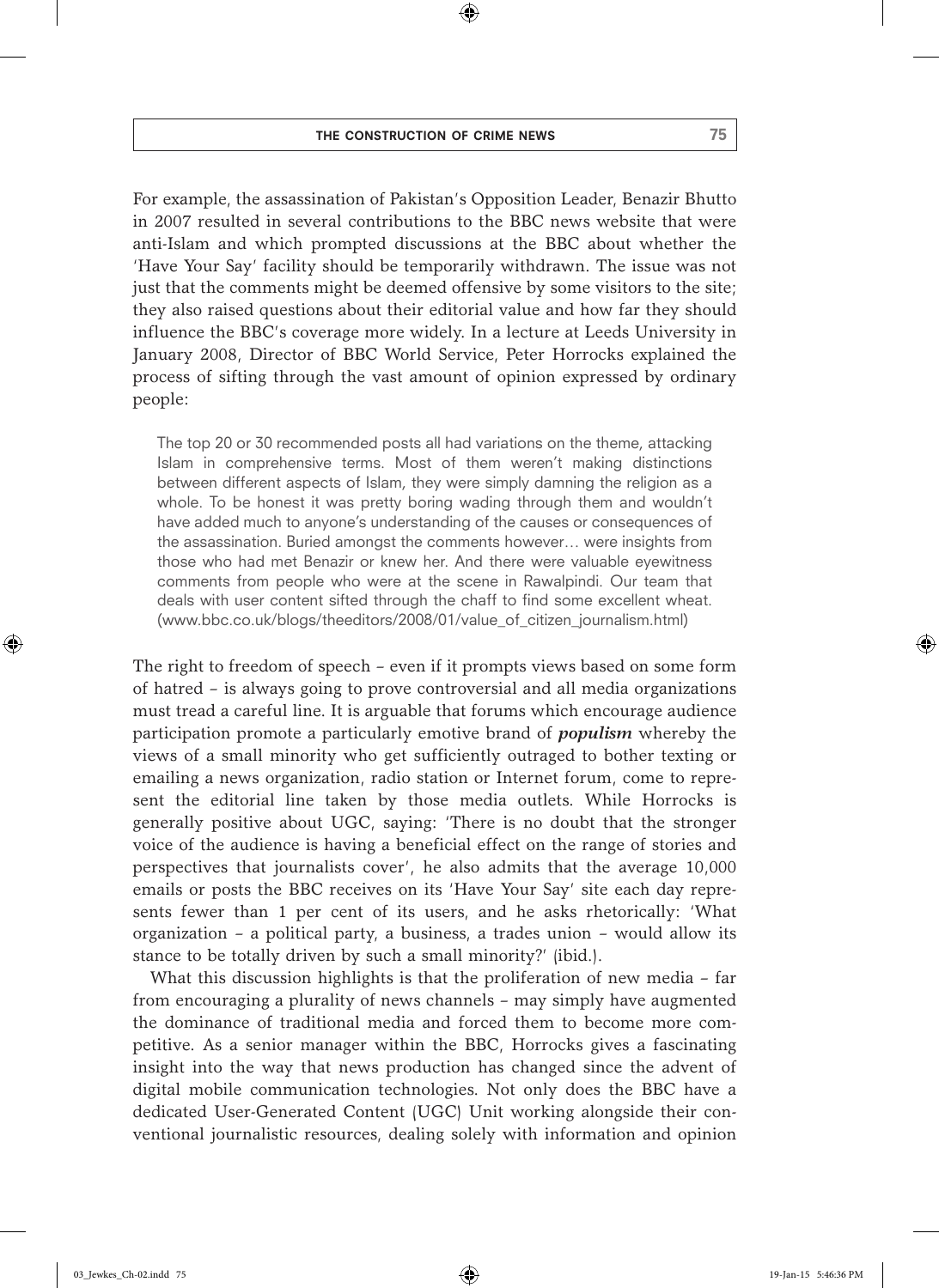# 76 media & crime

from the audience – and being able to cope with 'spikes' in such material when a particularly newsworthy event occurs (Horrocks gives the example of a high-school shooting), but the corporation has also invested in personal social media in locations that are difficult to report from:

 $\textcircled{\scriptsize{*}}$ 

In northern Nigeria, for example, we are using mobile phones which we provided to villages. In each village there is one person who is known as 'the keeper of the mobile'. This was a way we learnt about a government confrontation with a village about land rights. We looked into that story, and used BBC journalistic rigours to cover that story. (www.guardian.co.uk/media/pda/2010/ feb/10/peter-horrocks-social-media)

It would appear, then, that far from being the anarchic, decentralized 'countercultural' space we might assume it to be, the Internet replicates the dominance of established media organizations with the BBC, *The Guardian*, *The Times, Telegraph,* and *Sun* being the most popular websites for news and public affairs (Curran, 2010). This may not be surprising given the steep costs of establishing, maintaining and promoting high-profile sites. However, Pratt suggests that, despite established news organizations being the primary news sources online, their drive to be more attractive to audiences and advertisers has resulted in the picture of crime becoming even more skewed, as they feed audiences an escalating diet of serious, violent, unusual offences and trivia involving celebrities and scandals. In some senses, then, while we might be broadly optimistic about the role of new information technologies in giving ordinary citizens a voice and bringing news from remote corners of the world, we should exercise caution because of the types of crime most likely to be regarded by journalists, editors and directors as newsworthy (Pratt, 2007).

# News values and crime news production: some concluding thoughts

While the possibility of a direct causal relationship between media consumption and behavioural response (for example, between violent screen images and real-life violence) is downplayed by most media academics in the UK, it is nonetheless widely accepted that those who work in the media do have some degree of influence in terms of what potential stories they select and how they then organize them, defining or amplifying some issues over others. The time and space available for news is not infinite and journalism is, of necessity, a selective account of reality. No story can be told without judgements being made about the viability of sending costly resources to film, photograph and report it, or without implicit suppositions being made about

♠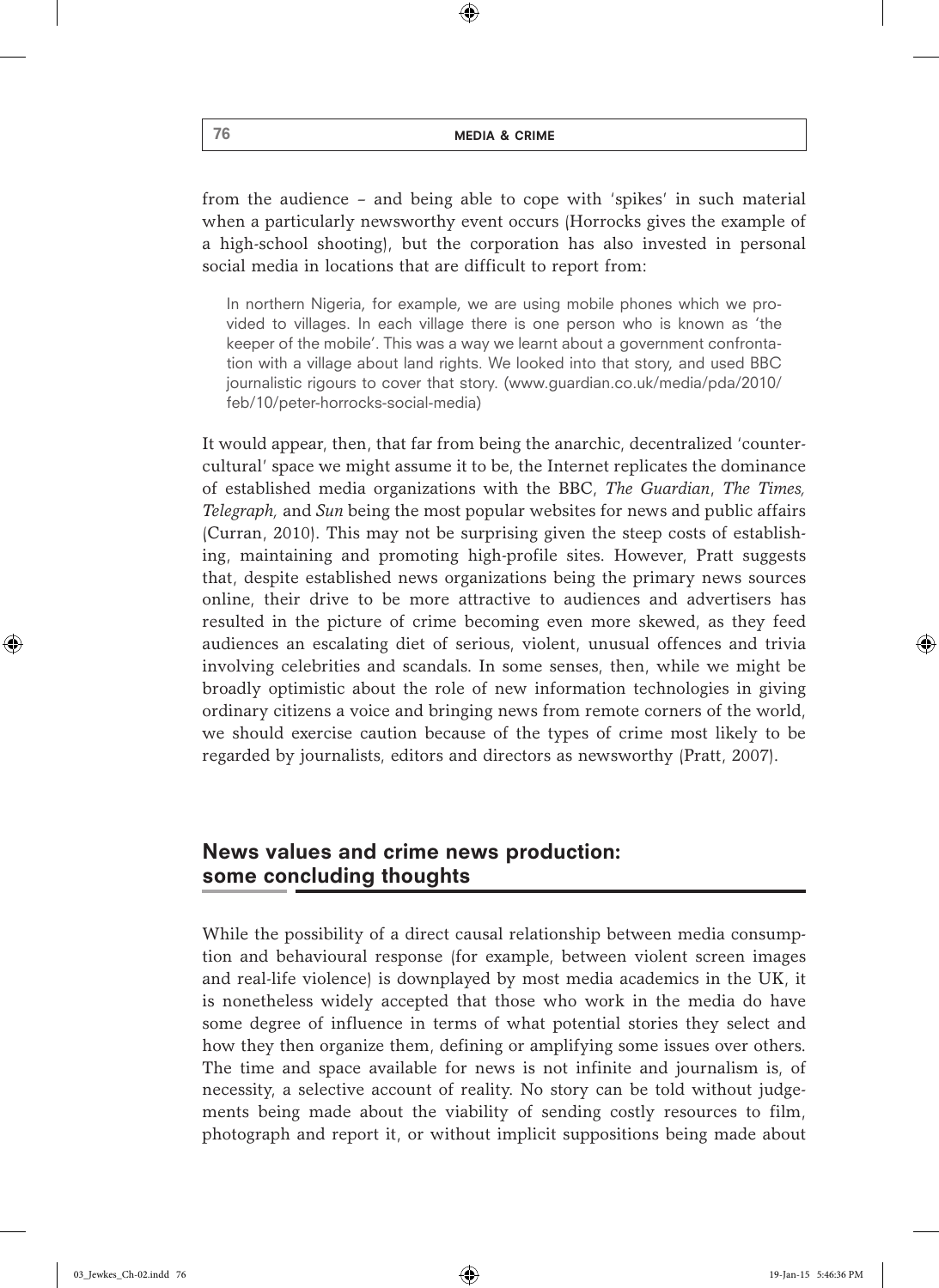⊕

the beliefs and values of the people who will be reading, viewing or listening to it.

The desire to accommodate public tastes and interests has prompted some critics to accuse the British media of pandering to what the first Director General of the BBC, Lord Reith, used to call the 'lowest common denominator' of the audience. Since the British media went through a process of deregulation in the late 1980s and early 1990s criticism has intensified, and both broadcast and print media have been accused of 'dumbing down' their news coverage and measuring newsworthiness by the degree of amusement or revulsion a story provokes in the audience. The news values that have been discussed in this chapter seem to support this view. They illustrate that the news media do not cover systemically all forms and expressions of crime and victimization, and that they pander to the most voyeuristic desires of the audience by exaggerating and dramatizing relatively unusual crimes, while ignoring or downplaying the crimes that are most likely to happen to the 'average' person. At the same time, they sympathize with some victims while blaming others.

Moreover, the pressures of having to succeed in such a fast moving, commercial environment might (if one were being generous) help to explain the demise of the best-selling Sunday newspaper, the *News of the World* in 2011, 168 years after it was established. When it – and its daily sister paper the *Sun –*  were bought by Rupert Murdoch's News International in 1969, a tabloid or 'red-top' press was created to rival the quality broadsheets and both titles firmly established themselves at the heart of British political and cultural life. However, the enforced closure of *News of the World* followed allegations of extensive phone hacking of high-profile individuals, including murdered schoolgirl Milly Dowler and families of victims of serious crime; a method of news-gathering which, for reporters and editors working on these titles, had the dual benefits of saving huge amounts of time which investigative journalism inevitably involves and satiating a public appetite for immediacy and excess. According to some, this press, with its strong focus on sex, celebrity and sensation, has become the single most detrimental influence on British cultural life and standards; one social commentator, Will Self, describes it as a 'tectonic shift' which is 'eating holes in the British social fabric' (*Guardian,*  11 July 2011). For Self, the following equation follows: 'if anyone can be a celebrity then anyone can be exposed. The hacking into the 7/7 victims' phones, or the relatives of servicemen killed in Afghanistan, or even the phone of a murdered schoolgirl is the only logical continuation of this process' (*Guardian,* 11 July 2011). However, so serious are the allegations concerning phonehacking by private investigators hired by sections of the press (and prompted by practices uncovered at *News of the World*), that the British Government established a wide-ranging inquiry into press standards, practices and ethics, chaired by Lord Justice Leveson. After more than a year of hearings and considering the evidence,

♠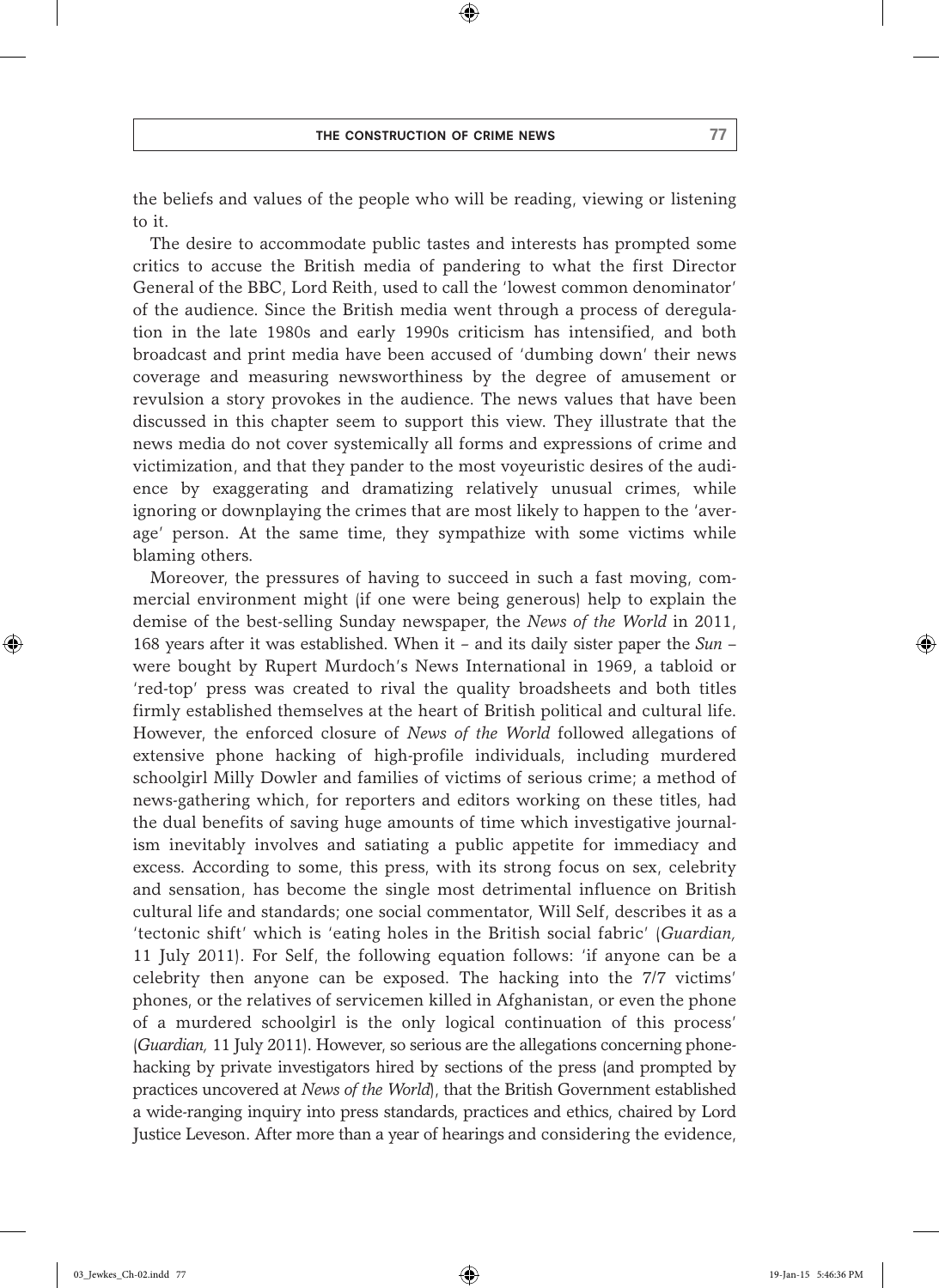| 78<br><b>MEDIA &amp; CRIME</b> |  |
|--------------------------------|--|
|--------------------------------|--|

 $\textcircled{\scriptsize{*}}$ 

Leveson concluded 'beyond doubt' that the British press had repeatedly ignored its responsibilities and in doing so had 'damaged the public interest, caused real hardship and, also on occasion, wreaked havoc in the lives of innocent people' (Leveson, 2012). At the time of writing, a criminal investigation of senior personnel at the *News of the World* is still ongoing.

The revelations about phone hacking by journalists represented a nadir in the history of the popular press. Nevertheless, the tabloidization of news (on television and radio as well as in print) is arguably a cultural expression of democratic development, giving voice to new forms of political engagement with issues such as environmentalism, health and sexuality. And while the interests and priorities of the contemporary audience may be regarded as populist and trivial, the fact is that more people consume news today than have at any time previously. Furthermore, there is a valuable investigative tradition in journalism which continues to play an important role, not least in uncovering police or political corruption, miscarriages of justice and, as we will see in Chapter 8, whistleblowing on the extent of state surveillance of private communications.

# Summary

♠

- News values are the combined outcome of two different but interrelated factors which together determine the selection and presentation of news. First, news values are shaped by a range of technological, political and economic forces that structure and constrain the form and content of any reported event at the point of news-gathering. Second, news values cater for the perceived interests of the audience and they capture the public mood; a factor usually summed up by news editors as 'giving the public what it wants'.
- Drawing on 'classic' studies by Galtung and Ruge (1965/1973) and Chibnall (1977), which analysed news production in the mid-20th century, this chapter has developed a set of 12 news values appropriate to the new millennium. While faithful to certain news fundamentals that were highlighted in these works, the chapter has suggested that as society has evolved, so too do the cultural and psychological triggers which condition audience responses and, correspondingly, influence the construction of media narratives.
- In addition to the news values discussed in detail, it is taken for granted that crime is inherently highly newsworthy and is usually 'novel' and 'negative' in essence. News values not only shape the production of crime news in the 21st century, but they also aid our understanding of why public perceptions about crime are frequently inaccurate, despite media audiences being more sophisticated and better equipped to see through 'spin' than ever before.
- The emergence of mobile digital forms of communication and the proliferation of Internet sites that permit various forms of 'citizen journalism' have democratized news production, but the news received by the vast majority of audiences still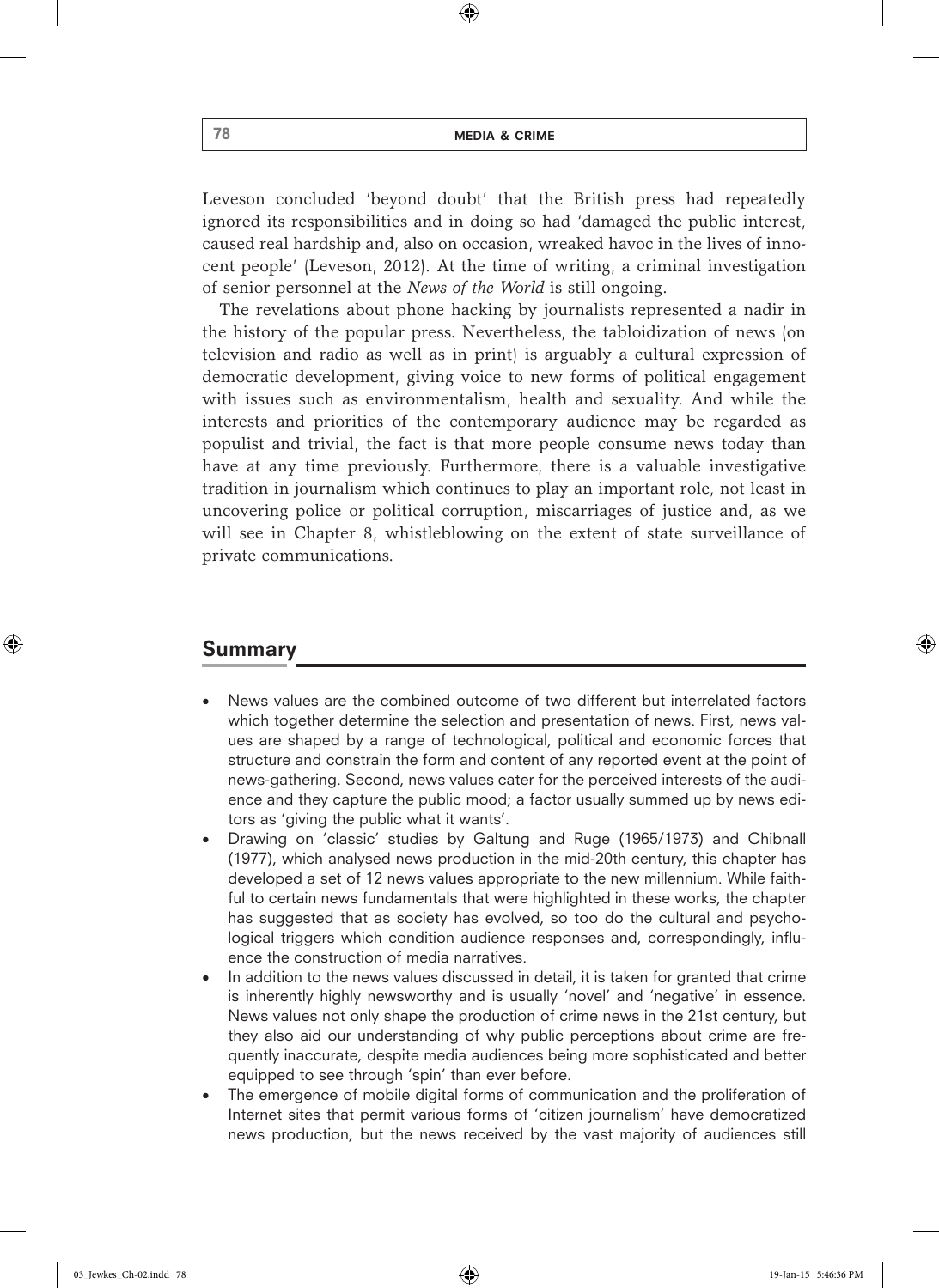⊕

comes from traditional media organizations who are becoming increasingly adept at weaving user-generated content (UGC) into conventional sources and traditional styles of reporting. The cardinal news values discussed here are as relevant to 'new' media as they are to traditional press and broadcasting.

The 12 news values discussed in this chapter will be drawn on throughout the remainder of this book in order to demonstrate how types of crime and specific criminal cases are selected and presented according to prevailing cultural assumptions and ideologies.

# STUDY QUESTIONS

- 1. How have news values changed over the last 50 years? Which of the news values identified in this chapter would you say have become most prominent recently? What do these variations tell us about the changing nature of society?
- 2. As the discussion of Anders Breivik's act of mass murder illustrated, news values, while broadly similar across 'western', industrialized nations, do nonetheless differ in subtle ways, reflecting the particular socio-economic, political and cultural contours of any given country. If you are studying outside the UK, or are an overseas student at a British university, reflect on how news values differ in your country from the ones discussed in this chapter.
- 3. This chapter has focused mainly on the news values used to set the national news agenda. What news values are most evident in crime reports in your local newspaper, or on your local radio or television news programme? How do they differ from the national and international media?
- 4. Using international news services accessed via 'new' media technologies, conduct a content analysis of the major crime news stories covered, and draw up a list of the news values prioritized.
- 5. 'The availability of an image may determine whether or not a story is run. The availability of the right image can help elevate a crime victim or offender to iconic status' (Greer, 2009: 227). What examples can you think of (or find) that bear out this statement?
- 6. How would each of the theoretical perspectives reviewed in Chapter 1 view the production of crime news?

# FURTHER READING

It is still worth returning to the seminal study of press news values produced by J. Galtung and M. Ruge, originally published in 1965, but most easily accessed in S. Cohen and J. Young (eds) (1973) The Manufacture of News (Constable). S. Chibnall (1977) Law and Order News (Tavistock) also still deserves close

(Continued)

♠